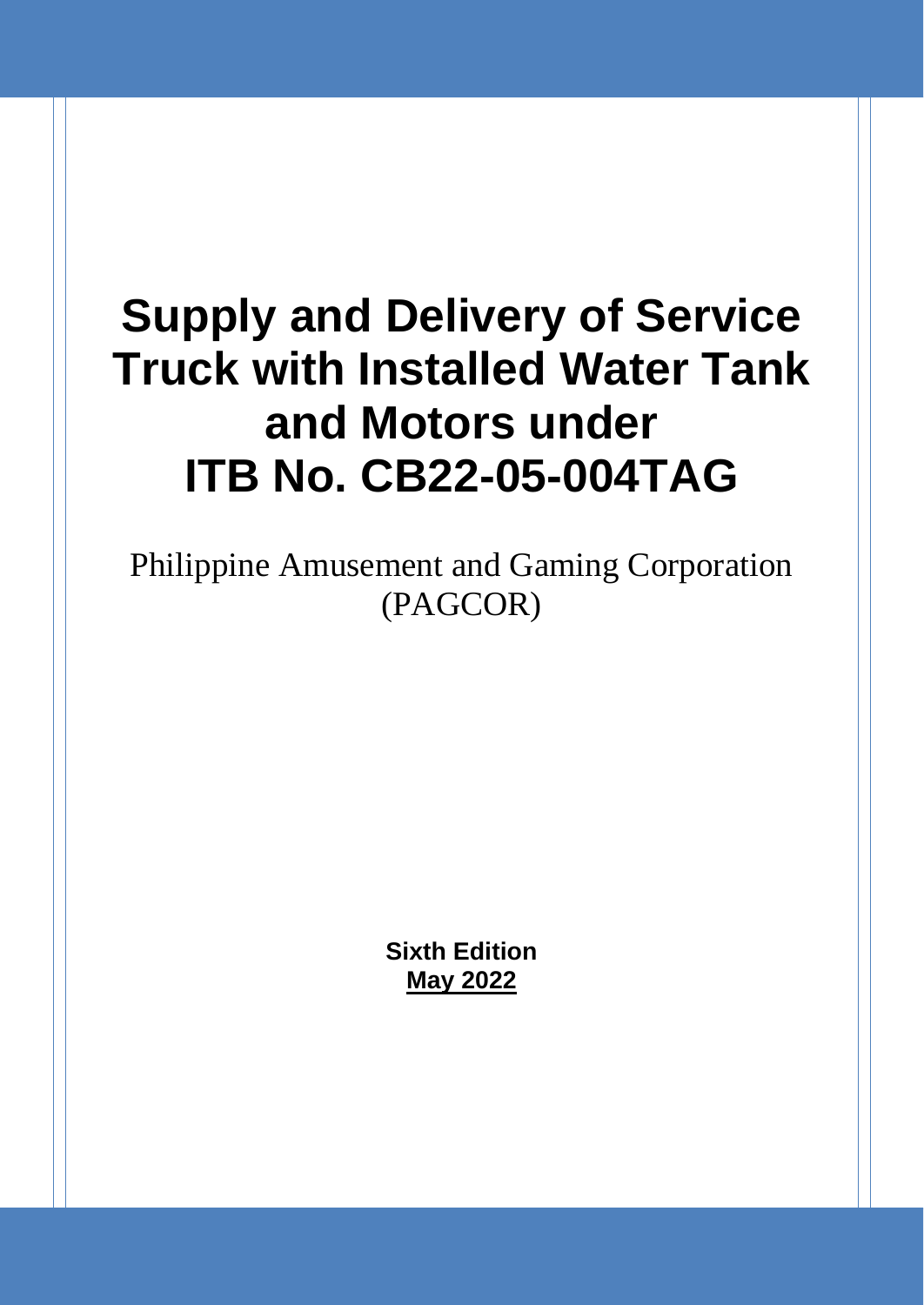# **Table of Contents**

| 1.  |                                                                      |  |
|-----|----------------------------------------------------------------------|--|
| 2.  |                                                                      |  |
| 3.  |                                                                      |  |
| 4.  | Corrupt, Fraudulent, Collusive, and Coercive Practices 11            |  |
| 5.  |                                                                      |  |
| 6.  |                                                                      |  |
| 7.  |                                                                      |  |
| 8.  |                                                                      |  |
| 9.  | Clarification and Amendment of Bidding Documents 12                  |  |
| 10. | Documents comprising the Bid: Eligibility and Technical Components12 |  |
| 11. | Documents comprising the Bid: Financial Component 13                 |  |
| 12. |                                                                      |  |
| 13. |                                                                      |  |
| 14. |                                                                      |  |
| 15. |                                                                      |  |
| 16. |                                                                      |  |
| 17. |                                                                      |  |
| 18. |                                                                      |  |
| 19. |                                                                      |  |
| 20. |                                                                      |  |
| 21. |                                                                      |  |
|     |                                                                      |  |
|     |                                                                      |  |
| 1.  |                                                                      |  |
| 2.  |                                                                      |  |
| 3.  |                                                                      |  |
| 4.  |                                                                      |  |
| 5.  |                                                                      |  |
| 6.  |                                                                      |  |
|     |                                                                      |  |
|     |                                                                      |  |
|     |                                                                      |  |
|     | Section VIII. Checklist of Technical and Financial Documents 31      |  |
|     |                                                                      |  |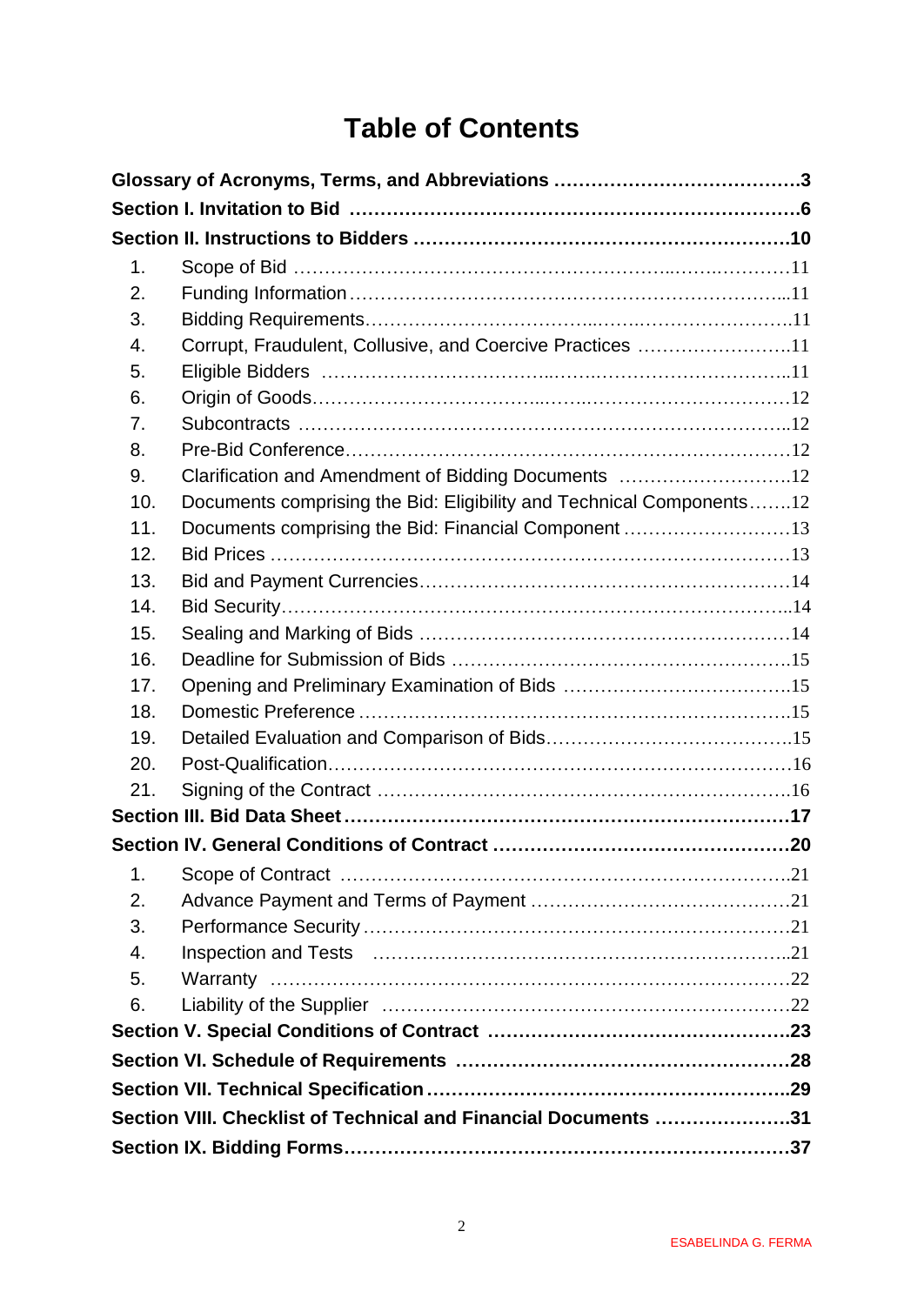# <span id="page-2-0"></span>*Glossary of Acronyms, Terms, and Abbreviations*

**ABC** –Approved Budget for the Contract.

**BAC** – Bids and Awards Committee.

**Bid** – A signed offer or proposal to undertake a contract submitted by a bidder in response to and in consonance with the requirements of the bidding documents. Also referred to as *Proposal* and *Tender.* (2016 revised IRR, Section 5[c])

**Bidder** – Refers to a contractor, manufacturer, supplier, distributor and/or consultant who submits a bid in response to the requirements of the Bidding Documents. (2016 revised IRR, Section 5[d])

**Bidding Documents –** The documents issued by the Procuring Entity as the bases for bids, furnishing all information necessary for a prospective bidder to prepare a bid for the Goods, Infrastructure Projects, and/or Consulting Services required by the Procuring Entity. (2016 revised IRR, Section 5[e])

**BIR** – Bureau of Internal Revenue.

**BSP** – BangkoSentral ng Pilipinas.

**Consulting Services** – Refer to services for Infrastructure Projects and other types of projects or activities of the GOP requiring adequate external technical and professional expertise that are beyond the capability and/or capacity of the GOP to undertake such as, but not limited to: (i) advisory and review services; (ii) preinvestment or feasibility studies; (iii) design; (iv) construction supervision; (v) management and related services; and (vi) other technical services or special studies. (2016 revised IRR, Section 5[i])

**CDA -** Cooperative Development Authority.

**Contract** – Refers to the agreement entered into between the Procuring Entity and the Supplier or Manufacturer or Distributor or Service Provider for procurement of Goods and Services; Contractor for Procurement of Infrastructure Projects; or Consultant or Consulting Firm for Procurement of Consulting Services; as the case may be, as recorded in the Contract Form signed by the parties, including all attachments and appendices thereto and all documents incorporated by reference therein.

- **CIF –** Cost Insurance and Freight.
- **CIP –** Carriage and Insurance Paid.
- **CPI –** Consumer Price Index.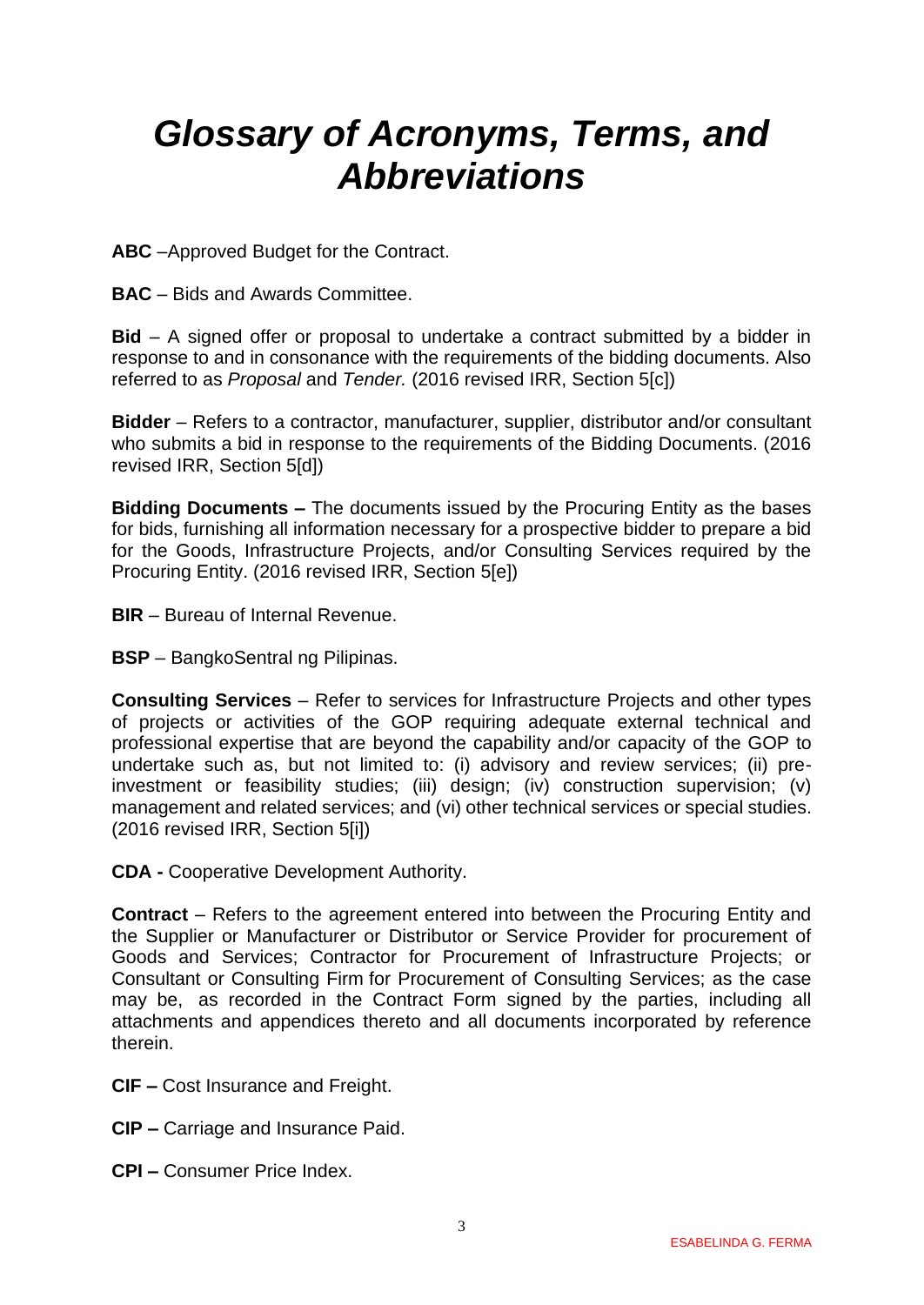**DDP** – Refers to the quoted price of the Goods, which means "delivered duty paid."

- **DTI**  Department of Trade and Industry.
- **EXW** Ex works.
- **FCA** "Free Carrier" shipping point.
- **FOB** "Free on Board" shipping point.

**Foreign-funded Procurement or Foreign-Assisted Project**–Refers to procurement whose funding source is from a foreign government, foreign or international financing institution as specified in the Treaty or International or Executive Agreement. (2016 revised IRR, Section 5[b]).

**Framework Agreement** – Refers to a written agreement between a procuring entity and a supplier or service provider that identifies the terms and conditions, under which specific purchases, otherwise known as "Call-Offs," are made for the duration of the agreement. It is in the nature of an option contract between the procuring entity and the bidder(s) granting the procuring entity the option to either place an order for any of the goods or services identified in the Framework Agreement List or not buy at all, within a minimum period of one (1) year to a maximum period of three (3) years. (GPPB Resolution No. 27-2019)

**GFI** – Government Financial Institution.

**GOCC** –Government-owned and/or –controlled corporation.

**Goods** – Refer to all items, supplies, materials and general support services, except Consulting Services and Infrastructure Projects, which may be needed in the transaction of public businesses or in the pursuit of any government undertaking, project or activity, whether in the nature of equipment, furniture, stationery, materials for construction, or personal property of any kind, including non-personal or contractual services such as the repair and maintenance of equipment and furniture, as well as trucking, hauling, janitorial, security, and related or analogous services, as well as procurement of materials and supplies provided by the Procuring Entity for such services. The term "related" or "analogous services" shall include, but is not limited to, lease or purchase of office space, media advertisements, health maintenance services, and other services essential to the operation of the Procuring Entity. (2016 revised IRR, Section 5[r])

- **GOP**  Government of the Philippines.
- **GPPB**  Government Procurement Policy Board.

**INCOTERMS –** International Commercial Terms.

**Infrastructure Projects** – Include the construction, improvement, rehabilitation, demolition, repair, restoration or maintenance of roads and bridges, railways, airports,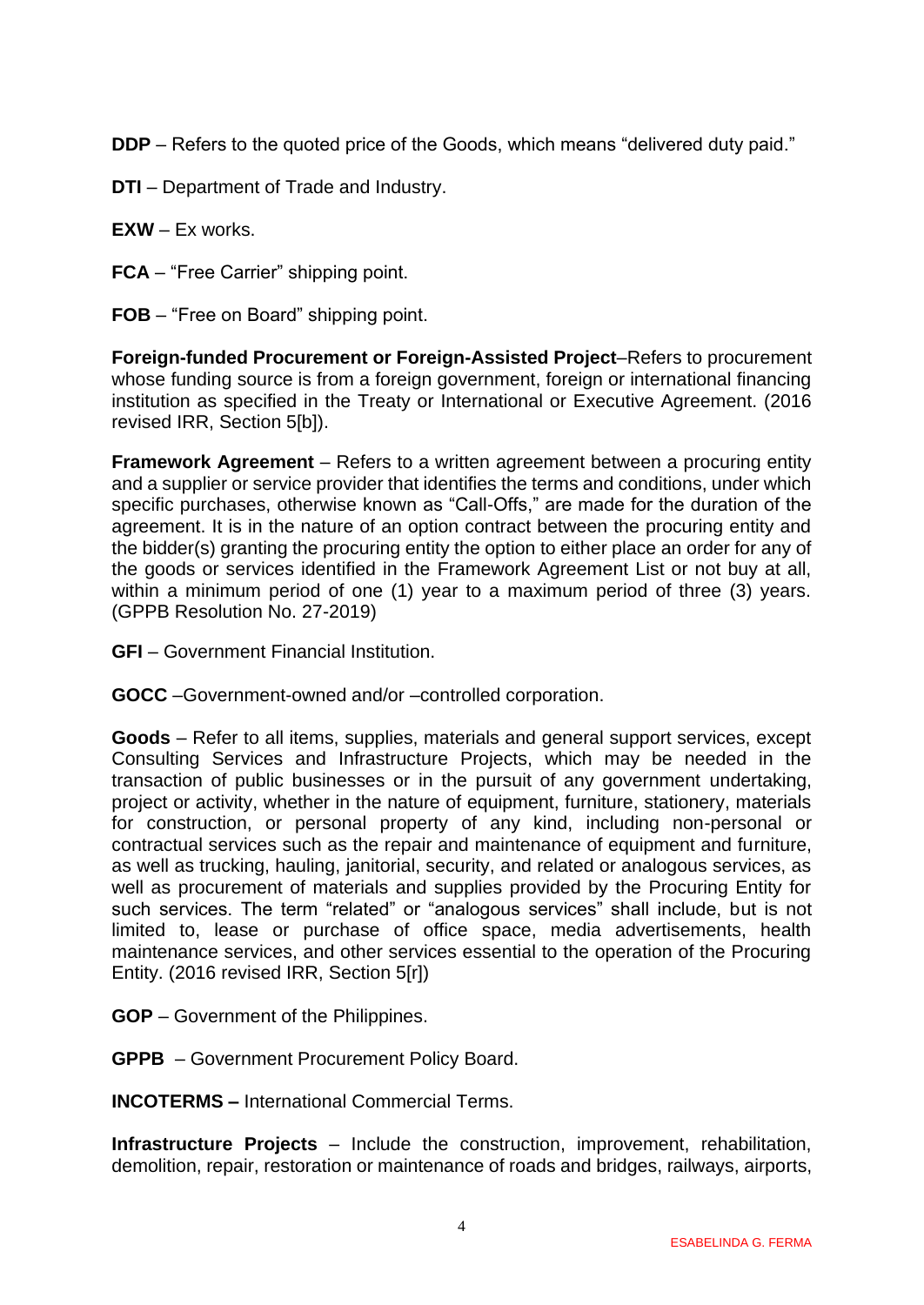seaports, communication facilities, civil works components of information technology projects, irrigation, flood control and drainage, water supply, sanitation, sewerage and solid waste management systems, shore protection, energy/power and electrification facilities, national buildings, school buildings, hospital buildings, and other related construction projects of the government. Also referred to as *civil works or works*. (2016 revised IRR, Section 5[u])

**LGUs –** Local Government Units.

**NFCC –** Net Financial Contracting Capacity.

**NGA –** National Government Agency.

**PhilGEPS -** Philippine Government Electronic Procurement System.

**Procurement Project** – refers to a specific or identified procurement covering goods, infrastructure project or consulting services. A Procurement Project shall be described, detailed, and scheduled in the Project Procurement Management Plan prepared by the agency which shall be consolidated in the procuring entity's Annual Procurement Plan. (GPPB Circular No. 06-2019 dated 17 July 2019)

- **PSA –** Philippine Statistics Authority.
- **SEC –** Securities and Exchange Commission.

**SLCC –** Single Largest Completed Contract.

**Supplier** – refers to a citizen, or any corporate body or commercial company duly organized and registered under the laws where it is established, habitually established in business and engaged in the manufacture or sale of the merchandise or performance of the general services covered by his bid. (Item 3.8 of GPPB Resolution No. 13-2019, dated 23 May 2019). Supplier as used in these Bidding Documents may likewise refer to a distributor, manufacturer, contractor, or consultant.

**UN –** United Nations.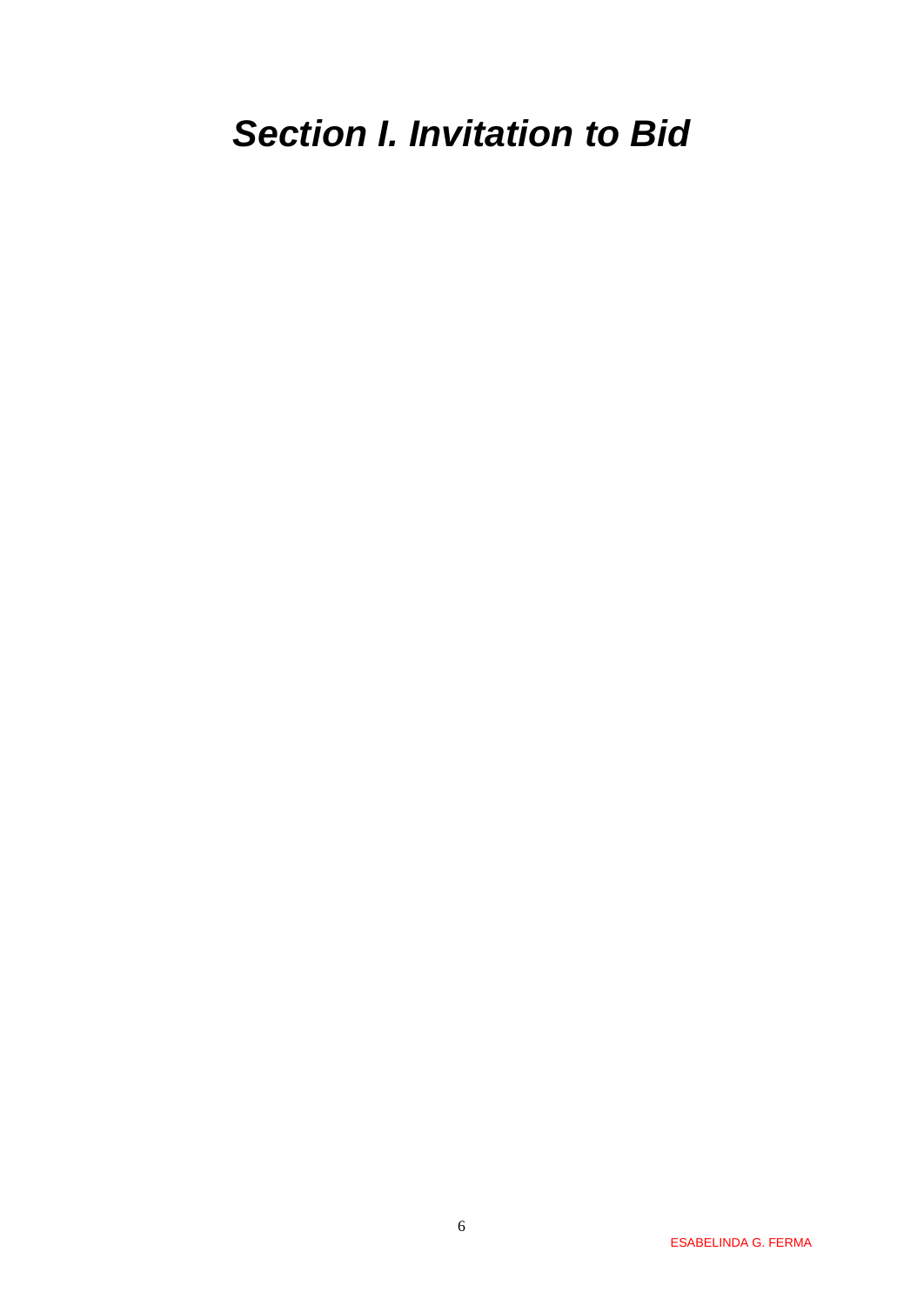

#### **INVITATION TO BID FOR SUPPLY AND DELIVERY OF SERVICE TRUCK WITH INSTALLED WATER TANK AND MOTORS under ITB No. CB22-05-004TAG**

- 1. The Philippine Amusement and Gaming Corporation (PAGCOR)*,* through the PAGCOR's Corporate Budget for CY 2022 intends to apply the sum of **One Million Five Hundred Fifty Thousand Pesos (PhP1,550,000.00)**, VAT Exclusive, Zero-Rated Transaction, being the total ABC to payments under the contract for the Supply and Delivery of Service Truck with Installed Water Tank and Motors.
- 2. The PAGCOR now invites bids for the above Procurement Project. Delivery of the Goods is required within thirty (30) days from receipt by the winning supplier of the Notice to Proceed (NTP. Bidders should have completed, within three (3) years from the date of submission and receipt of bids, similar to the Project. The description of an eligible bidder is contained in the Bidding Documents, particularly, in Section II (Instructions to Bidders).
- 3. Bidding will be conducted through open competitive bidding procedures using a non-discretionary "*pass/fail*" criterion as specified in the 2016 revised Implementing Rules and Regulations (IRR) of Republic Act (RA) No. 9184.

Bidding is restricted to Filipino citizens/sole proprietorships, partnerships, or organizations with at least sixty percent (60%) interest or outstanding capital stock belonging to citizens of the Philippines, and to citizens or organizations of a country the laws or regulations of which grant similar rights or privileges to Filipino citizens, pursuant to RA No. 5183.

- 4. Prospective Bidders may obtain further information from PAGCOR and interested bidders may inspect and obtain further information from the Procurement Section (PS), acting as the BAC Secretariat, of PAGCOR and/or inspect the Bidding Documents at Third  $(3<sup>rd</sup>)$  Floor, Casino Filipino – Tagaytay, Km. 60, Aguinaldo Highway, Kaybagal South, Tagaytay City.
- 5. A complete set of Bidding Documents may be acquired by interested Bidders starting on **June 1, 2022 (Wednesday** until **June 20, 2022 (Monday)** from the given address and website(s) below upon payment of [Five Thousand Pesos (PhP5,000.00) for the Bidding Documents, pursuant to the latest Guidelines issued by the GPPB,

PAGCOR shall allow the bidder to present its proof of payment for the fees either in person, by facsimile, or through electronic means.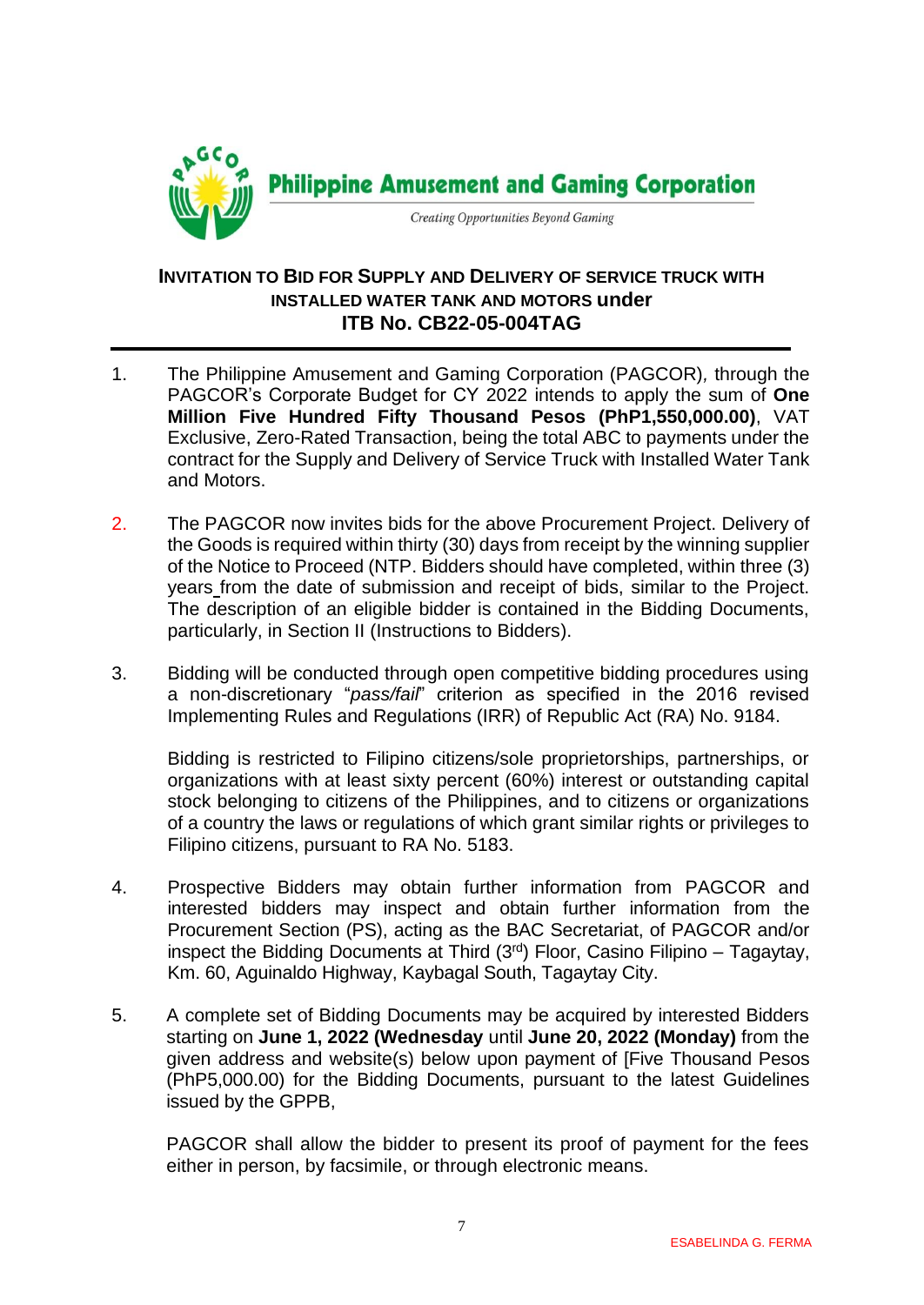Prospective bidders may also download the Bidding Documents free of charge from **[www.pagcor.ph](http://www.pagcor.ph/)** and **www.philgeps.gov.ph** and may be allowed to submit bids provided that bidders pay the applicable fee of the Bidding Documents not later than the deadline for the submission and receipt of bids.

In effecting payment for the Bidding Documents, prospective bidders shall present either the Payment Slip, which may be secured from the PD, or a copy of this Invitation to Bid (ITB) to Finance Section, located at the Third  $(3^{rd})$  Floor, Casino Filipino - Tagaytay, Km. 60, Aguinaldo Highway, Kaybagal South, Tagaytay City.

- 6. The PAGCOR will hold a **Pre-Bid Conference on June 8, 2022 (Wednesday, 11:00 a.m. at Pulungan sa Tanza,** Third (3rd) Floor, Casino Filipino - Tagaytay, Km 60, Aguinaldo Highway, Kaybagal South, Tagaytay City**.**
- 7. Bids must be duly received by the BAC Secretariat through manual submission on or before **June 20, 2022 (Monday), 11:00a.m.** at the Pulungan sa Tanza**,**  Third (3rd) Floor, Casino Filipino - Tagaytay, Km 60, Aguinaldo Highway, Tagaytay City. Late bids shall not be accepted.
- 8. All Bids must be accompanied by a bid security in any of the acceptable forms and in the amount stated in **ITB Clause 14**.
- 9. Bid opening shall be on June 20, 2022 (Monday), 11:00 a.m. onwards at the Pulungan sa Tanza**,** Third (3rd) Floor, Casino Filipino - Tagaytay, Km 60, Aguinaldo Highway, Kaybagal South, Tagaytay City. Bids will be opened in the presence of the bidders' representatives who choose to attend the activity.
- 10. Bidders shall bear all costs associated with the preparation and submission of their bids, and PAGCOR will in no case, be responsible or liable for those costs, regardless of the conduct or outcome of the bidding process.

Bidders should note that PAGCOR will only accept bids from those that have paid the applicable fee for the Bidding Documents.

PAGCOR assumes no responsibility whatsoever to compensate or indemnify bidders for any expenses incurred in the preparation of their bids.

In accordance with Government Procurement Policy Board (GPPB) Circular 06- 2005 - Tie-Breaking Method, the Bids and Awards Committee (BAC) shall use a non-discretionary and non-discriminatory measure based on sheer luck or chance, which is "DRAW LOTS," in the event that two (2) or more bidders have been post-qualified and determined as the bidder having the Lowest Calculated Responsive Bid (LCRB) to determine the final bidder having the LCRB, based on the following procedures:

- a) In alphabetical order, the bidders shall pick one rolled paper.
- b) The lucky bidder who would pick the paper with a "CONGRATULATIONS" remark shall be declared as the final bidder having the LCRB and recommended for award of the contract.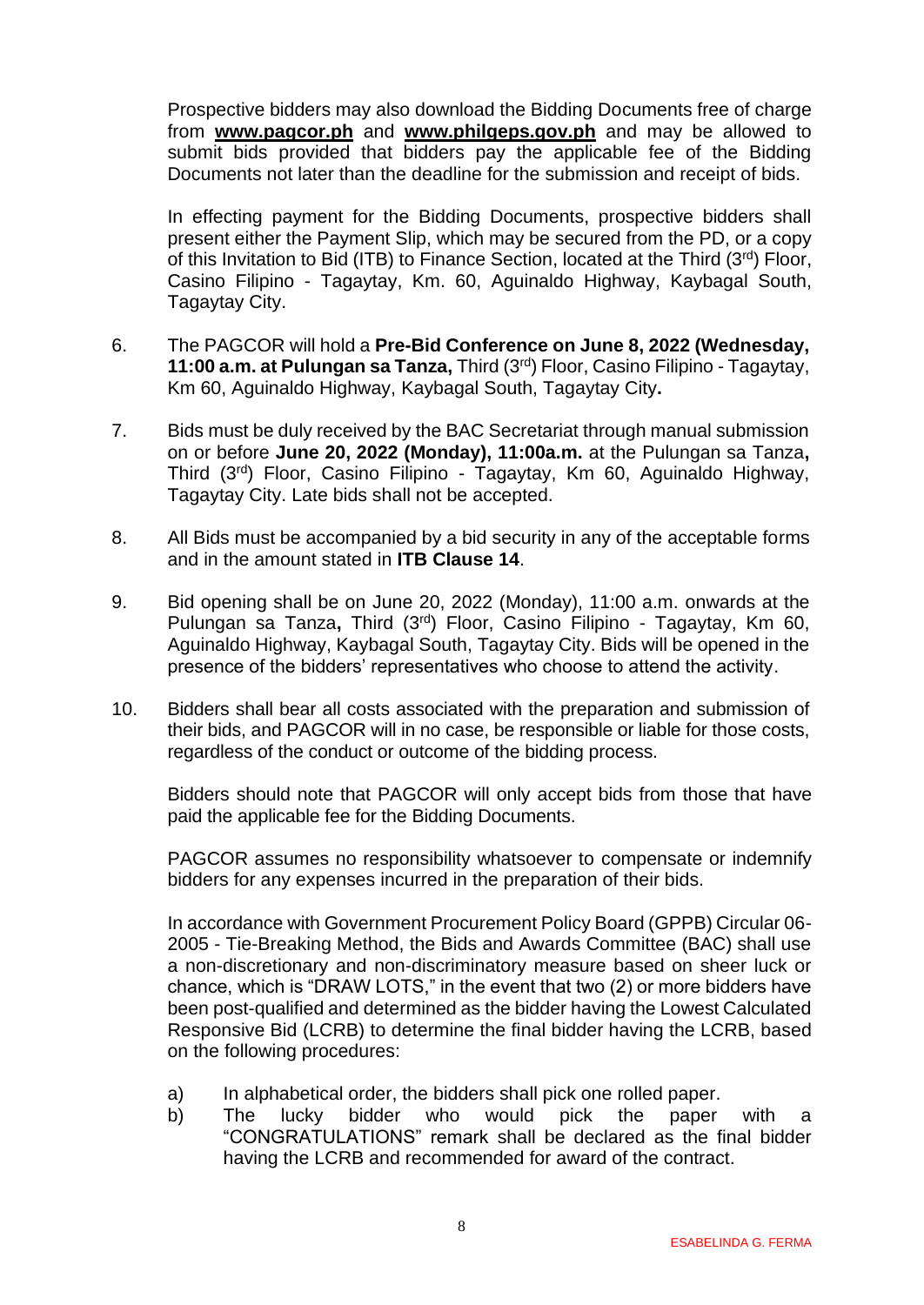- 11. The PAGCOR reserves the right to reject any and all bids, declare a failure of bidding, or not award the contract at any time prior to contract award in accordance with Sections 35.6 and 41 of the 2016 revised IRR of RA No. 9184, without thereby incurring any liability to the affected bidder or bidders.
- 12. For further information, please refer to:

Liberty Diokno Procurement Officer I Procurement Department Third (3rd) Floor, Casino Filipino – Tagaytay, Km 60, Aguinaldo Highway, Tagaytay City. Liberty.Diokno@pagcor.ph Tel Nos.: (046) 413-1506 local 125

13. You may visit the following websites: www.pagcor.ph For downloading of Bidding Documents: *[www.pagcor.ph](http://www.pagcor.ph/) or www.philgeps.gov.ph*

 $\frac{1}{\sqrt{2\pi}}$  , which is the contract of the contract of the contract of the contract of the contract of the contract of the contract of the contract of the contract of the contract of the contract of the contract of the

Date of Issue: May 31, 2022

#### **(SGD)ALEJANDRO NICARLO CADAVILLO, JR. Chairperson**  BIDS AND AWARDS COMMITTEE (BAC) / BRANCH BIDS AND AWARDS COMMITTEE

CASINO FILIPINO – TAGAYTAY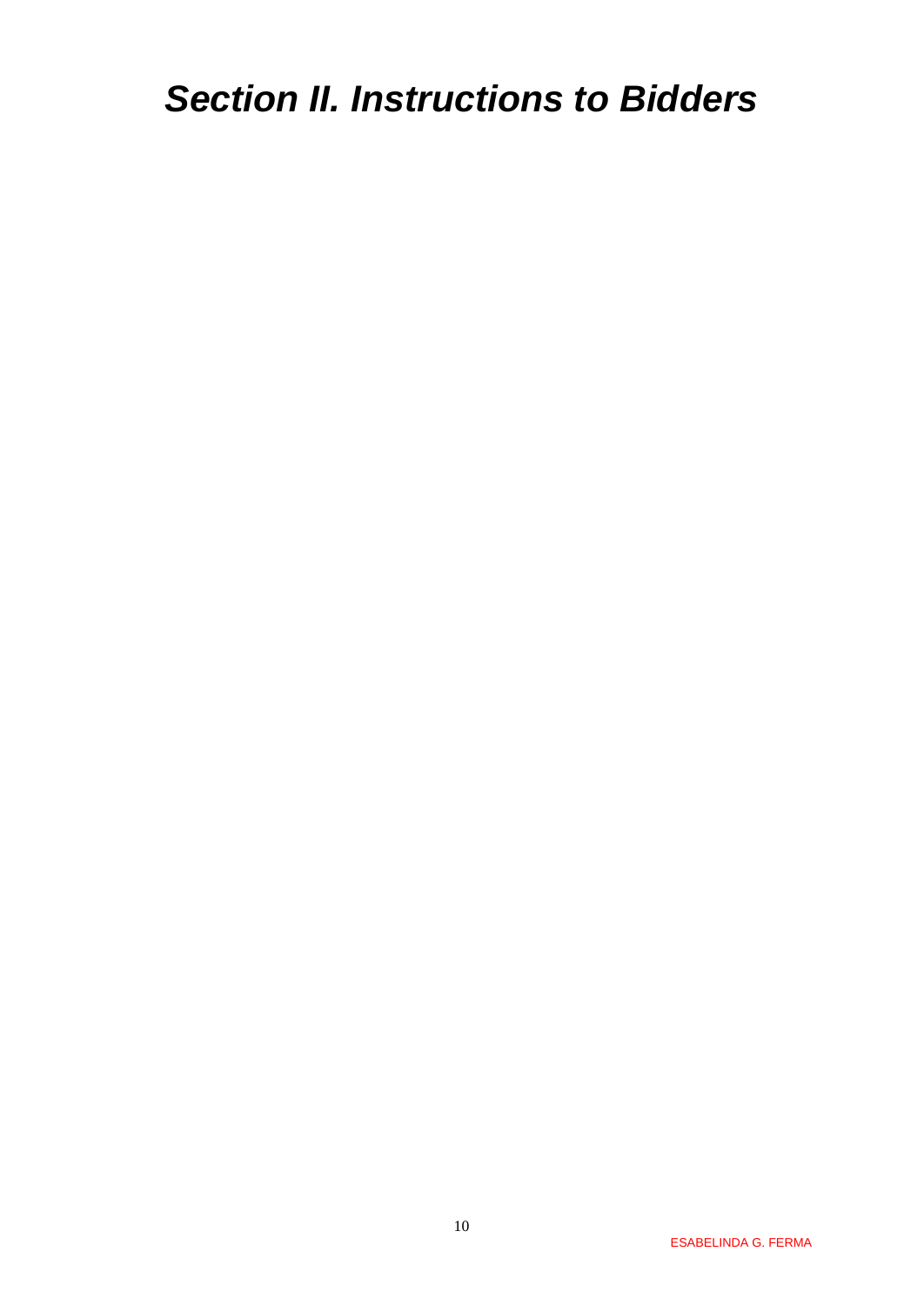#### <span id="page-10-0"></span>**1. Scope of Bid**

The Procuring Entity, Philippine Amusement and Gaming Corporation (PAGCOR), wishes to receive Bids for the Supply and Delivery of Service Truck with Installed Water Tank and Motors under ITB No. CB22-05-004TAG with a total Approved Budget for the Contract (ABC) in the amount of **One Million Five Hundred Fifty Thousand Pesos (PhP1,550,000.00),** VAT Exclusive, Zero-Rated Transaction.

The Procurement Project (referred to herein as "Project") is composed of one (1) lot, the details of which are described in Section VII (Technical Specifications).

#### <span id="page-10-1"></span>**2. Funding Information**

- 2.1. The GOP through the source of funding as indicated below for CY 2022 in the amount of **One Million Five Hundred Fifty Thousand Pesos (PhP1,550,000.00),** VAT Exclusive, Zero-Rated Transaction.
- 2.2. The source of funding is the Corporate Operating Budget PAGCOR's Corporate Budget for CY 2022.

#### <span id="page-10-2"></span>**3. Bidding Requirements**

The Bidding for the Project shall be governed by all the provisions of RA No. 9184 and its 2016 revised IRR, including its Generic Procurement Manuals and associated policies, rules and regulations as the primary source thereof, while the herein clauses shall serve as the secondary source thereof.

Any amendments made to the IRR and other GPPB issuances shall be applicable only to the ongoing posting, advertisement, or **IB** by the BAC through the issuance of a supplemental or bid bulletin.

The Bidder, by the act of submitting its Bid, shall be deemed to have verified and accepted the general requirements of this Project, including other factors that may affect the cost, duration and execution or implementation of the contract, project, or work and examine all instructions, forms, terms, and project requirements in the Bidding Documents.

#### <span id="page-10-3"></span>**4. Corrupt, Fraudulent, Collusive, and Coercive Practices**

The Procuring Entity, as well as the Bidders and Suppliers, shall observe the highest standard of ethics during the procurement and execution of the contract. They or through an agent shall not engage in corrupt, fraudulent, collusive, coercive, and obstructive practices defined under Annex "I" of the 2016 revised IRR of RA No. 9184 or other integrity violations in competing for the Project.

#### <span id="page-10-4"></span>**5. Eligible Bidders**

5.1. Only Bids of Bidders found to be legally, technically, and financially capable will be evaluated.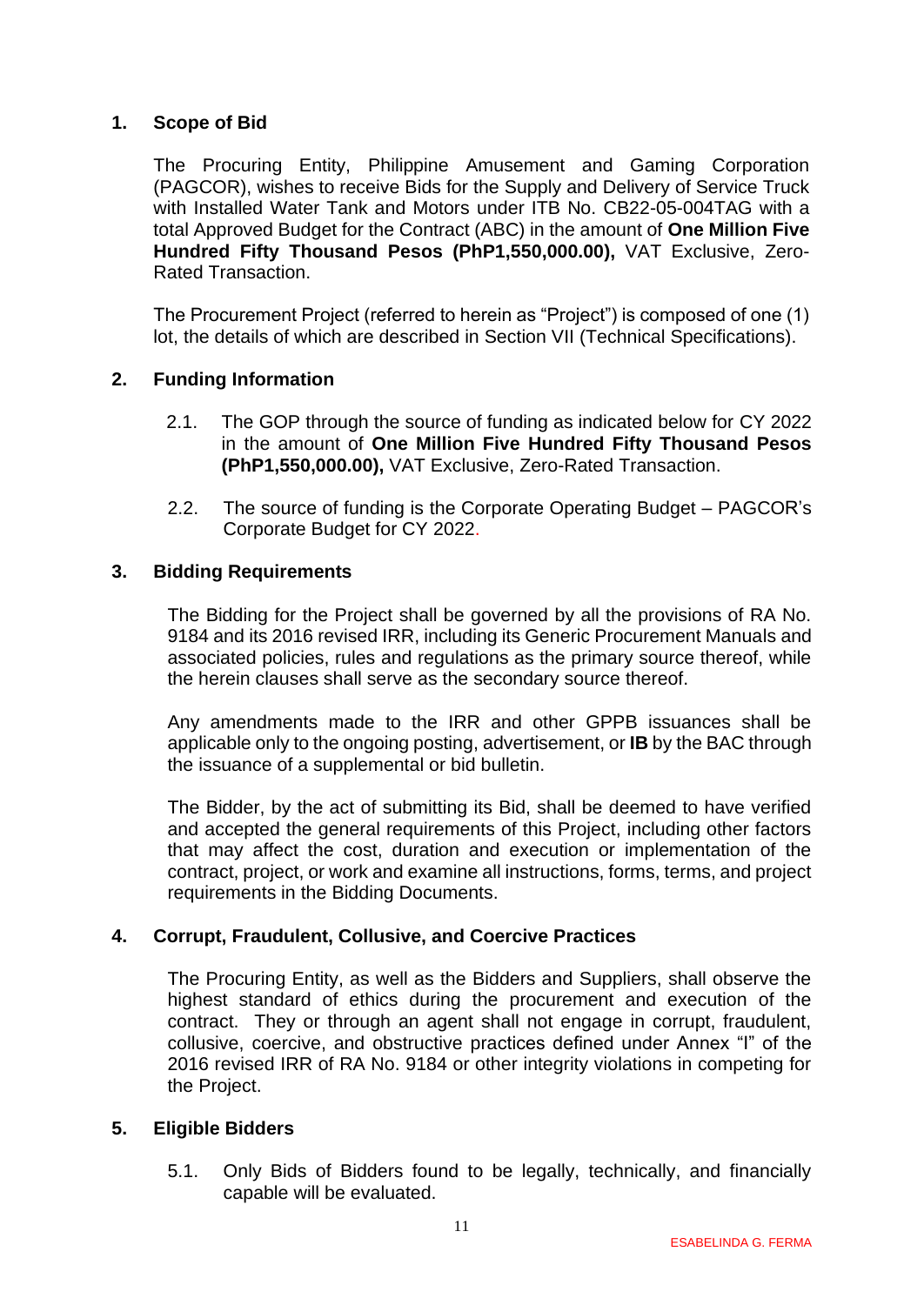- 5.2. Foreign ownership limited to those allowed under the rules may participate in this Project.
- 5.3. Pursuant to Section 23.4.1.3 of the 2016 revised IRR of RA No.9184, the Bidder shall have an SLCC that is at least one (1) contract similar to the Project the value of which, adjusted to current prices using the PSA's CPI, must be at least equivalent to at least fifty percent (50%) of the ABC in the amount of Seven Hundred Seventy-Five Thousand Pesos (PhP775,000.00).
- 5.4. The Bidders shall comply with the eligibility criteria under Section 23.4.1 of the 2016 IRR of RA No. 9184.

#### <span id="page-11-0"></span>**6. Origin of Goods**

There is no restriction on the origin of goods other than those prohibited by a decision of the UN Security Council taken under Chapter VII of the Charter of the UN, subject to Domestic Preference requirements under **ITB** Clause 18.

#### <span id="page-11-1"></span>**7. Subcontracts**

7.1. The Bidder may subcontract portions of the Project to the extent allowed by the Procuring Entity as stated herein, but in no case more than twenty percent (20%) of the Project.

The Procuring Entity has prescribed that Subcontracting is not allowed.

#### <span id="page-11-2"></span>**8. Pre-Bid Conference**

The Procuring Entity will hold a pre-bid conference for this Project on the specified date and time at Third (3<sup>rd</sup>) Floor, Casino Filipino – Tagaytay, Km 60, Aguinaldo Highway, Kaybagal South, Tagaytay City as indicated in paragraph 6 of the **IB.**

#### <span id="page-11-3"></span>**9. Clarification and Amendment of Bidding Documents**

Prospective bidders may request for clarification on and/or interpretation of any part of the Bidding Documents. Such requests must be in writing and received by the Procuring Entity, either at its given address or through electronic mail indicated in the **IB**, at least ten (10) calendar days before the deadline set for the submission and receipt of Bids.

#### <span id="page-11-4"></span>**10. Documents comprising the Bid: Eligibility and Technical Components**

10.1. The first envelope shall contain the eligibility and technical documents of the Bid as specified in **Section VIII (Checklist of Technical and Financial Documents)**.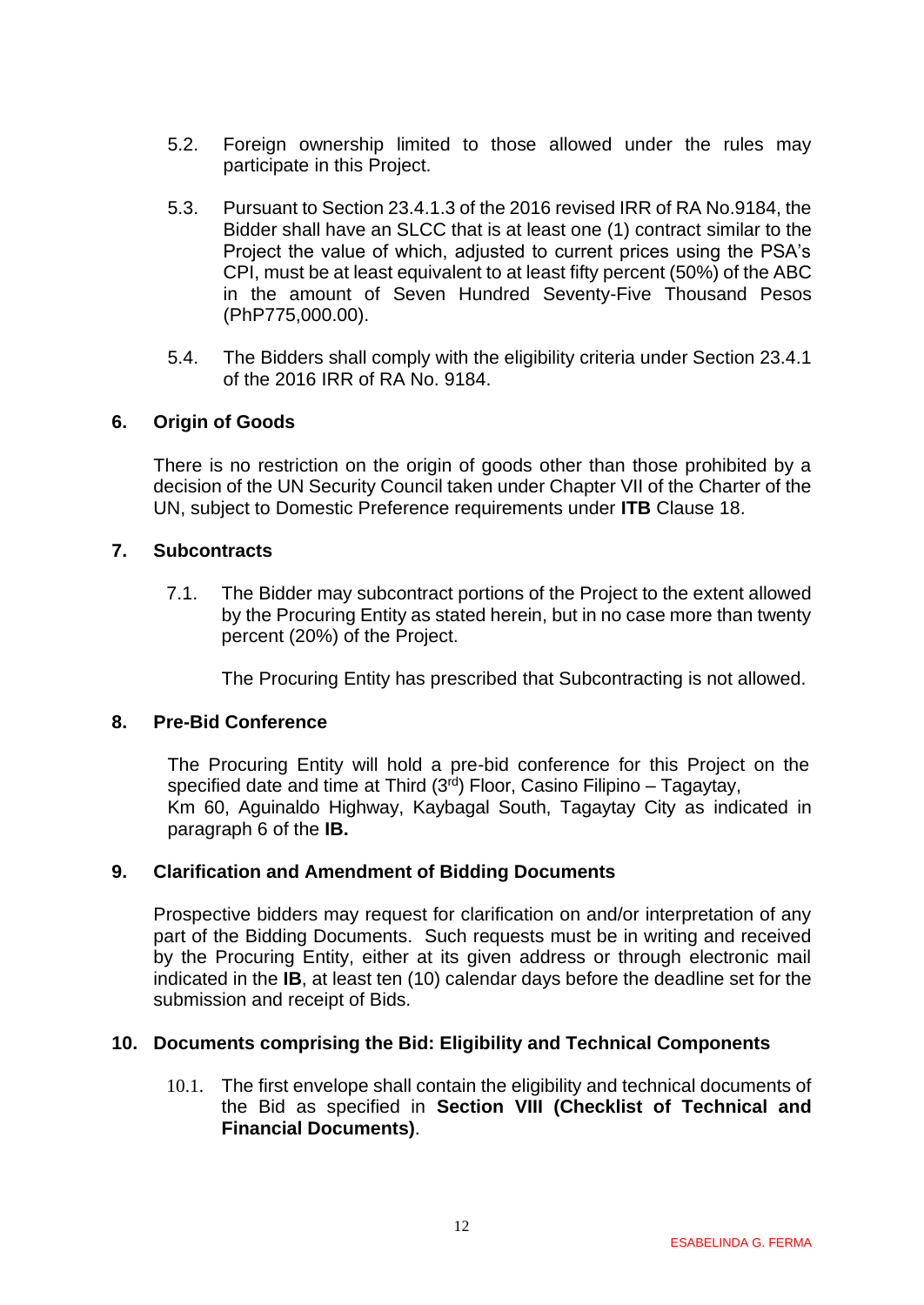- 10.2. The Bidder's SLCC as indicated in **ITB** Clause5.3 should have been completed within Three (3) years prior to the deadline for the submission and receipt of bids.
- 10.3. If the eligibility requirements or statements, the bids, and all other documents for submission to the BAC are in foreign language other than English, it must be accompanied by a translation in English, which shall be authenticated by the appropriate Philippine foreign service establishment, post, or the equivalent office having jurisdiction over the foreign bidder's affairs in the Philippines. Similar to the required authentication above, for Contracting Parties to the Apostille Convention, only the translated documents shall be authenticated through an apostille pursuant to GPPB Resolution No. 13-2019 dated 23 May 2019. The English translation shall govern, for purposes of interpretation of the bid.

#### <span id="page-12-0"></span>**11. Documents comprising the Bid: Financial Component**

- 11.1. The second bid envelope shall contain the financial documents for the Bid as specified in **Section VIII (Checklist of Technical and Financial Documents)**.
- 11.2. If the Bidder claims preference as a Domestic Bidder or Domestic Entity, a certification issued by DTI shall be provided by the Bidder in accordance with Section 43.1.3 of the 2016 revised IRR of RA No. 9184.
- 11.3. Any bid exceeding the ABC indicated in paragraph 1 of the **IB** shall not be accepted.
- 11.4. For Foreign-funded Procurement, a ceiling may be applied to bid prices provided the conditions are met under Section 31.2 of the 2016 revised IRR of RA No. 9184.

#### <span id="page-12-1"></span>**12. Bid Prices**

- 12.1. Prices indicated on the Price Schedule shall be entered separately in the following manner:
	- a. For Goods offered from within the Procuring Entity's country:
		- i. The price of the Goods quoted EXW (ex-works, ex-factory, ex-warehouse, ex-showroom, or off-the-shelf, as applicable);
		- ii. The cost of all customs duties and sales and other taxes already paid or payable;
		- iii. The cost of transportation, insurance, and other costs incidental to delivery of the Goods to their final destination; and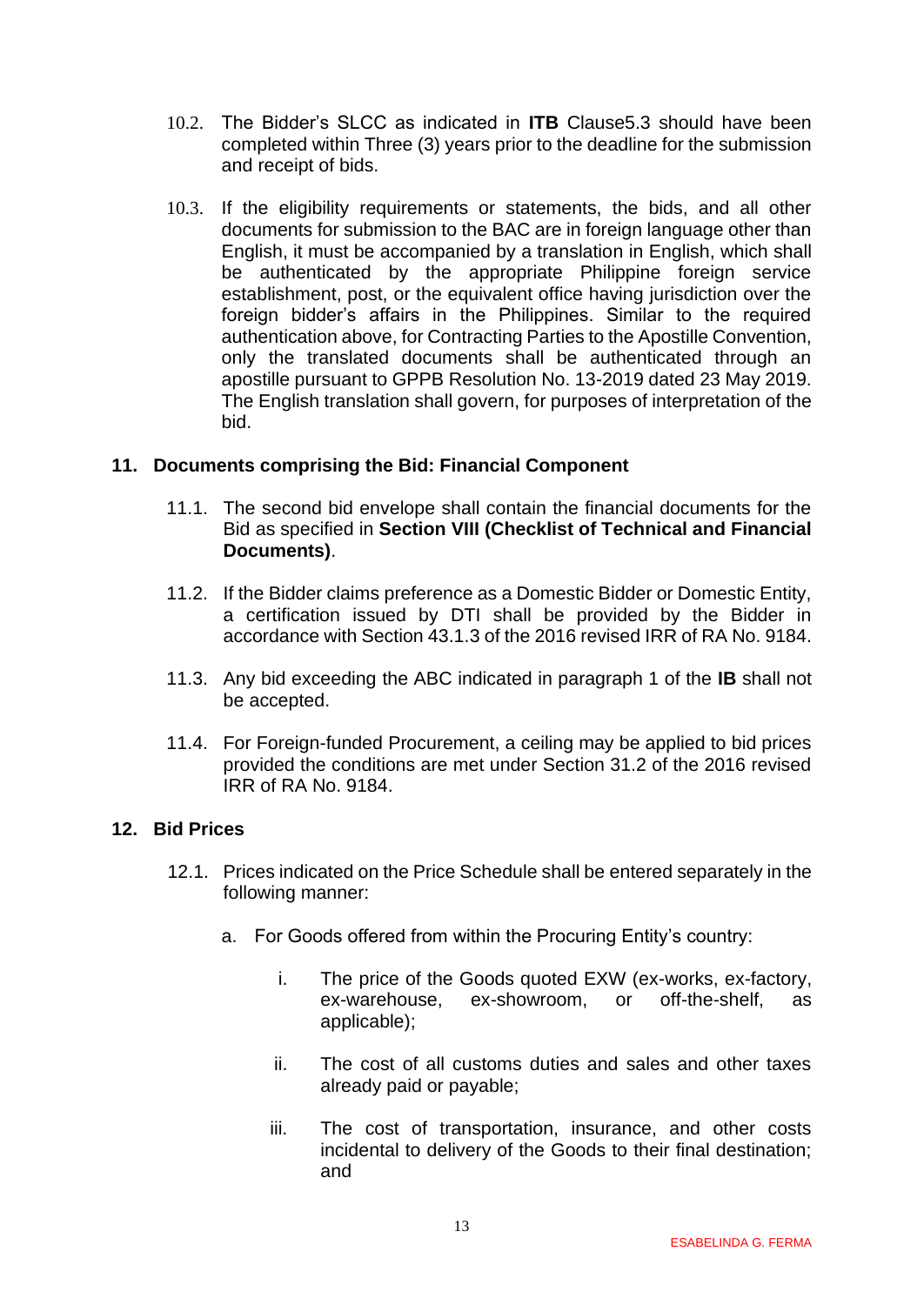- iv. The price of other (incidental) services, if any, listed in e.
- b. For Goods offered from abroad:
	- i. Unless otherwise stated in the **BDS**, the price of the Goods shall be quoted delivered duty paid (DDP) with the place of destination in the Philippines as specified in the **BDS**. In quoting the price, the Bidder shall be free to use transportation through carriers registered in any eligible country. Similarly, the Bidder may obtain insurance services from any eligible source country.
	- ii. The price of other (incidental) services, if any, as listed in **Section VII (Technical Specifications).**

#### <span id="page-13-0"></span>**13. Bid and Payment Currencies**

- 13.1. For Goods that the Bidder will supply from outside the Philippines, the bid prices may be quoted in the local currency or tradeable currency accepted by the BSP at the discretion of the Bidder. However, for purposes of bid evaluation, Bids denominated in foreign currencies, shall be converted to Philippine currency based on the exchange rate as published in the BSP reference rate bulletin on the day of the bid opening.
- 13.2. Payment of the contract price shall be made in Philippine Pesos.

#### <span id="page-13-1"></span>**14. Bid Security**

- 14.1. The Bidder shall submit a Bid Securing Declaration or any form of Bid Security in the amount indicated in the **BDS**, which shall be not less than the percentage of the ABC in accordance with the schedule in the **BDS**.
- 14.2. The Bid and bid security shall be valid for one hundred twenty (120) calendar days from the date of the Submission, Opening and Preliminary Examination of Bids. Any Bid not accompanied by an acceptable bid security shall be rejected by the Procuring Entity as non-responsive.

#### <span id="page-13-2"></span>**15. Sealing and Marking of Bids**

Each Bidder shall submit one copy of the first and second components of its Bid.

The Procuring Entity may request additional hard copies and/or electronic copies of the Bid. However, failure of the Bidders to comply with the said request shall not be a ground for disqualification.

If the Procuring Entity allows the submission of bids through online submission or any other electronic means, the Bidder shall submit an electronic copy of its Bid, which must be digitally signed. An electronic copy that cannot be opened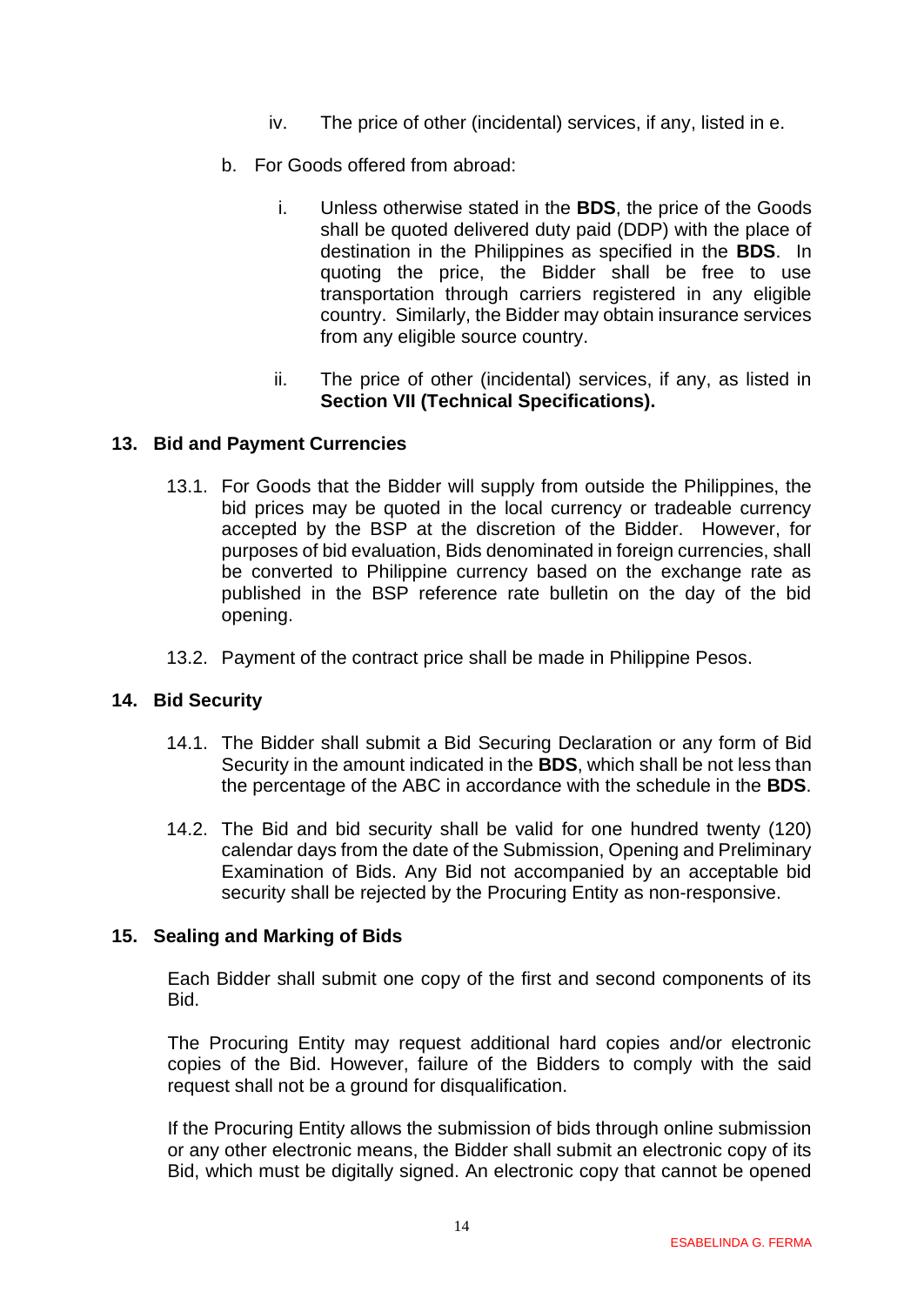or is corrupted shall be considered non-responsive and, thus, automatically disqualified.

#### <span id="page-14-0"></span>**16. Deadline for Submission of Bids**

16.1. The Bidders shall submit on the specified date and time at its physical address as indicated in paragraph 7 of the **IB.** 

#### <span id="page-14-1"></span>**17. Opening and Preliminary Examination of Bids**

17.1. The BAC shall open the Bids in public at the time, on the date, and at the place specified in paragraph 9 of the **IB**. The Bidders' representatives who are present shall sign a register evidencing their attendance. In case videoconferencing, webcasting or other similar technologies will be used, attendance of participants shall likewise be recorded by the BAC Secretariat.

In case the Bids cannot be opened as scheduled due to justifiable reasons, the rescheduling requirements under Section 29 of the 2016 revised IRR of RA No. 9184 shall prevail.

17.2. The preliminary examination of bids shall be governed by Section 30 of the 2016 revised IRR of RA No. 9184.

#### <span id="page-14-2"></span>**18. Domestic Preference**

18.1. The Procuring Entity will grant a margin of preference for the purpose of comparison of Bids in accordance with Section 43.1.2 of the 2016 revised IRR of RA No. 9184.

#### <span id="page-14-3"></span>**19. Detailed Evaluation and Comparison of Bids**

- 19.1. The Procuring BAC shall immediately conduct a detailed evaluation of all Bids rated "*passed*," using non-discretionary pass/fail criteria. The BAC shall consider the conditions in the evaluation of Bids under Section 32.2 of the 2016 revised IRR of RA No. 9184.
- 19.2. If the Project allows partial bids, bidders may submit a proposal on any of the lots or items, and evaluation will be undertaken on a per lot or item basis, as the case maybe. In this case, the Bid Security as required by **ITB** Clause 15 shall be submitted for each lot or item separately.
- 19.3. The descriptions of the lots or items shall be indicated in **Section VII (Technical Specifications)**, although the ABCs of these lots or items are indicated in the **BDS** for purposes of the NFCC computation pursuant to Section 23.4.2.6 of the 2016 revised IRR of RA No. 9184. The NFCC must be sufficient for the total of the ABCs for all the lots or items participated in by the prospective Bidder.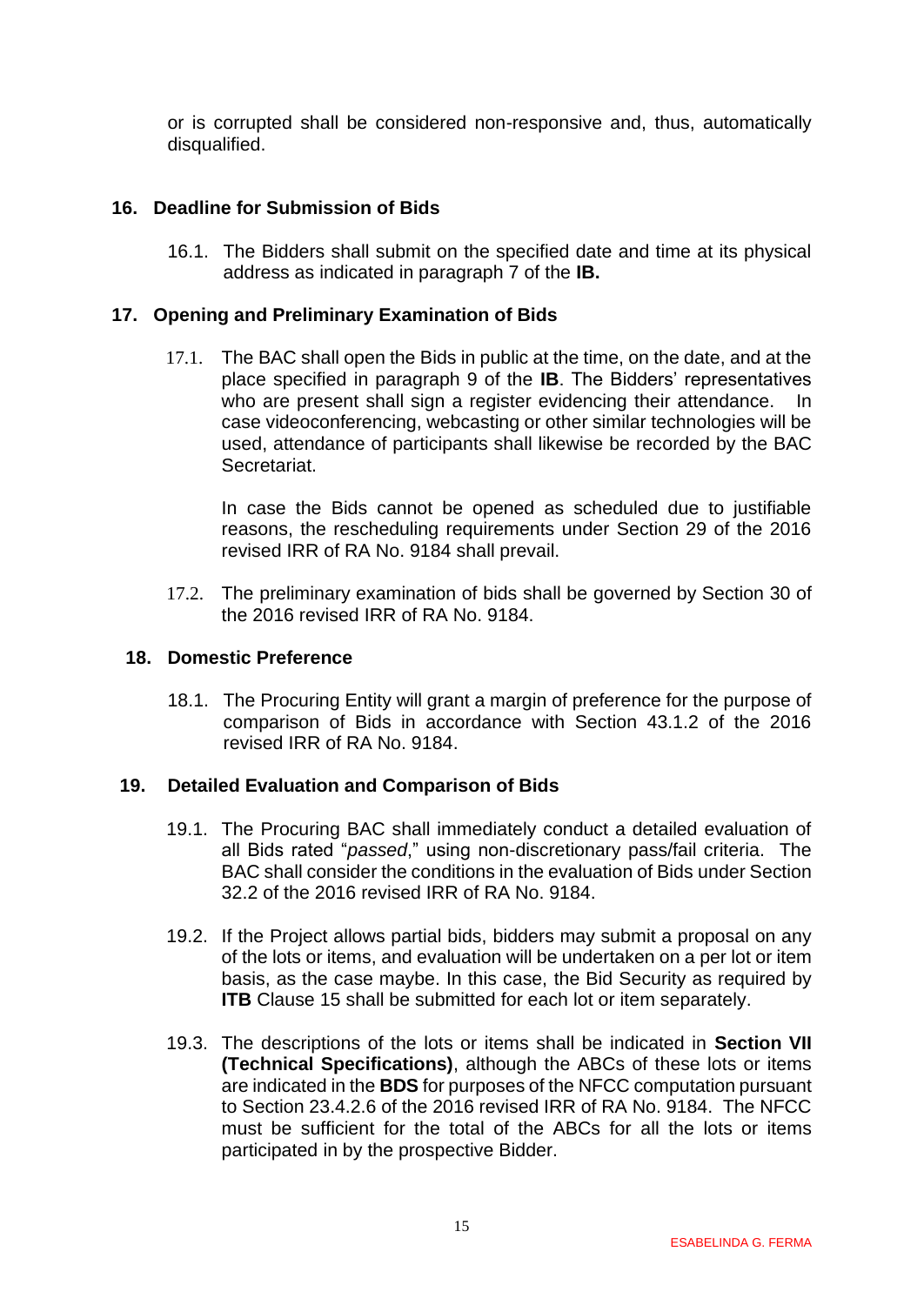- 19.4. The Project shall be awarded as One (1) Project having one (1) item which shall be awarded as one (1) lot.
- 19.5. Except for bidders submitting a committed Line of Credit from a Universal or Commercial Bank in lieu of its NFCC computation, all Bids must include the NFCC computation pursuant to Section 23.4.1.4 of the 2016 revised IRR of RA No. 9184, which must be sufficient for the total of the One Million Five Hundred Fifty Thousand Pesos (PhP1,550,000.00). For bidders submitting the committed Line of Credit, it must be at least equal to ten percent (10%) of the One Million Five Hundred Fifty Thousand Pesos (PhP1,550,000.00).

#### <span id="page-15-0"></span>**20. Post-Qualification**

20.1. Within a non-extendible period of five (5) calendar days from receipt by the Bidder of the notice from the BAC that it submitted the Lowest/Single Calculated Bid, the Bidder shall submit its latest income and business tax returns filed and paid through the BIR Electronic Filing and Payment System (eFPS) and other appropriate licenses and permits required by law and stated in the **BDS**.

#### <span id="page-15-1"></span>**21. Signing of the Contract**

21.1. The documents required in Section 37.2 of the 2016 revised IRR of RA No. 9184 shall form part of the Contract. Additional Contract documents are indicated in the **BDS**.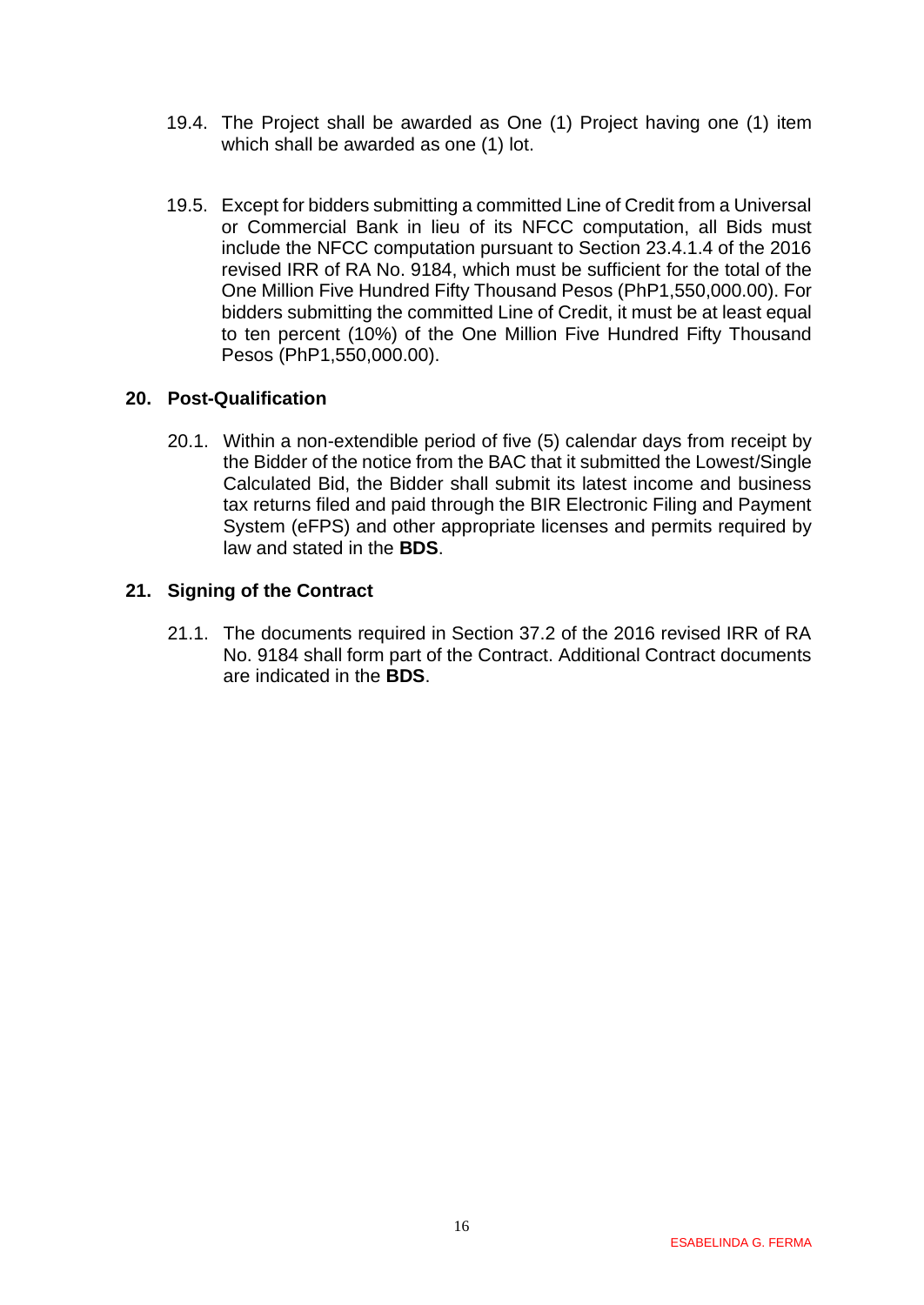# *Section III. Bid Data Sheet*

<span id="page-16-0"></span>

| <b>ITB</b><br><b>Clause</b> |                                                                                                                                                                                                                                                                                                                                                                                                                                                                                                                                                                                                                                                                                                                                                                                         |                                                                                                                                                       |  |  |  |
|-----------------------------|-----------------------------------------------------------------------------------------------------------------------------------------------------------------------------------------------------------------------------------------------------------------------------------------------------------------------------------------------------------------------------------------------------------------------------------------------------------------------------------------------------------------------------------------------------------------------------------------------------------------------------------------------------------------------------------------------------------------------------------------------------------------------------------------|-------------------------------------------------------------------------------------------------------------------------------------------------------|--|--|--|
| 5.3                         | For this purpose, contracts similar to the Project shall be:                                                                                                                                                                                                                                                                                                                                                                                                                                                                                                                                                                                                                                                                                                                            |                                                                                                                                                       |  |  |  |
|                             | a. Supply and Delivery of Service Truck                                                                                                                                                                                                                                                                                                                                                                                                                                                                                                                                                                                                                                                                                                                                                 |                                                                                                                                                       |  |  |  |
|                             | b. Completed within Three (3) years prior to the deadline for the<br>submission and receipt of bids.                                                                                                                                                                                                                                                                                                                                                                                                                                                                                                                                                                                                                                                                                    |                                                                                                                                                       |  |  |  |
| 7.1                         | No portion of the contract shall be sub-contracted.                                                                                                                                                                                                                                                                                                                                                                                                                                                                                                                                                                                                                                                                                                                                     |                                                                                                                                                       |  |  |  |
| 12                          | The price of the Goods shall be quoted DDP or the applicable<br>International Commercial Terms (INCOTERMS) for this Project<br>at the delivery site/s, Third $(3^{rd})$ Floor, Casino Filipino -<br>Tagaytay, Km 60, Aguinaldo Highway, Kaybagal South,<br>Tagaytay City.                                                                                                                                                                                                                                                                                                                                                                                                                                                                                                               |                                                                                                                                                       |  |  |  |
| 14.1                        | Bidders shall submit a Bid Securing Declaration or a Bid security issued<br>in favor of PAGCOR in any of the prescribed form and amount:                                                                                                                                                                                                                                                                                                                                                                                                                                                                                                                                                                                                                                                |                                                                                                                                                       |  |  |  |
|                             | $LOT$ a) Cash,<br>cashier's/<br>c) Surety<br>Bond,<br>manager's check issued<br>callable<br>upon<br><b>Universal</b><br>demand issued by<br>by<br>$\mathbf{a}$<br>or<br><b>Commercial Bank;</b><br>surety<br>or<br>а<br>insurance<br>duly<br>b) Bank draft/ guarantee or<br>company<br>irrevocable letter of credit<br>certified by the<br>issued by a Universal or<br><b>Insurance</b><br><b>Commercial</b><br><b>Commission</b><br>Bank;<br>Provided, however, that it<br>authorized<br>to<br>be confirmed<br>shall<br>issue said security<br>or<br>authenticated<br>the<br>by<br>specific<br>for<br>a<br>Universal or Commercial<br>project<br>Bank, if issued<br>by<br>a<br>[at least Five Percent<br>foreign bank<br>(5%) of the ABC]<br>[at least Two Percent (2%) of<br>the ABC] | <b>Bid</b><br><b>Securing</b><br><b>Declaration</b><br>as provided<br>in Section<br>IX hereof<br>(Bidding<br>Forms)<br>[No<br>percentage<br>required] |  |  |  |
|                             | PhP31,000.00<br>PhP77,500.00<br>1                                                                                                                                                                                                                                                                                                                                                                                                                                                                                                                                                                                                                                                                                                                                                       | No amount<br>required.<br>Template is<br>provided                                                                                                     |  |  |  |
|                             |                                                                                                                                                                                                                                                                                                                                                                                                                                                                                                                                                                                                                                                                                                                                                                                         | under<br>Section IX<br>(Bidding<br>Forms) of<br>this Bidding<br>Documents                                                                             |  |  |  |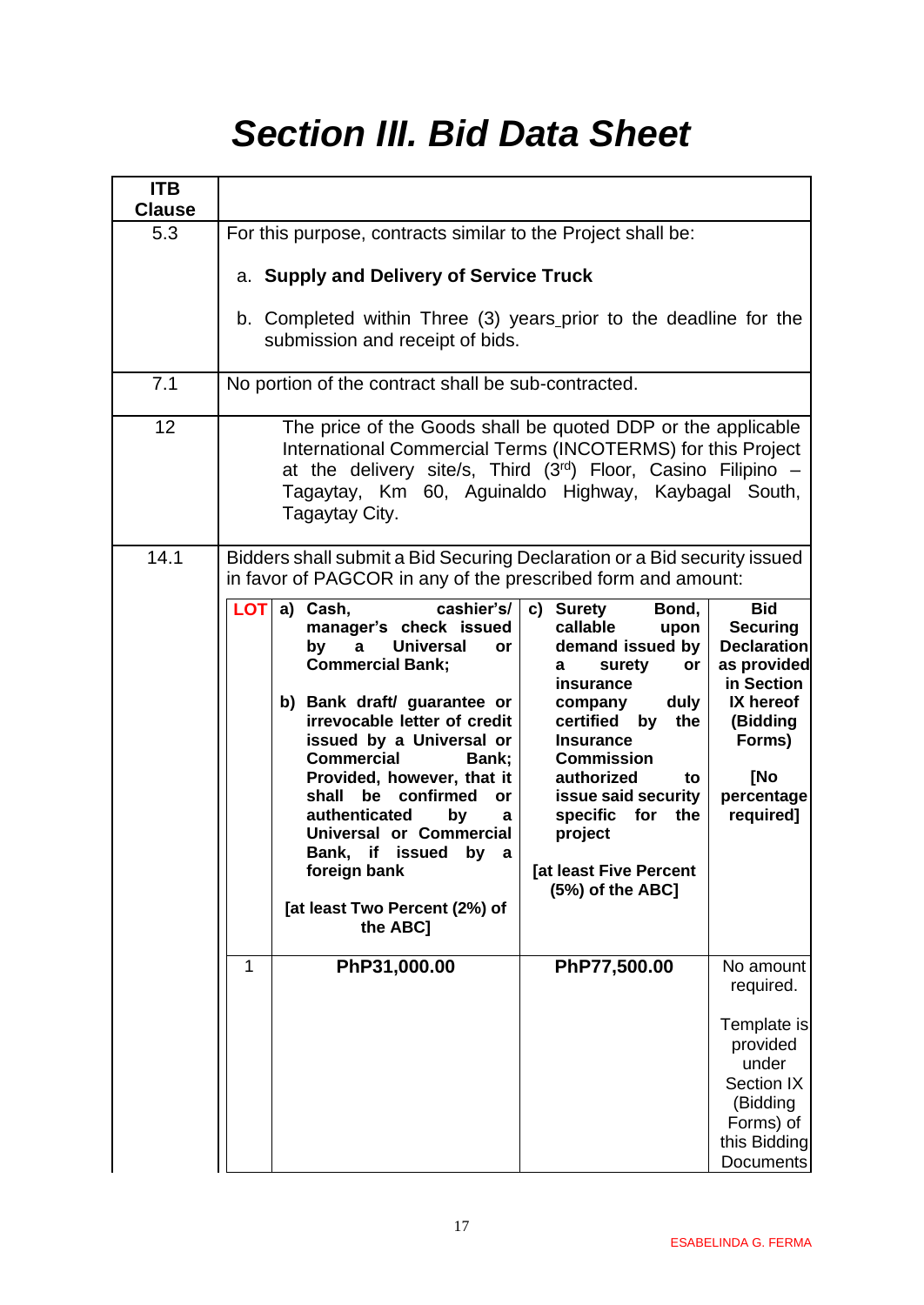| 19.3 | Partial bid is not allowed. The Goods are grouped in a single lot and<br>the lot shall not be divided into sub-lots for the purpose of bidding,<br>evaluation, and contract award.                                                                                                                                                                                                                                                         |
|------|--------------------------------------------------------------------------------------------------------------------------------------------------------------------------------------------------------------------------------------------------------------------------------------------------------------------------------------------------------------------------------------------------------------------------------------------|
|      | In all cases, the NFCC computation, if applicable, must be sufficient to<br>the ABC or contract to be awarded to the Bidder.                                                                                                                                                                                                                                                                                                               |
|      |                                                                                                                                                                                                                                                                                                                                                                                                                                            |
| 20.2 | Within a non-extendible period of five (5) calendar days from receipt by<br>the bidder of the notice from the BAC that it submitted the Lowest<br>Calculated Bid (LCB)/Single Calculated Bid (SCB), the Bidder shall<br>submit the following:                                                                                                                                                                                              |
|      | 1. Latest income and business tax returns filed and paid through the<br>BIR Electronic Filing and Payment System (eFPS),                                                                                                                                                                                                                                                                                                                   |
|      | In accordance with Executive Order (E.O.) No. 398, Revenue<br>Regulation (R.R.) No. 03-2005 and Revenue Memorandum<br>Circular (RMC) $16 - 2005$ , the above-mentioned tax returns shall<br>refer to the following:                                                                                                                                                                                                                        |
|      | a. Latest Income Tax Return (ITR) shall be the ITR for the<br>preceding year, whether calendar or fiscal, and                                                                                                                                                                                                                                                                                                                              |
|      | b. Latest Business Tax Returns shall refer to the Value Added Tax<br>(VAT) or Percentage Tax filed and paid covering the previous<br>six (6) months before the date of Submission, Receipt, Opening<br>& Preliminary Examination of Bids.                                                                                                                                                                                                  |
|      | 2. Securities and Exchange Commission (SEC) Registration<br>Certificate for corporations, partnerships and/or joint ventures,<br>Department of Trade and Industry (DTI) Registration Certificate for<br>sole proprietorship, or Cooperative Development Authority (CDA)<br>Registration Certificate for cooperatives (Each partner of the joint<br>venture, if Applicable);                                                                |
|      | 3. Valid Mayor's Permit issued by the city or municipality where the<br>principal place of business of the prospective bidder is located, or<br>the equivalent document for Exclusive Economic Zones or Areas<br>(Each partner of the joint venture, if Applicable).                                                                                                                                                                       |
|      | <b>OR</b>                                                                                                                                                                                                                                                                                                                                                                                                                                  |
|      | Recently expired Mayor's/Business Permits together with the<br>official receipt as proof that the bidder has applied for the renewal<br>within the period prescribed by the concerned local government<br>unit, provided that the renewed permit shall be submitted as a post-<br>qualification requirement in accordance with Section 34.2 of the<br>2016 Revised IRR of R.A. 9184 (Each partner of the joint<br>venture, if Applicable); |
|      | 4. Valid Tax Clearance Certificate per Executive Order (E.O.) No.<br>398, series of 2005, as finally reviewed and approved by the                                                                                                                                                                                                                                                                                                          |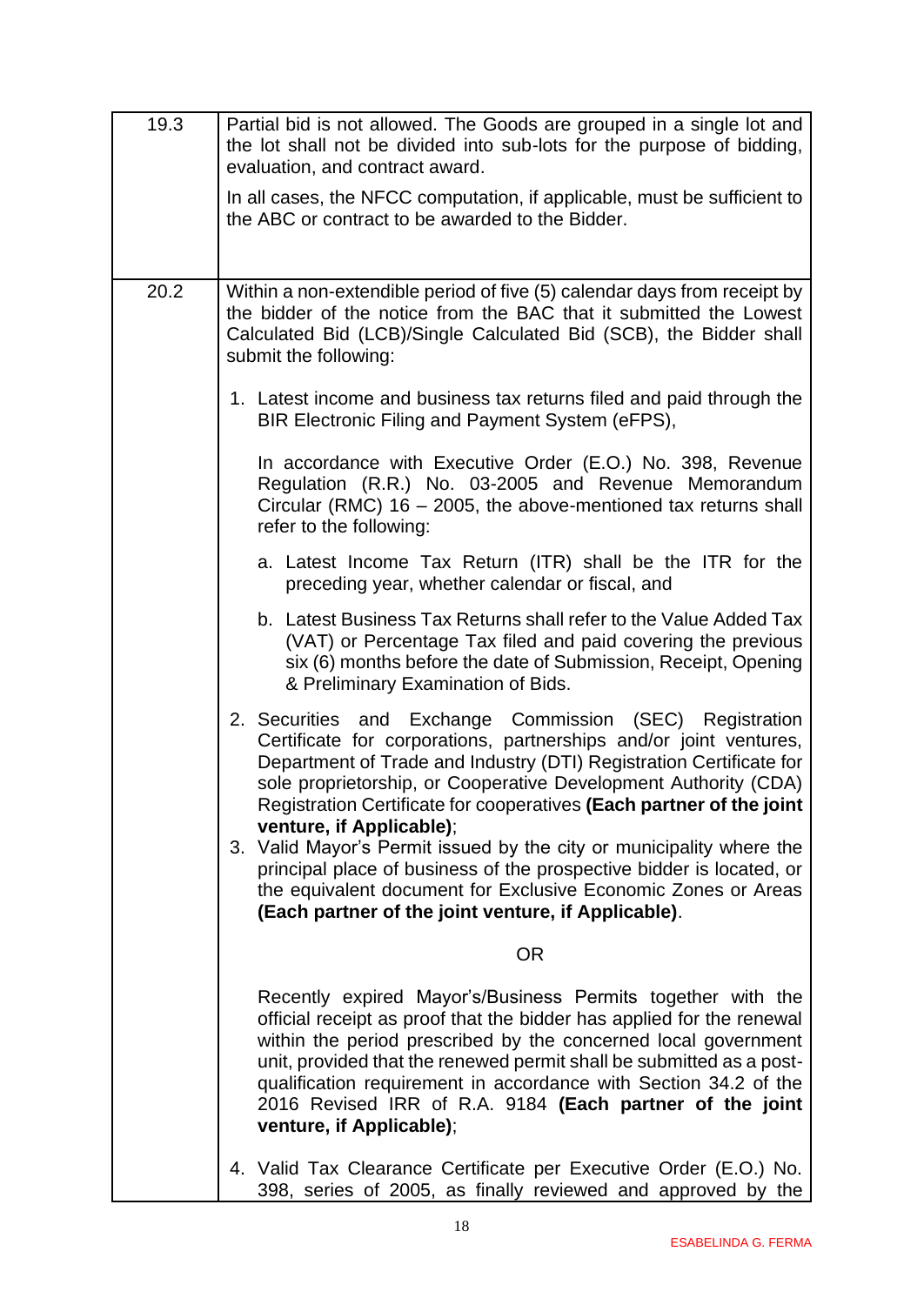|      | Bureau of Internal Revenue (BIR) (Each partner of the joint<br>venture, if Applicable);                                                                                                                                                                                                                                                                                                                       |
|------|---------------------------------------------------------------------------------------------------------------------------------------------------------------------------------------------------------------------------------------------------------------------------------------------------------------------------------------------------------------------------------------------------------------|
|      | 5. Audited Financial Statements (AFS), stamped "received" by the<br>BIR or its duly accredited and authorized institutions, for the<br>preceding calendar year. In case the AFS for the preceding<br>calendar year is not yet available, said AFS should not be earlier<br>than two (2) years from the deadline for the Submission and<br>Receipt of Bids (Each partner of the joint venture, if Applicable); |
| 21.2 | No additional requirement.                                                                                                                                                                                                                                                                                                                                                                                    |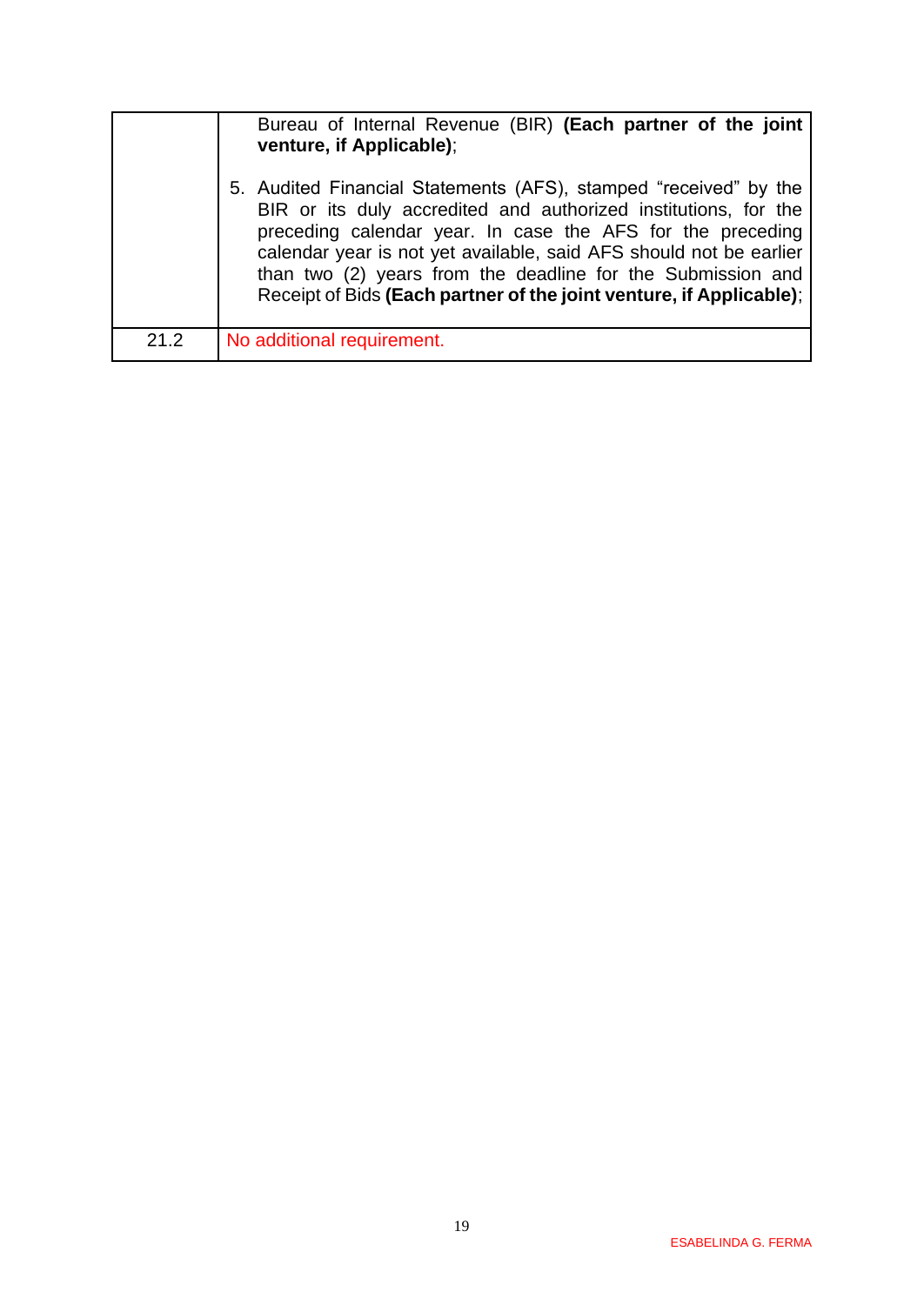# <span id="page-19-0"></span>*Section IV. General Conditions of Contract*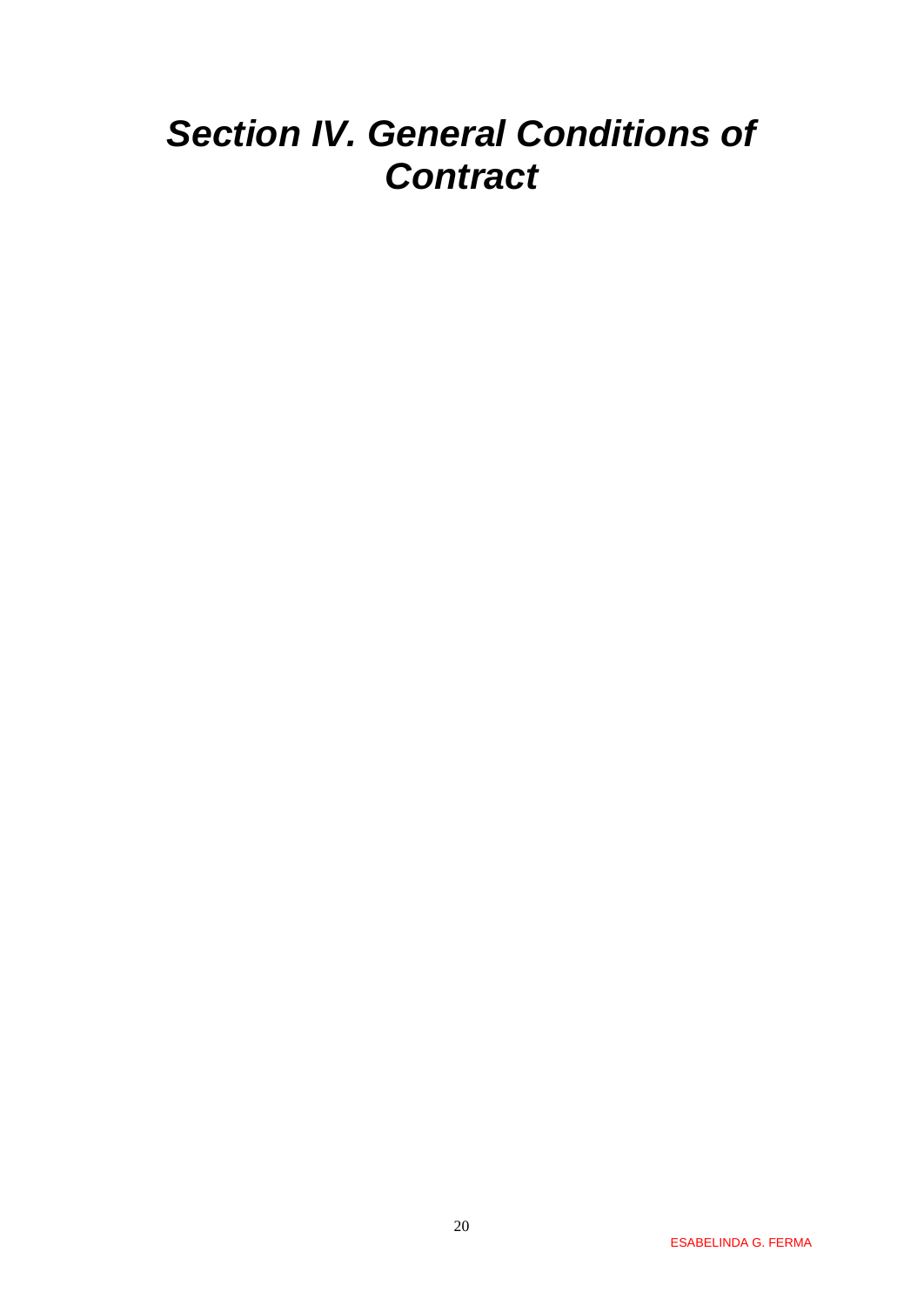## <span id="page-20-0"></span>**1. Scope of Contract**

This Contract shall include all such items, although not specifically mentioned, that can be reasonably inferred as being required for its completion as if such items were expressly mentioned herein. All the provisions of RA No. 9184 and its 2016 revised IRR, including the Generic Procurement Manual, and associated issuances, constitute the primary source for the terms and conditions of the Contract, and thus, applicable in contract implementation. Herein clauses shall serve as the secondary source for the terms and conditions of the Contract.

This is without prejudice to Sections 74.1 and 74.2 of the 2016 revised IRR of RA No. 9184 allowing the GPPB to amend the IRR, which shall be applied to all procurement activities, the advertisement, posting, or invitation of which were issued after the effectivity of the said amendment.

Additional requirements for the completion of this Contract shall be provided in the **Special Conditions of Contract** (**SCC).**

### <span id="page-20-1"></span>**2. Advance Payment and Terms of Payment**

- 2.1. Advance payment of the contract amount is provided under Annex "D" of the revised 2016 IRR of RA No. 9184.
- 2.2. The Procuring Entity is allowed to determine the terms of payment on the partial or staggered delivery of the Goods procured, provided such partial payment shall correspond to the value of the goods delivered and accepted in accordance with prevailing accounting and auditing rules and regulations. The terms of payment are indicated in the **SCC**.

### <span id="page-20-2"></span>**3. Performance Security**

Within ten (10) calendar days from receipt of the Notice of Award by the Bidder from the Procuring Entity but in no case later than prior to the signing of the Contract by both parties, the successful Bidder shall furnish the performance security in any of the forms prescribed in Section 39 of the 2016 revised IRR of RA No. 9184.

#### <span id="page-20-3"></span>**4. Inspection and Tests**

The Procuring Entity or its representative shall have the right to inspect and/or to test the Goods to confirm their conformity to the Project *{[Include if Framework Agreement will be used:]* or Framework Agreement*}* specifications at no extra cost to the Procuring Entity in accordance with the Generic Procurement Manual. In addition to tests in the **SCC**, **Section VII (Technical Specifications)** shall specify what inspections and/or tests the Procuring Entity requires, and where they are to be conducted. The Procuring Entity shall notify the Supplier in writing, in a timely manner, of the identity of any representatives retained for these purposes.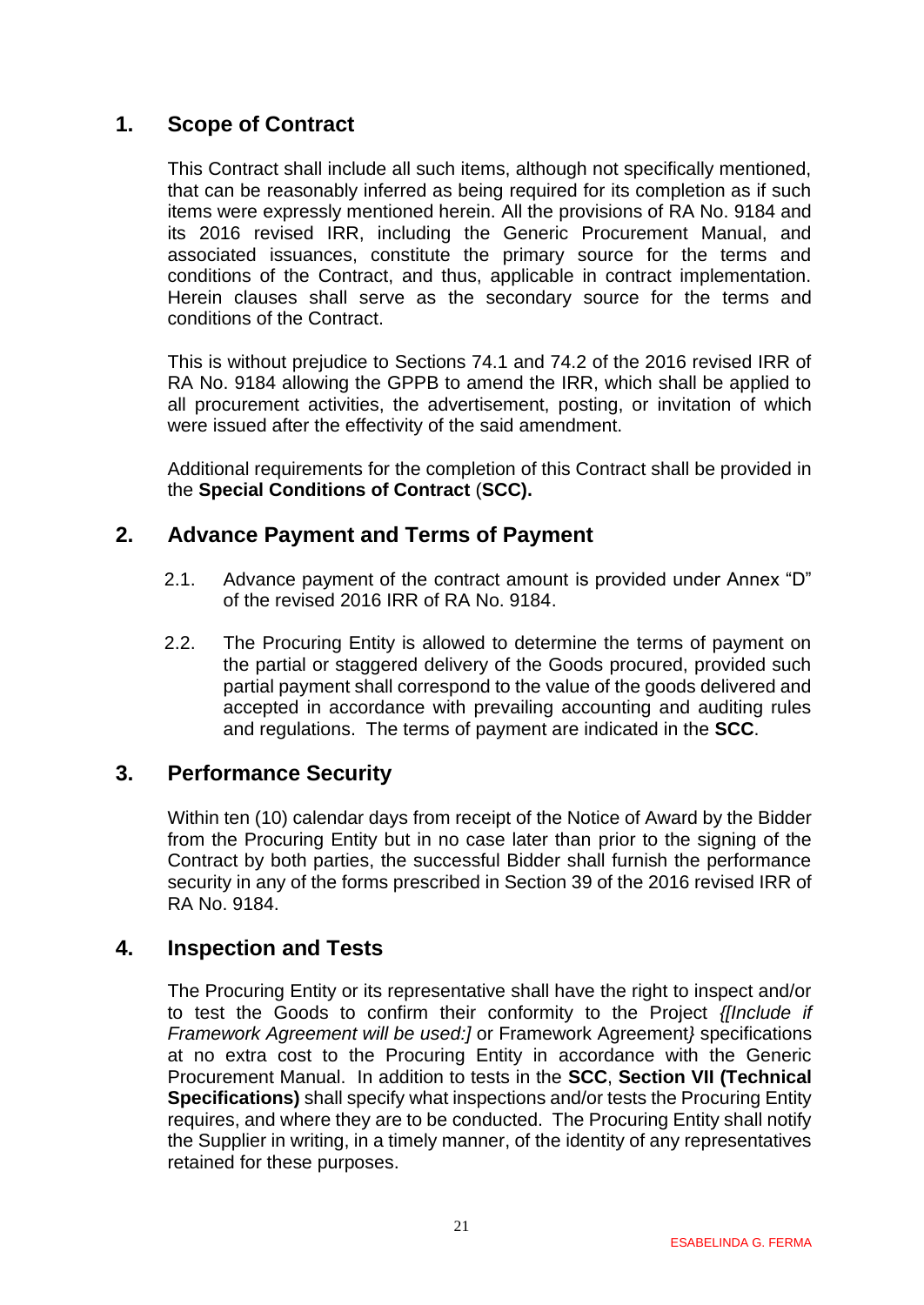All reasonable facilities and assistance for the inspection and testing of Goods, including access to drawings and production data, shall be provided by the Supplier to the authorized inspectors at no charge to the Procuring Entity.

### <span id="page-21-0"></span>**5. Warranty**

- 5.1. In order to assure that manufacturing defects shall be corrected by the Supplier, a warranty shall be required from the Supplier as provided under Section 62.1 of the 2016 revised IRR of RA No. 9184.
- 5.2. The Procuring Entity shall promptly notify the Supplier in writing of any claims arising under this warranty. Upon receipt of such notice, the Supplier shall, repair or replace the defective Goods or parts thereof without cost to the Procuring Entity, pursuant to the Generic Procurement Manual.

### <span id="page-21-1"></span>**6. Liability of the Supplier**

The Supplier's liability under this Contract shall be as provided by the laws of the Republic of the Philippines.

If the Supplier is a joint venture, all partners to the joint venture shall be jointly and severally liable to the Procuring Entity.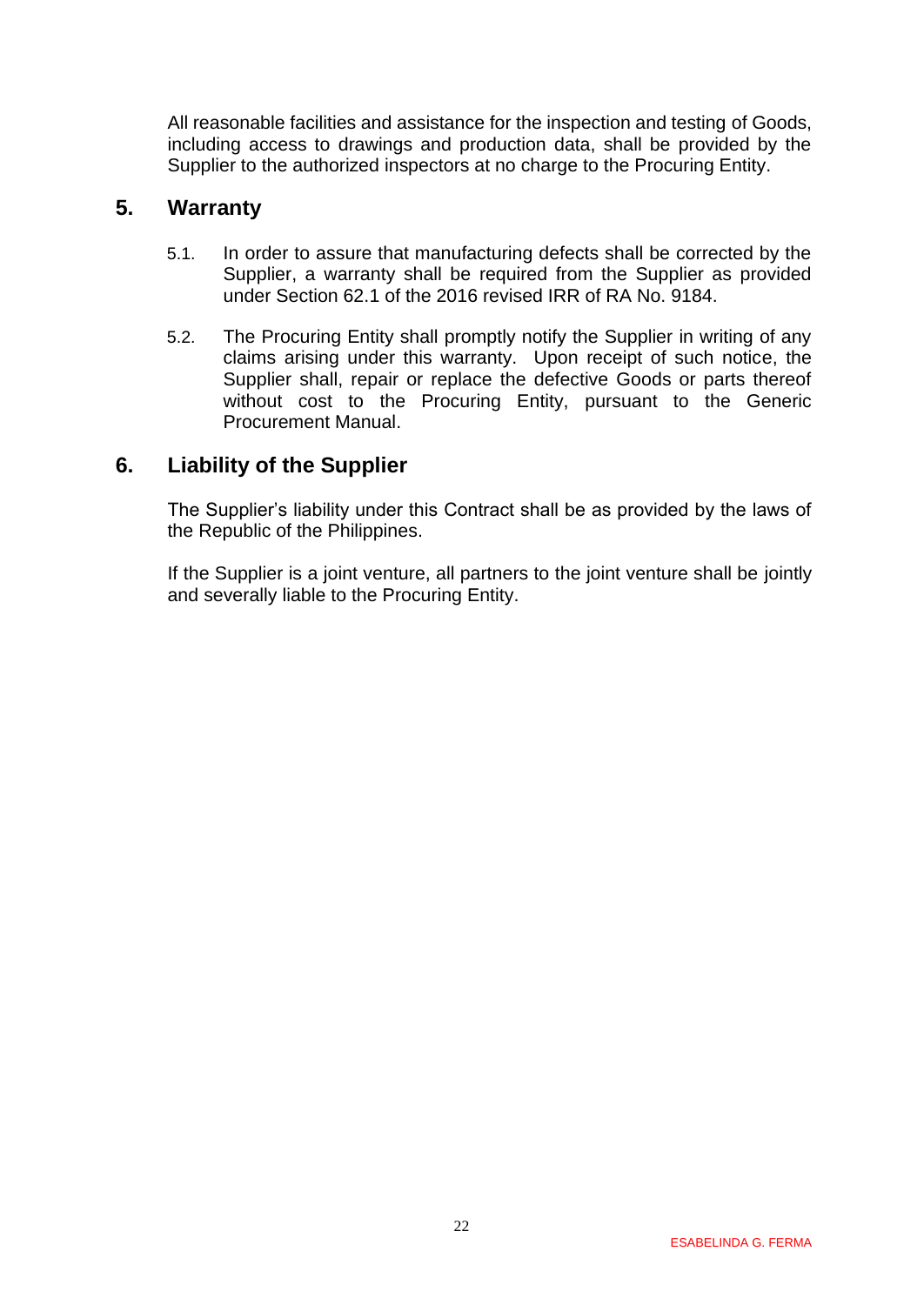# <span id="page-22-0"></span>*Section V. Special Conditions of Contract*

| <b>GCC</b>    |                                                                                                                                                                                                                                                                                                                                                           |
|---------------|-----------------------------------------------------------------------------------------------------------------------------------------------------------------------------------------------------------------------------------------------------------------------------------------------------------------------------------------------------------|
| <b>Clause</b> |                                                                                                                                                                                                                                                                                                                                                           |
| 1             | Delivery and Documents -                                                                                                                                                                                                                                                                                                                                  |
|               | For purposes of the Contract, "EXW," "FOB," "FCA," "CIF," "CIP," "DDP"<br>and other trade terms used to describe the obligations of the parties shall<br>have the meanings assigned to them by the current edition of<br>INCOTERMS published by the International Chamber of Commerce,<br>Paris. The Delivery terms of this Contract shall be as follows: |
|               | <b>For Goods supplied from abroad:</b>                                                                                                                                                                                                                                                                                                                    |
|               | The delivery terms applicable to the Contract are DDP delivered at the<br>Third (3 <sup>rd</sup> ) Floor, Casino Filipino – Tagaytay, Km 60, Aguinaldo Highway,<br>Kaybagal South, Tagaytay City.                                                                                                                                                         |
|               | For Goods supplied from within the Philippines:                                                                                                                                                                                                                                                                                                           |
|               | The delivery terms applicable to this Contract are delivered at the Third<br>(3rd) Floor, Casino Filipino - Tagaytay, Km 60, Aguinaldo Highway,<br>Kaybagal South, Tagaytay City. Risk and title will pass from the Supplier<br>to the Procuring Entity upon receipt and final acceptance of the Goods<br>at their final destination.                     |
|               | Delivery of the Goods shall be made by the Supplier in accordance with<br>the terms specified in Section VI (Schedule of Requirements).                                                                                                                                                                                                                   |
|               | For purposes of this Clause the Procuring Entity's Representative at the<br><b>Project Sites is/are:</b>                                                                                                                                                                                                                                                  |
|               | Esabelinda G. Ferma<br><b>A/Facilities Management Officer I</b><br><b>Facilities Management &amp; Services</b><br>(046) 413-1506 loc 119                                                                                                                                                                                                                  |
|               | <b>Incidental Services -</b>                                                                                                                                                                                                                                                                                                                              |
|               | The Supplier is required to provide all of the following services, including<br>additional services, if any, specified in Section VI. Schedule of<br>Requirements:                                                                                                                                                                                        |
|               | performance or supervision of on-site assembly and/or start-up of<br>a)<br>the supplied Goods;                                                                                                                                                                                                                                                            |
|               | furnishing of tools required for assembly and/or maintenance of<br>b)<br>the supplied Goods;                                                                                                                                                                                                                                                              |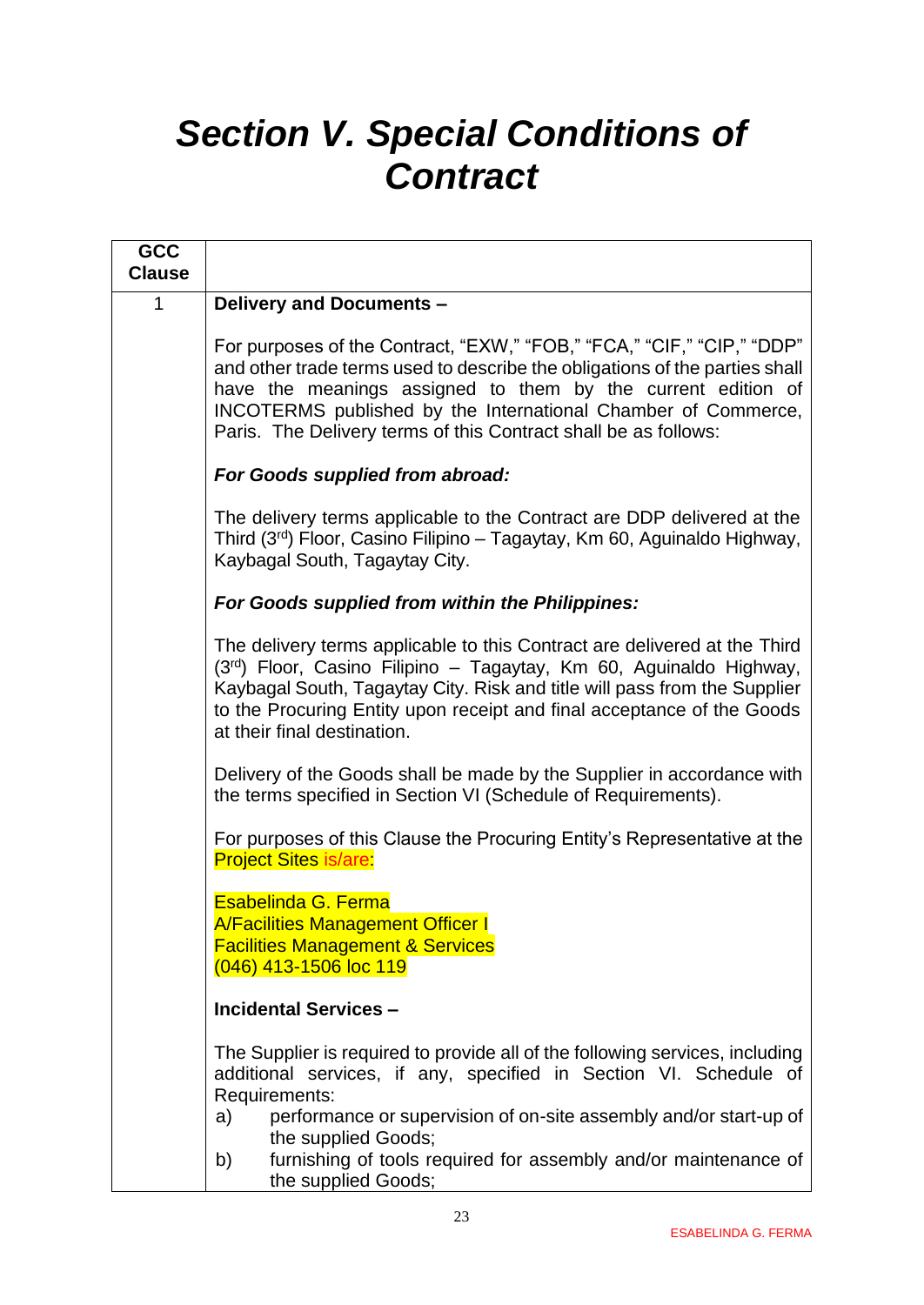| $\mathsf{C}$ | furnishing of a detailed operations and maintenance manual for<br>each appropriate unit of the supplied Goods;                                                                                                                                                                                                                                                             |
|--------------|----------------------------------------------------------------------------------------------------------------------------------------------------------------------------------------------------------------------------------------------------------------------------------------------------------------------------------------------------------------------------|
| d)           | performance or supervision or maintenance and/or repair of the<br>supplied Goods, for a period of time agreed by the parties,<br>provided that this service shall not relieve the Supplier of any                                                                                                                                                                          |
| e)           | warranty obligations under this Contract; and<br>training of the Procuring Entity's personnel, at the Supplier's plant<br>and/or on-site, in assembly, start-up, operation, maintenance,<br>and/or repair of the supplied Goods.                                                                                                                                           |
|              | The Contract price for the Goods shall include the prices charged by the<br>Supplier for incidental services and shall not exceed the prevailing rates<br>charged to other parties by the Supplier for similar services.                                                                                                                                                   |
|              | <b>Spare Parts -</b>                                                                                                                                                                                                                                                                                                                                                       |
|              | The Supplier is required to provide all of the following materials,<br>notifications, and information pertaining to spare parts manufactured or<br>distributed by the Supplier:                                                                                                                                                                                            |
| a.           | such spare parts as the Procuring Entity may elect to purchase from<br>the Supplier, provided that this election shall not relieve the<br>Supplier of any warranty obligations under this Contract; and                                                                                                                                                                    |
| b.<br>i.     | in the event of termination of production of the spare parts:<br>advance notification to the Procuring Entity of the pending<br>termination, in sufficient time to permit the Procuring Entity to<br>procure needed requirements; and                                                                                                                                      |
| ii.          | following such termination, furnishing at no cost to the<br>Procuring Entity, the blueprints, drawings, and specifications<br>of the spare parts, if requested.                                                                                                                                                                                                            |
|              | The spare parts and other components required are listed in Section<br>VI(Schedule of Requirements) and the costs thereof are included in<br>the contract price.                                                                                                                                                                                                           |
|              | The Supplier shall carry sufficient inventories to assure ex-stock supply<br>of consumable spare parts or components for the Goods for a period of<br>three $(3)$ years.                                                                                                                                                                                                   |
|              | Spare parts or components shall be supplied as promptly as possible,<br>but in any case, within one (1) month of placing the order.                                                                                                                                                                                                                                        |
| Packaging -  |                                                                                                                                                                                                                                                                                                                                                                            |
|              | The Supplier shall provide such packaging of the Goods as is required<br>to prevent their damage or deterioration during transit to their final<br>destination, as indicated in this Contract. The packaging shall be<br>sufficient to withstand, without limitation, rough handling during transit<br>and exposure to extreme temperatures, salt and precipitation during |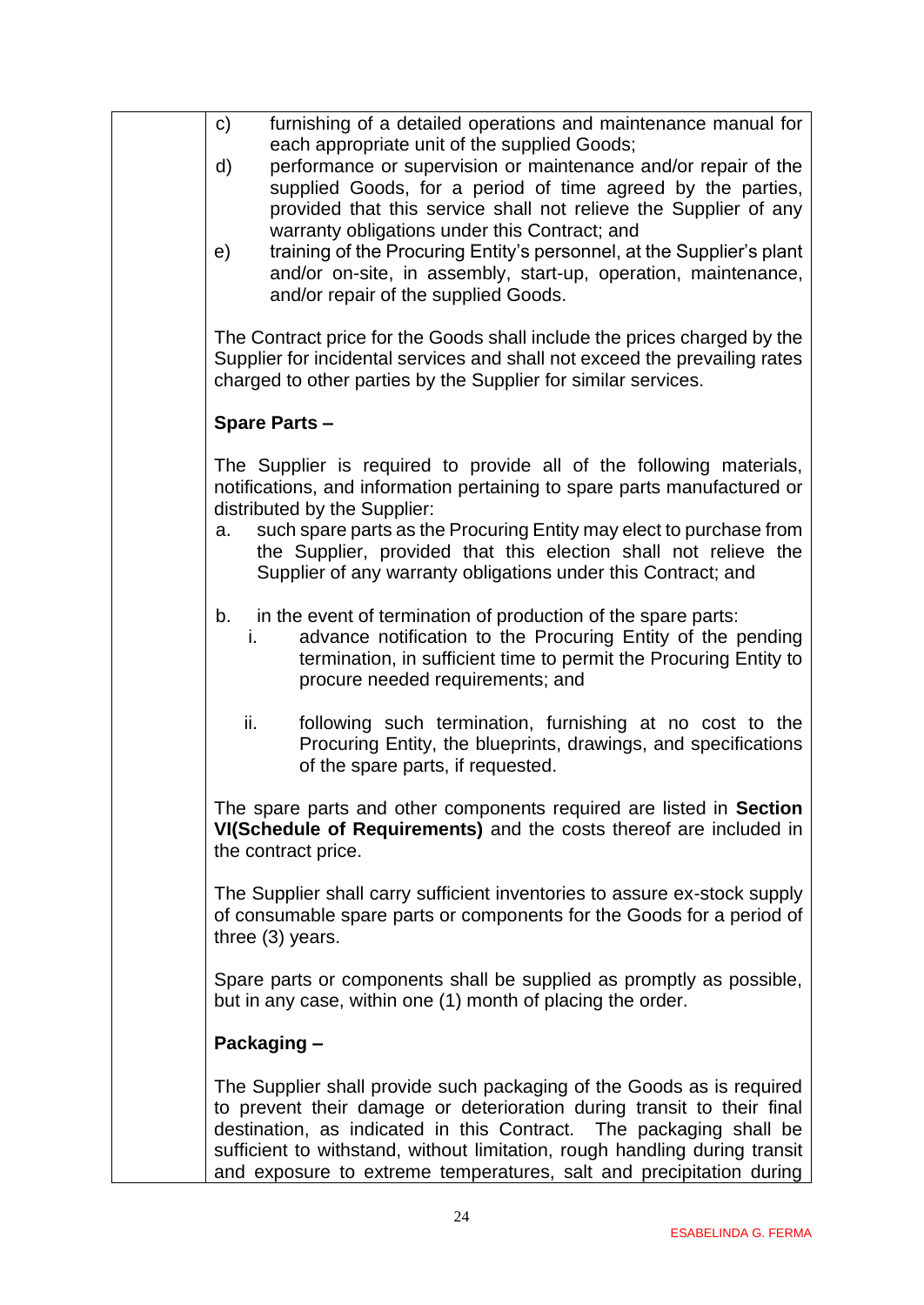transit, and open storage. Packaging case size and weights shall take into consideration, where appropriate, the remoteness of the Goods' final destination and the absence of heavy handling facilities at all points in transit.

The packaging, marking, and documentation within and outside the packages shall comply strictly with such special requirements as shall be expressly provided for in the Contract, including additional requirements, if any, specified below, and in any subsequent instructions ordered by the Procuring Entity.

The outer packaging must be clearly marked on at least four (4) sides as follows:

Name of the Procuring Entity Name of the Supplier Contract Description Final Destination Gross weight Any special lifting instructions Any special handling instructions Any relevant HAZCHEM classifications

A packaging list identifying the contents and quantities of the package is to be placed on an accessible point of the outer packaging if practical. If not practical the packaging list is to be placed inside the outer packaging but outside the secondary packaging.

#### **Transportation –**

Where the Supplier is required under Contract to deliver the Goods CIF, CIP, or DDP, transport of the Goods to the port of destination or such other named place of destination in the Philippines, as shall be specified in this Contract, shall be arranged and paid for by the Supplier, and the cost thereof shall be included in the Contract Price.

Where the Supplier is required under this Contract to transport the Goods to a specified place of destination within the Philippines, defined as the Project Site, transport to such place of destination in the Philippines, including insurance and storage, as shall be specified in this Contract, shall be arranged by the Supplier, and related costs shall be included in the contract price.

Where the Supplier is required under Contract to deliver the Goods CIF, CIP or DDP, Goods are to be transported on carriers of Philippine registry. In the event that no carrier of Philippine registry is available, Goods may be shipped by a carrier which is not of Philippine registry provided that the Supplier obtains and presents to the Procuring Entity certification to this effect from the nearest Philippine consulate to the port of dispatch. In the event that carriers of Philippine registry are available but their schedule delays the Supplier in its performance of this Contract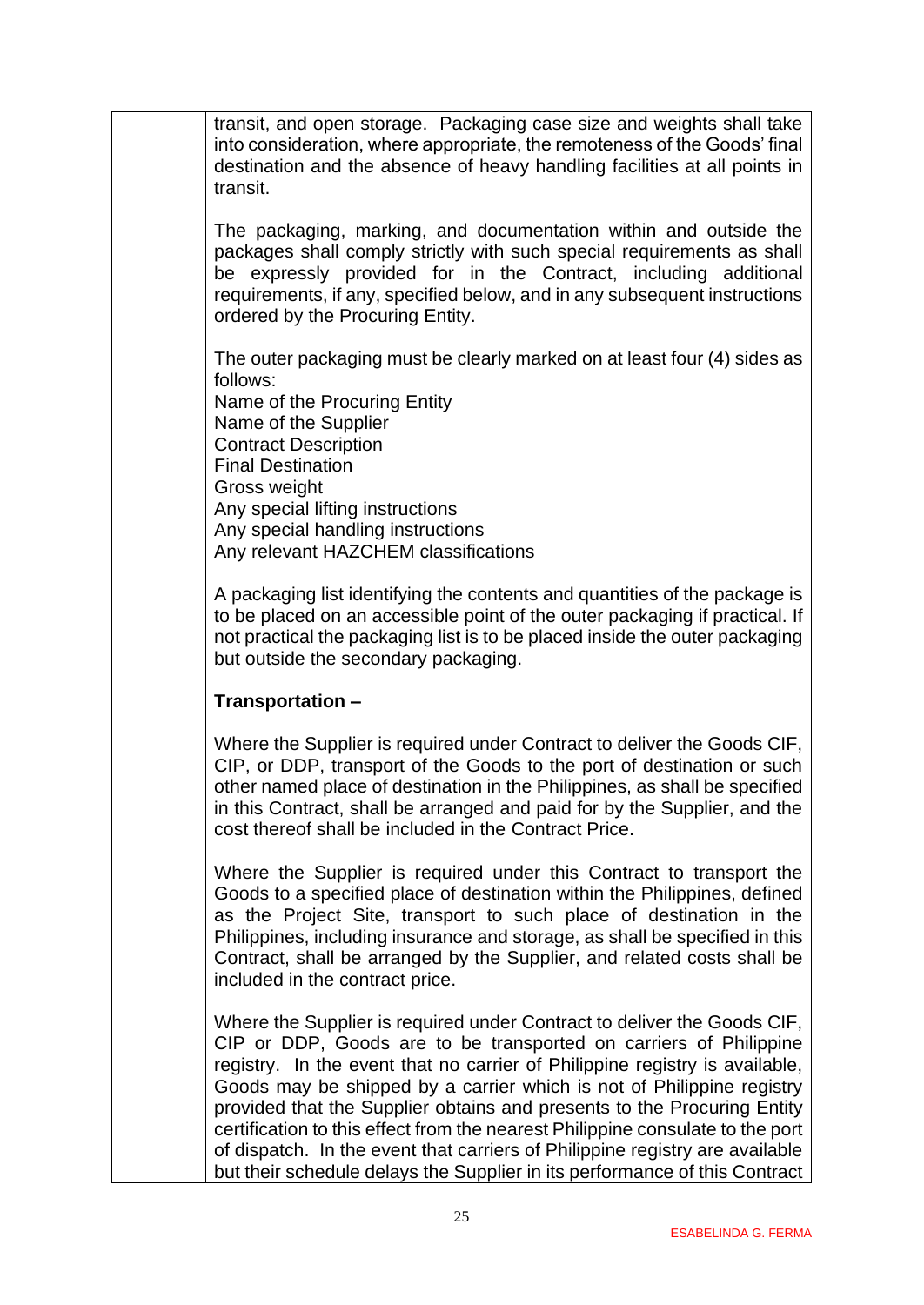|     | the period from when the Goods were first ready for shipment and the<br>actual date of shipment the period of delay will be considered force<br>majeure.                                                                                                                                                                                                                                                                                        |  |  |  |  |
|-----|-------------------------------------------------------------------------------------------------------------------------------------------------------------------------------------------------------------------------------------------------------------------------------------------------------------------------------------------------------------------------------------------------------------------------------------------------|--|--|--|--|
|     | The Procuring Entity accepts no liability for the damage of Goods during<br>transit other than those prescribed by INCOTERMS for DDP deliveries.<br>In the case of Goods supplied from within the Philippines or supplied by<br>domestic Suppliers risk and title will not be deemed to have passed to<br>the Procuring Entity until their receipt and final acceptance at the final<br>destination.                                            |  |  |  |  |
|     | <b>Intellectual Property Rights -</b>                                                                                                                                                                                                                                                                                                                                                                                                           |  |  |  |  |
|     | The Supplier shall indemnify the Procuring Entity against all third-party<br>claims of infringement of patent, trademark, or industrial design rights<br>arising from use of the Goods or any part thereof.                                                                                                                                                                                                                                     |  |  |  |  |
| 2.2 | The terms of payment shall be as follows:                                                                                                                                                                                                                                                                                                                                                                                                       |  |  |  |  |
|     | 99% of the costs of the items delivered (per<br>99% equivalent<br>0f<br>lot) subject to <b>PAGCOR's</b> acceptance<br>the costs of the items<br>οf<br>the<br>Inspection<br>delivered<br>[Issuance<br>and<br>Acceptance Report (IAR)] in writing of the<br>items described in the PO.                                                                                                                                                            |  |  |  |  |
|     | 1% Retention of the items delivered (per<br>1% equivalent of the<br>lot) to be paid after three (3) months (for<br>costs of the items<br>expendable supplies) or one (1) year (for<br>delivered<br>non-expendable<br>supplies) from<br>the<br>formal acceptance (issuance of the IAR), if<br>and when no patent and latent defects are<br>noted (issuance of a Certificate of No<br>Patent and Latent Defects).                                 |  |  |  |  |
| 4   | The inspections and tests that will be conducted are detailed as follows:                                                                                                                                                                                                                                                                                                                                                                       |  |  |  |  |
|     | Inspection and acceptance shall be conducted by the authorized<br>representatives of the Facilities Management and Services and/or<br>other offices/body authorized by the PAGCOR.                                                                                                                                                                                                                                                              |  |  |  |  |
|     | The inspections and tests that will be conducted include, but not limited<br>to inspection for the completeness of the requirements in accordance<br>with the required quantity of the procurement requirement and<br>compliance to all parameters of the Technical Specifications/Scope of<br>Work/Terms of Reference at the project site.<br>The goods shall be accepted only by the end user after passing the<br>inspection and acceptance. |  |  |  |  |
|     |                                                                                                                                                                                                                                                                                                                                                                                                                                                 |  |  |  |  |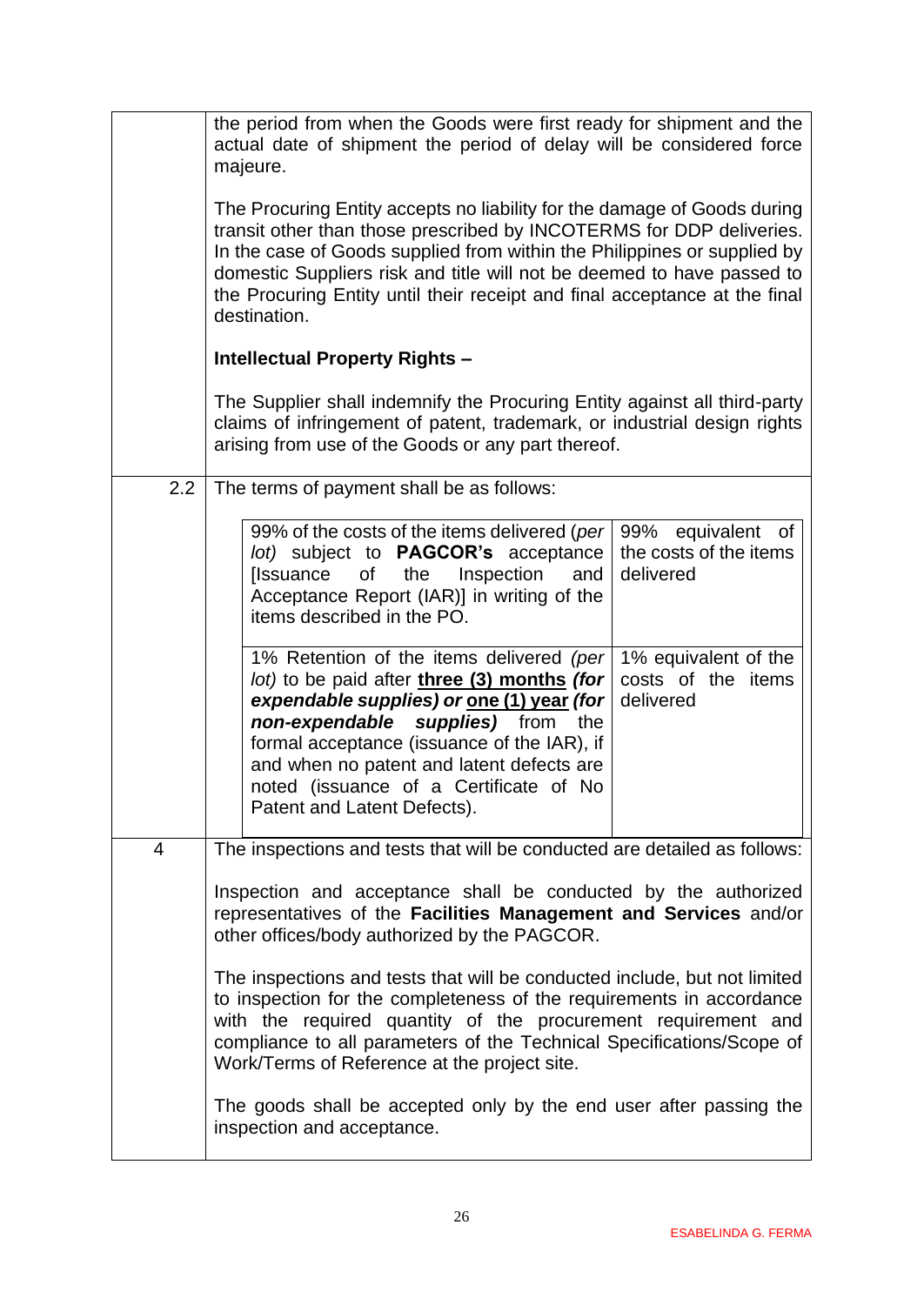| Non-compliance and/or any identified defects with any parameters of the<br>Technical Specifications and/or delay in the completion or delivery of the<br>requirements based on the provisions of the Schedule of Requirements<br>shall be reported to PAGCOR for appropriate penalties and/or sanctions. |
|----------------------------------------------------------------------------------------------------------------------------------------------------------------------------------------------------------------------------------------------------------------------------------------------------------|
|                                                                                                                                                                                                                                                                                                          |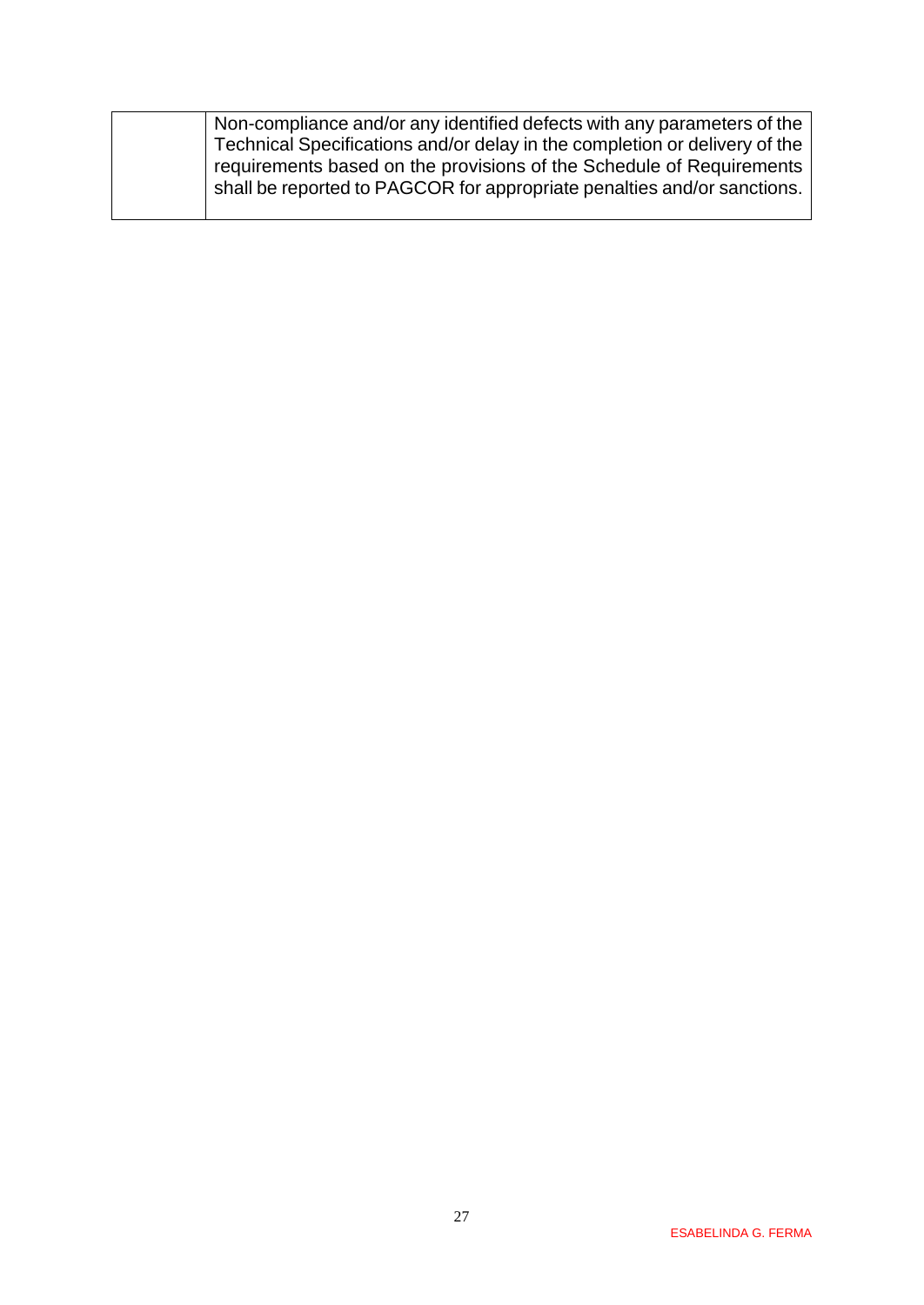# <span id="page-27-0"></span>*Section VI. Schedule of Requirements*

The delivery schedule expressed as weeks/months stipulates hereafter a delivery date which is the date of delivery to the project site.

| <b>Item</b><br><b>Number</b> | <b>Description</b>                                                                                  | Quantity | <b>Total</b> | Delivered,<br><b>Weeks/Months</b>                                                                            |
|------------------------------|-----------------------------------------------------------------------------------------------------|----------|--------------|--------------------------------------------------------------------------------------------------------------|
| 1                            | Supply and Delivery of<br>Service Truck<br>with<br><b>Installed Water Tank and</b><br><b>Motors</b> | 1 lot    | 1 lot        | One (1) Time Delivery<br>(within 30 days after<br>the issuance of NTP)<br>or upon request of the<br>End-user |

#### **CONFORME:**

*[Signature of the Authorized Rep.] [in the capacity of] (Please indicate position of Authorized Rep.)]*

Duly authorized to sign Bid for and on behalf of \_\_\_\_\_\_\_\_\_\_\_\_\_\_\_\_\_\_\_\_\_\_\_\_\_\_\_\_\_\_\_ *(Please indicate name of company)*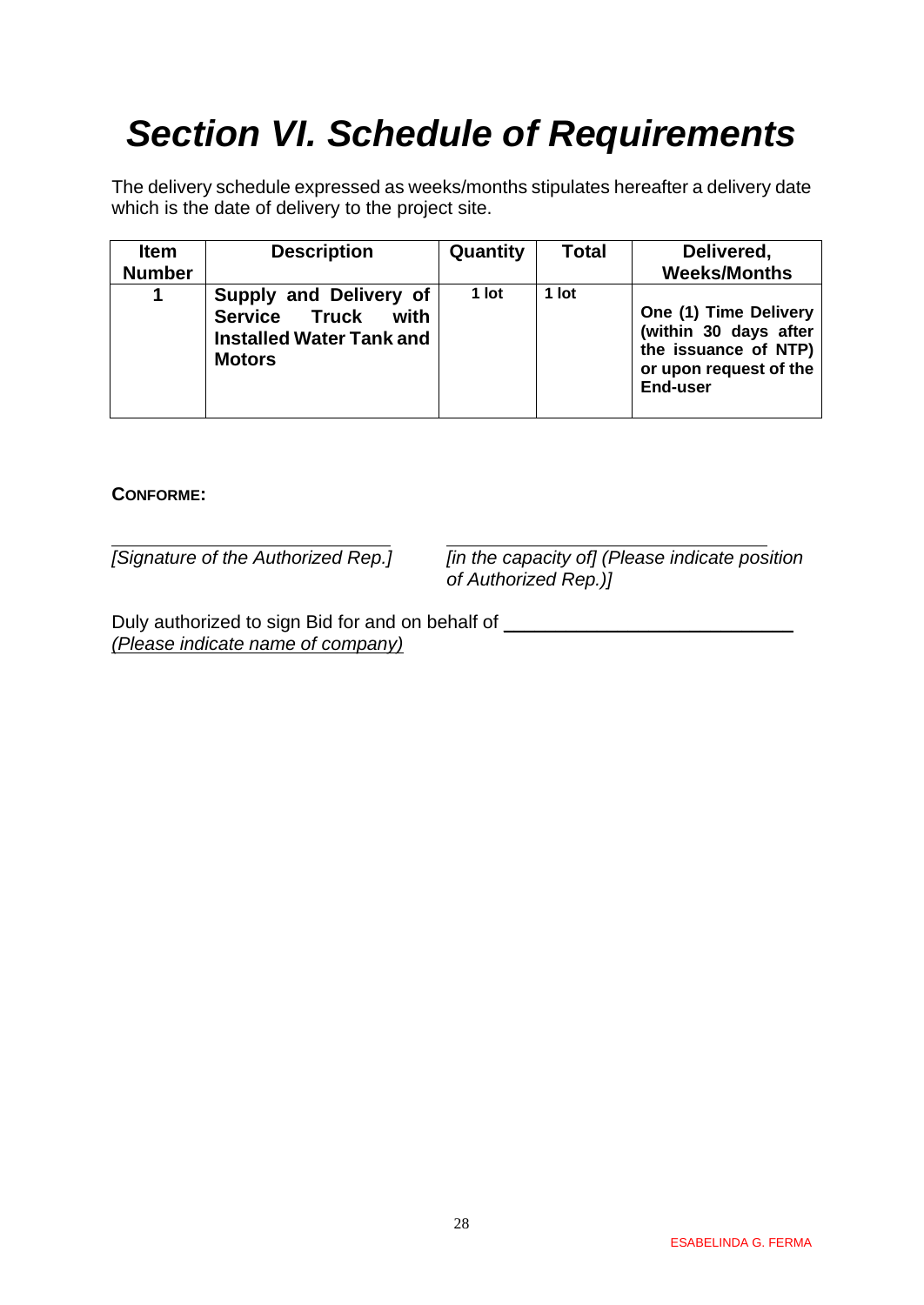# <span id="page-28-0"></span>*Section VII. Technical Specification*

|             |                                 | <b>Specification</b>                                                                                                                               |                                                                                                                                                                                                                                                                                                                                                                                                                                                                                                                                                                                                                                                                                                                                                                                                                                                                                                                                                                                                                                                                                                                                                                                                                                                                                                                                                                                                                                        | <b>Statement of Compliance</b> |              |
|-------------|---------------------------------|----------------------------------------------------------------------------------------------------------------------------------------------------|----------------------------------------------------------------------------------------------------------------------------------------------------------------------------------------------------------------------------------------------------------------------------------------------------------------------------------------------------------------------------------------------------------------------------------------------------------------------------------------------------------------------------------------------------------------------------------------------------------------------------------------------------------------------------------------------------------------------------------------------------------------------------------------------------------------------------------------------------------------------------------------------------------------------------------------------------------------------------------------------------------------------------------------------------------------------------------------------------------------------------------------------------------------------------------------------------------------------------------------------------------------------------------------------------------------------------------------------------------------------------------------------------------------------------------------|--------------------------------|--------------|
| <b>Item</b> |                                 |                                                                                                                                                    | Bidders must state here either "Comply" or "Not<br>Comply" against each of the individual parameters<br>of each Specification stating the corresponding<br>performance parameter of the equipment offered.<br>Bidders should likewise indicate the "BRAND"<br>to be offered, if item to be offered is branded.<br>Otherwise, indicate "UNBRANDED / GENERIC".<br>Statements of "Comply" or "Not Comply" must be<br>supported by evidence in a Bidders Bid and cross-<br>referenced to that evidence. Evidence shall be in<br>the form of manufacturer's un-amended sales<br>literature, unconditional statements of specification<br>and compliance issued by the manufacturer,<br>independent test data etc., as<br>samples,<br>appropriate. A statement that is not supported by<br>evidence or is subsequently found to be<br>contradicted by the evidence presented will render<br>the Bid under evaluation liable for rejection. A<br>statement either in the Bidders statement of<br>compliance or the supporting evidence that is found<br>to be false either during Bid evaluation, post-<br>qualification or the execution of the Contract may<br>be regarded as fraudulent and render the Bidder or<br>supplier liable for prosecution subject to the<br>provisions of <b>ITB</b> Clause $3.1(a)(ii)$ and/or GCC<br>Clause 2.1(a)(ii).<br>Supply and Delivery of Service Truck with Installed Water Tank and Motors under ITB |                                |              |
| <b>Item</b> | No. CB22-05-004TAG              | <b>Brief Description</b>                                                                                                                           | <b>Quantity/Unit</b>                                                                                                                                                                                                                                                                                                                                                                                                                                                                                                                                                                                                                                                                                                                                                                                                                                                                                                                                                                                                                                                                                                                                                                                                                                                                                                                                                                                                                   | <b>Statement</b>               | <b>Brand</b> |
| No.         |                                 |                                                                                                                                                    | <b>of</b>                                                                                                                                                                                                                                                                                                                                                                                                                                                                                                                                                                                                                                                                                                                                                                                                                                                                                                                                                                                                                                                                                                                                                                                                                                                                                                                                                                                                                              | <b>of</b>                      | <b>Name</b>  |
| 1           |                                 | Supply and Delivery of Service Truck                                                                                                               | <b>Measurement</b><br>1 UNIT                                                                                                                                                                                                                                                                                                                                                                                                                                                                                                                                                                                                                                                                                                                                                                                                                                                                                                                                                                                                                                                                                                                                                                                                                                                                                                                                                                                                           | <b>Compliance</b>              |              |
|             |                                 | with Installed Water Tank and Motors                                                                                                               |                                                                                                                                                                                                                                                                                                                                                                                                                                                                                                                                                                                                                                                                                                                                                                                                                                                                                                                                                                                                                                                                                                                                                                                                                                                                                                                                                                                                                                        |                                |              |
|             | <b>Make</b>                     | <b>Truck</b><br>with<br>6000L<br>Water<br>Tanker                                                                                                   |                                                                                                                                                                                                                                                                                                                                                                                                                                                                                                                                                                                                                                                                                                                                                                                                                                                                                                                                                                                                                                                                                                                                                                                                                                                                                                                                                                                                                                        |                                |              |
|             | <b>Engine</b>                   | 4HF1                                                                                                                                               |                                                                                                                                                                                                                                                                                                                                                                                                                                                                                                                                                                                                                                                                                                                                                                                                                                                                                                                                                                                                                                                                                                                                                                                                                                                                                                                                                                                                                                        |                                |              |
|             | <b>Body Type</b>                | 6000L /<br>6<br>Cubic<br>Meter<br><b>Stainless Tank</b><br>with 6Horse<br>Power Robin Pump, with 20ft<br>Intake Hose and 10meter<br>discharge Hose |                                                                                                                                                                                                                                                                                                                                                                                                                                                                                                                                                                                                                                                                                                                                                                                                                                                                                                                                                                                                                                                                                                                                                                                                                                                                                                                                                                                                                                        |                                |              |
|             | <b>Body</b><br><b>Dimension</b> | 12ft NKR Cab and Chassis                                                                                                                           |                                                                                                                                                                                                                                                                                                                                                                                                                                                                                                                                                                                                                                                                                                                                                                                                                                                                                                                                                                                                                                                                                                                                                                                                                                                                                                                                                                                                                                        |                                |              |
|             | <b>Axle Type</b>                | 5 STUDS (4X2)                                                                                                                                      |                                                                                                                                                                                                                                                                                                                                                                                                                                                                                                                                                                                                                                                                                                                                                                                                                                                                                                                                                                                                                                                                                                                                                                                                                                                                                                                                                                                                                                        |                                |              |
|             | <b>Suspension</b>               | Leaf Spring (front and back)                                                                                                                       |                                                                                                                                                                                                                                                                                                                                                                                                                                                                                                                                                                                                                                                                                                                                                                                                                                                                                                                                                                                                                                                                                                                                                                                                                                                                                                                                                                                                                                        |                                |              |
|             | <b>Battery</b>                  | Brand New (24 volts)                                                                                                                               |                                                                                                                                                                                                                                                                                                                                                                                                                                                                                                                                                                                                                                                                                                                                                                                                                                                                                                                                                                                                                                                                                                                                                                                                                                                                                                                                                                                                                                        |                                |              |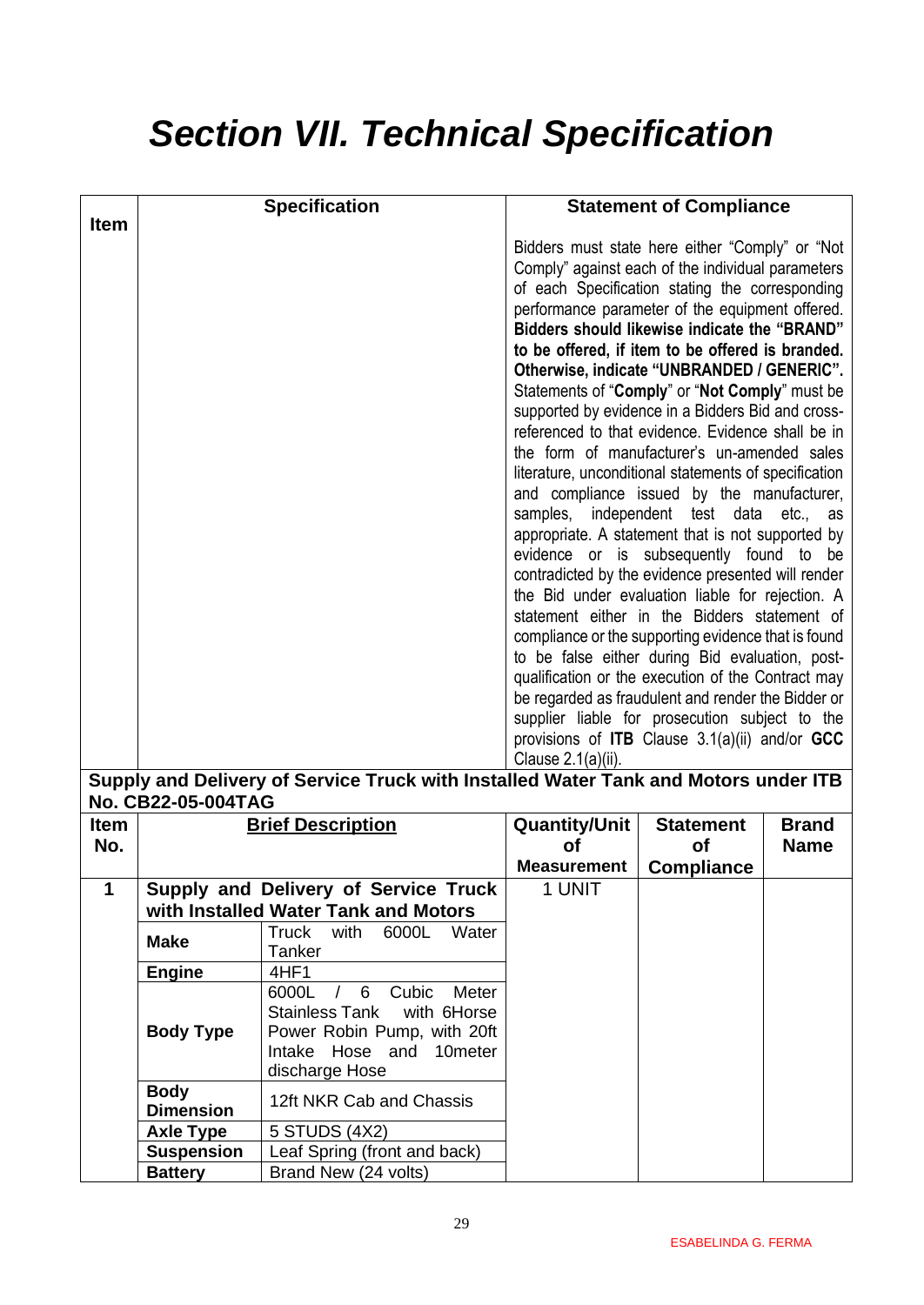| <b>Fuel type</b>       | Diesel                                                                                                                                                                                                                                                                        |  |  |
|------------------------|-------------------------------------------------------------------------------------------------------------------------------------------------------------------------------------------------------------------------------------------------------------------------------|--|--|
| <b>Tires</b>           | 6-wheeler<br>(original<br>Japan<br>tires) 195/85 R16                                                                                                                                                                                                                          |  |  |
| <b>Gross</b><br>Weight | 4200 No Truck ban                                                                                                                                                                                                                                                             |  |  |
| <b>Inclusion</b>       | - Free Color of Choice<br>- Free Cab Aircon<br>- Free USB car stereo<br>- Free Lettering/Logo<br>- Free Clearance Lights<br>- New Tools and Warning<br>Device<br><b>Free LTO Transfer</b><br>- Brand New Battery<br>- Additional Set of Molye<br>- Free Transfer of Ownership |  |  |
| <b>Warranty</b>        | Two (2) months on Parts and<br>Services (except for Tear and<br><b>Wear Parts)</b>                                                                                                                                                                                            |  |  |
| <b>Tools</b>           | Jack, Tire Wrench, Spare Tire<br>and Spare Tire Remover,<br><b>Early Warning Device</b>                                                                                                                                                                                       |  |  |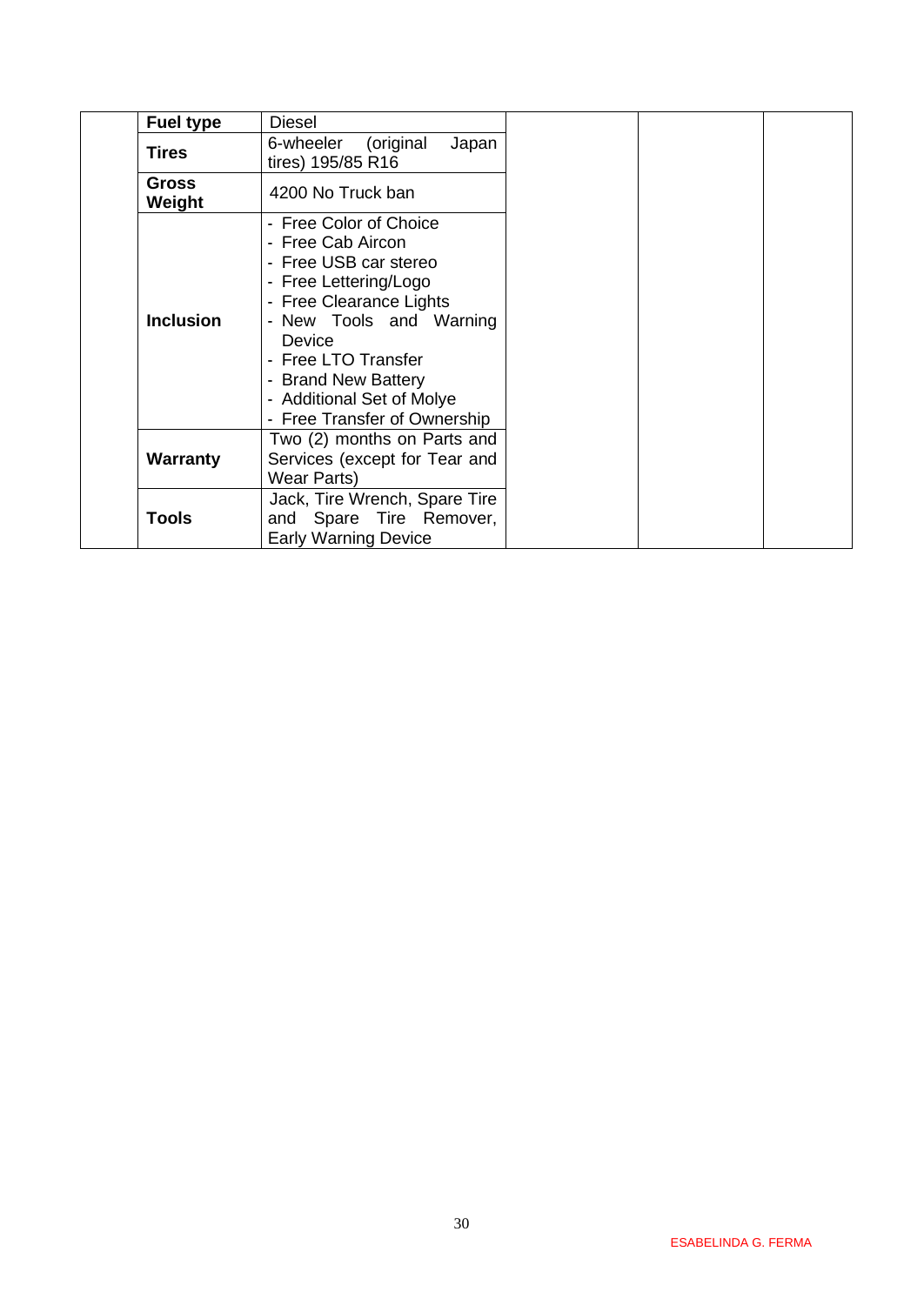# <span id="page-30-0"></span>*Section VIII. Checklist of Technical and Financial Documents*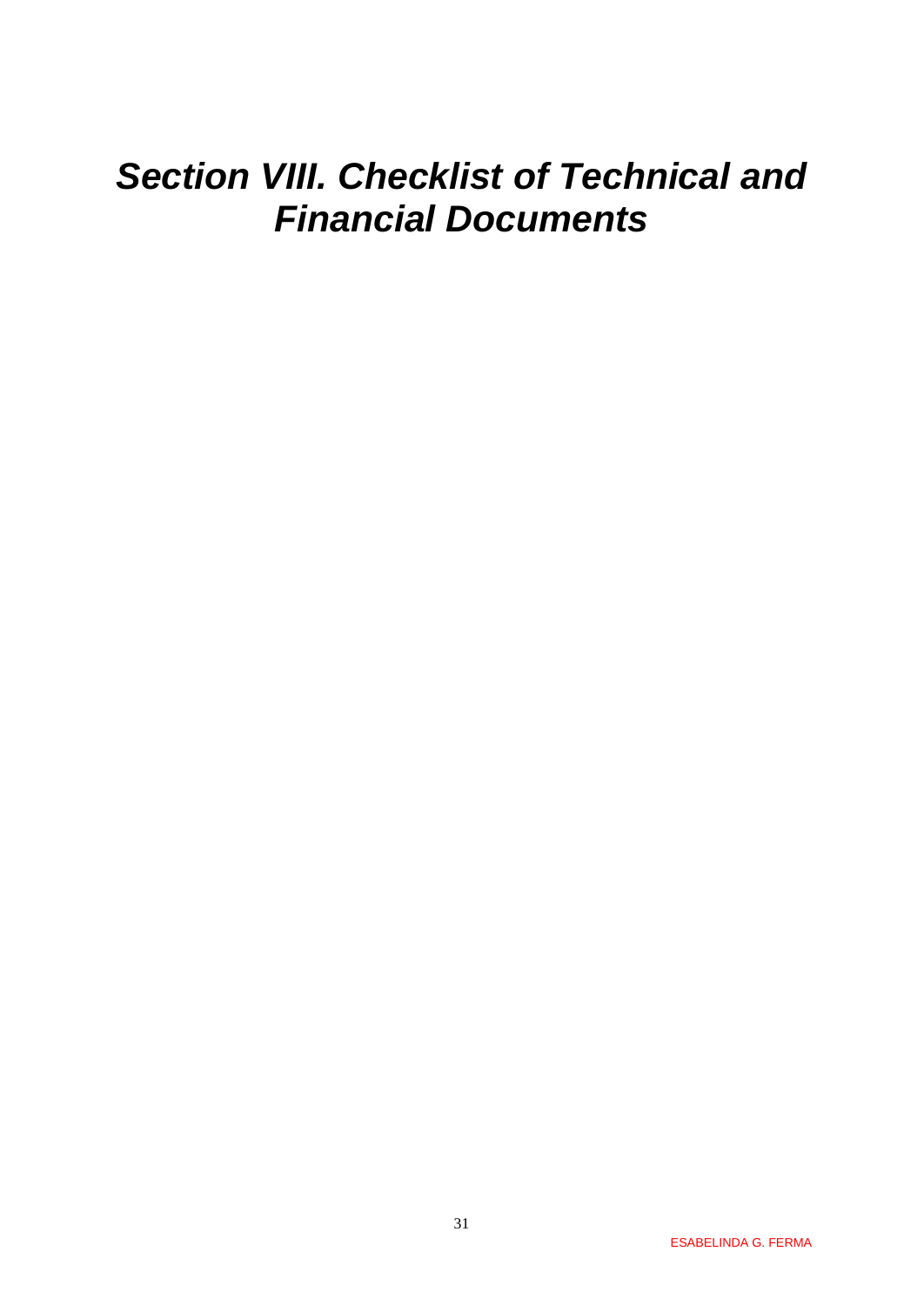# **Checklist of Technical and Financial Documents**

Each Bidder shall submit one (1) original and three (3) copies of the first and second components of its bid through their duly authorized representatives.

All envelopes shall:

a. contain the name of the contract to be bid in **capital letters;**

#### **SUPPLY AND DELIVERY OF SERVICE TRUCK WITH INSTALLED WATER TANK AND MOTORS**

- b. bear the name and address of the Bidder in capital letters;
- c. be addressed to PAGCOR's BAC with the following details:

### **BRANCH BIDS AND AWARDS COMMITTEE (BBAC) OF CASINO FILIPINO - TAGAYTAY PHILIPPINE AMUSEMENT AND GAMING CORPORATION**

- d. bear the specific identification of this bidding process: **ITB No. CB22-05- 004TAG;** and
- e. bear a warning "**DO NOT OPEN BEFORE…**" the date and time for the opening of bids.

A sample diagram of the sealing and marking of Bid Envelopes is provided under Section IX (Bidding Forms).

#### **I. TECHNICAL COMPONENT ENVELOPE**

#### *Class "A" Documents*

*Legal Documents*

⬜ (a) Valid and updated PhilGEPS Certificate of Platinum Registration and Membership with additional caveat in accordance with Section 8.5.2 of the 2016 Revised IRR of RA 9184 amended through GPPB Resolution No. 15-2021, certifies that all of the eligibility documents submitted to PhilGEPS are maintained and updated.

#### *Technical Documents*

⬜ (b) Statement of the prospective bidder of all its ongoing government and private contracts, including contracts awarded but not yet started, if any, whether similar or not similar in nature and complexity to the contract to be bid.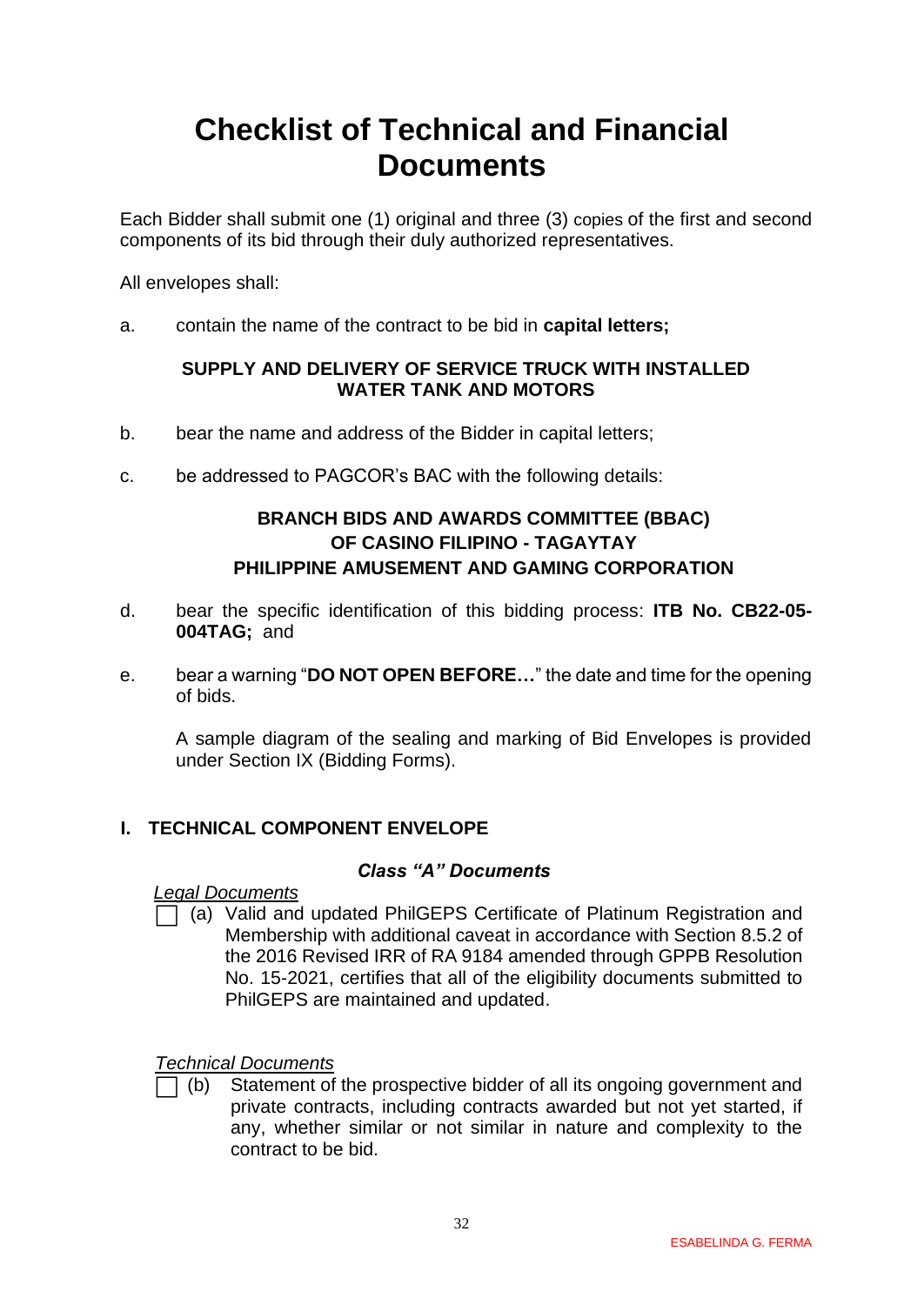The Statement of all On-going Government and Private Contracts shall indicate for each contract, the following:

- name of the contract:
- date of the contract:
- contract duration:
- owner's name and address;
- kinds of goods;
- amount of contract and value of outstanding contracts;
- date of delivery (please state estimated date of delivery)

⬜ (c) Statement of the bidder's Single Largest Completed Contract (SLCC) similar to the contract to be bid, completed within Three (3) years to the deadline for the submission and receipt of bids in the amount equivalent to at least fifty percent (50%) of the ABC in the amount of The bidder's SLCC similar to the contract to be bid should have been completed within **three (3) years** prior to the deadline for the submission and receipt of bids.

> The statement identifying the Single Largest Completed Contract (SLCC) shall indicate for each contract, the following:

- (a) name of the contract;
- (b) date of the contract;
- (c) contract duration;
- (d) owner's name and address;
- (e) kinds of goods;
- (f) amount of completed contracts, adjusted by the bidder to current prices using PSA's consumer price index, if necessary for purposes of meeting the SLCC requirement;
- (g) date of delivery (actual date of delivery for the single largest completed contract); and
- (h) end user's acceptance or official receipt(s) or sales invoice issued for the contract, which shall be attached to the statement of SLCC.

For purposes of post-qualification, bidders are required to attach the entire set of the Contract, Purchase Order or Memorandum of Agreement to the Statement Identifying the SLCC.

Bidders are also required to Include in the aforesaid Statement of All Ongoing Government and Private Contracts and Statement Identifying the SLCC the following information:

- a) Contact Person; and
- b) Contact Details (telephone/fax/cellphone number and/or email address)
- $\Box$  (d) Original copy of Bid Security. If in the form of a Surety Bond, submit also a certification issued by the Insurance Commission;

#### **OR;**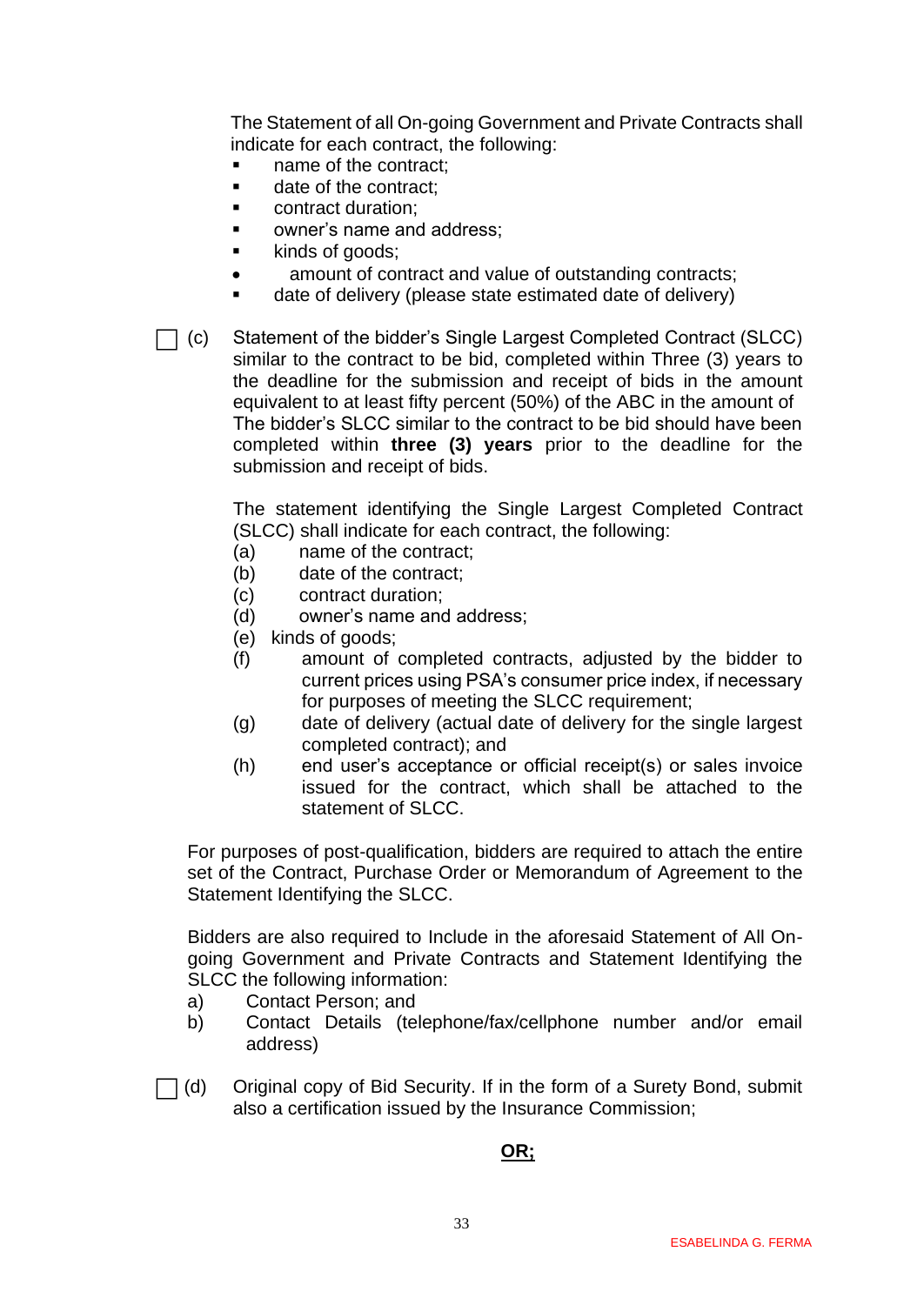Original copy of Notarized Bid Securing Declaration; **and**

- ⬜ Conformity with the Schedule of Requirements (Section VI);
- $\bigcap$  (f) Conformity with the Technical Specifications, which may include production/delivery schedule, manpower requirements, and/or aftersales/parts, if applicable; **and**
- $\Box$  (g) Original duly signed Omnibus Sworn Statement (OSS); **and** if applicable, Original Special Power of Attorney for sole proprietorships, Notarized Secretary's Certificate/Board Partnership Resolution in case of a corporation, partnership, or cooperative; or Original Special Power of Attorney of all members of the joint venture giving full power and authority to its officer to sign the OSS and do acts to represent the Bidder.

Reminder: If the prospective bidder's representative who will attend the Submission, Receipt, Opening and Preliminary Examination of Bids is different from the authorized representative to do, execute and perform any and all acts necessary and/or to represent the prospective bidder in the bidding, then the prospective bidder can include the name/s of said representative in the above-mentioned proofs of authorization (*e.g., original copy of the duly notarized Secretary's Certificate for corporations, Board/Partnership Resolution for partnerships, corporations, and/or joint ventures or an original copy of the Special Power of Attorney for sole proprietorships, whichever is applicable)*

#### *Financial Documents*

- $\Box$  (h) The Supplier's audited financial statements, showing, among others, the Supplier's total and current assets and liabilities, stamped "received" by the BIR or its duly accredited and authorized institutions, for the preceding calendar year which should not be earlier than two (2) years from the date of bid submission; **and**
- ⬜ (i) The prospective bidder's computation of Net Financial Contracting Capacity (NFCC);

Bidders must submit a computation of its NFCC, which must be at least equal to the ABC to be bid.

The minimum amount of the NFCC computation is at least One Million Five Hundred Fifty Thousand Pesos **(PhP1,550,000.00).**

#### **OR;**

A committed Line of Credit from a Universal or Commercial Bank, valid at least ninety (90) calendar days from the date of Submission,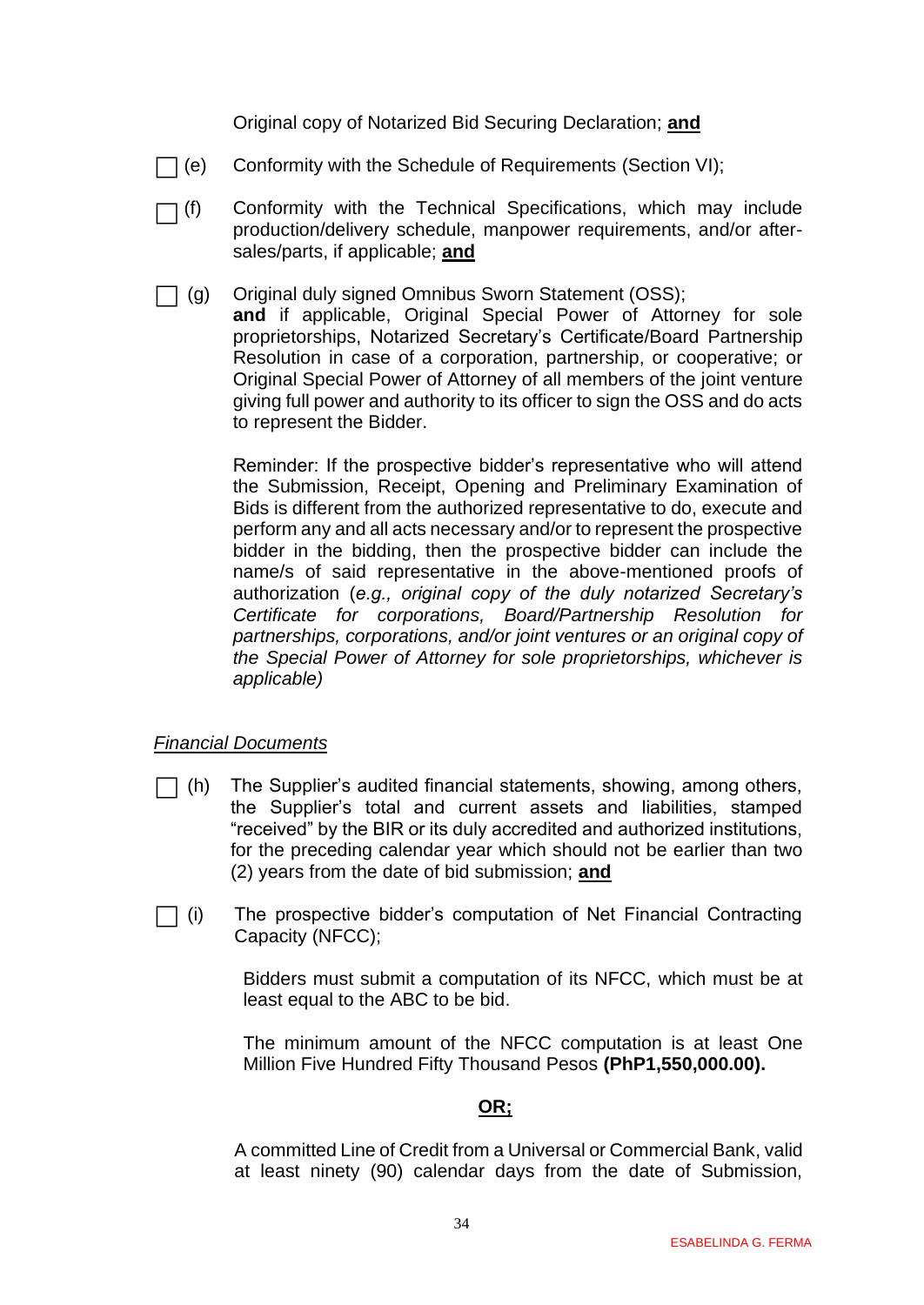Receipt, Opening and Preliminary Examination of Bids, in lieu of its NFCC computation.

If the prospective bidder opts to submit a committed Line of Credit, it must be at least equal to ten percent (10%) of the total ABC to be bid and valid at least ninety (90) calendar days. If issued by a foreign universal or commercial bank, it shall be confirmed or authenticated by a local universal or commercial bank.

The amount of the committed line of credit must be at least in the total amount of One Hundred Fifty-Five Thousand Pesos **(PhP155,000.00).**

#### *Class "B" Documents*

 $\Box$  (i) If applicable, a duly signed joint venture agreement (JVA) in case the joint venture is already in existence;

#### **OR;**

duly notarized statements from all the potential joint venture partners stating that they will enter into and abide by the provisions of the JVA in the instance that the bid is successful.

Failure to enter into a joint venture in the event of a contract award shall be ground for the forfeiture of the bid security.

Each partner of the joint venture shall submit their respective valid and updated PhilGEPS Certificate of Platinum Registration and Membership with additional caveat in accordance with the Section 8.5.2 of the 2016 Revised IRR of RA 9184 amended through GPPB Resolution No. 15-2021, certifies that all of the eligibility documents submitted to PhilGEPS are maintained and updated:

The submission of technical and financial eligibility documents by any of the joint venture partners constitutes compliance: *Provided,* That the partner responsible to submit the NFCC shall likewise submit the Statement of all of its ongoing contracts and Audited Financial Statements.

#### **II. FINANCIAL COMPONENT ENVELOPE**

(a) Original of duly signed and accomplished Financial Bid Form;

#### **and**

(b) Original of duly signed and accomplished Price Schedule(s).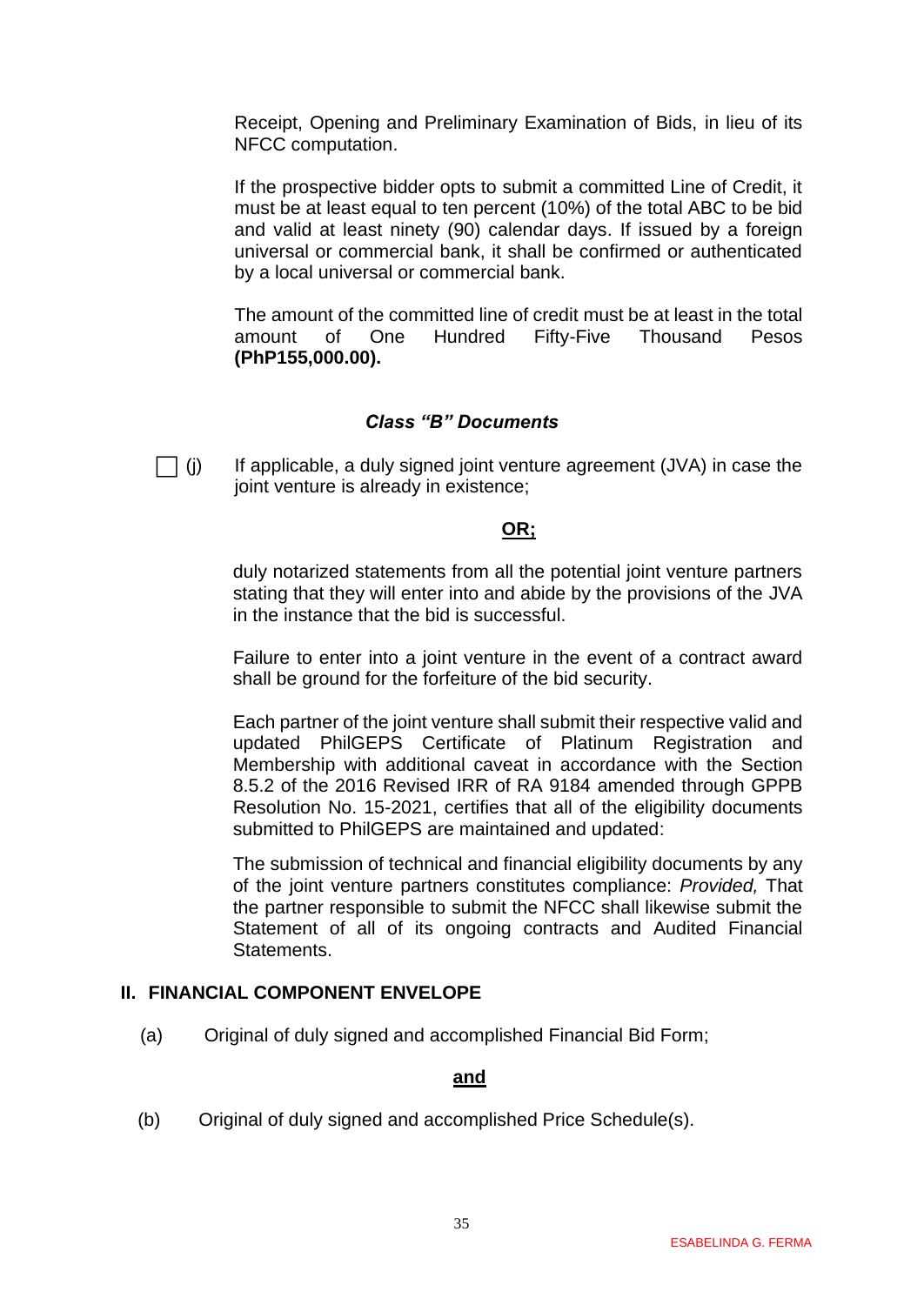All financial bids (unit and total prices) shall be rounded off up to two (2) decimal places, VAT Exclusive, Zero-Rated Transaction.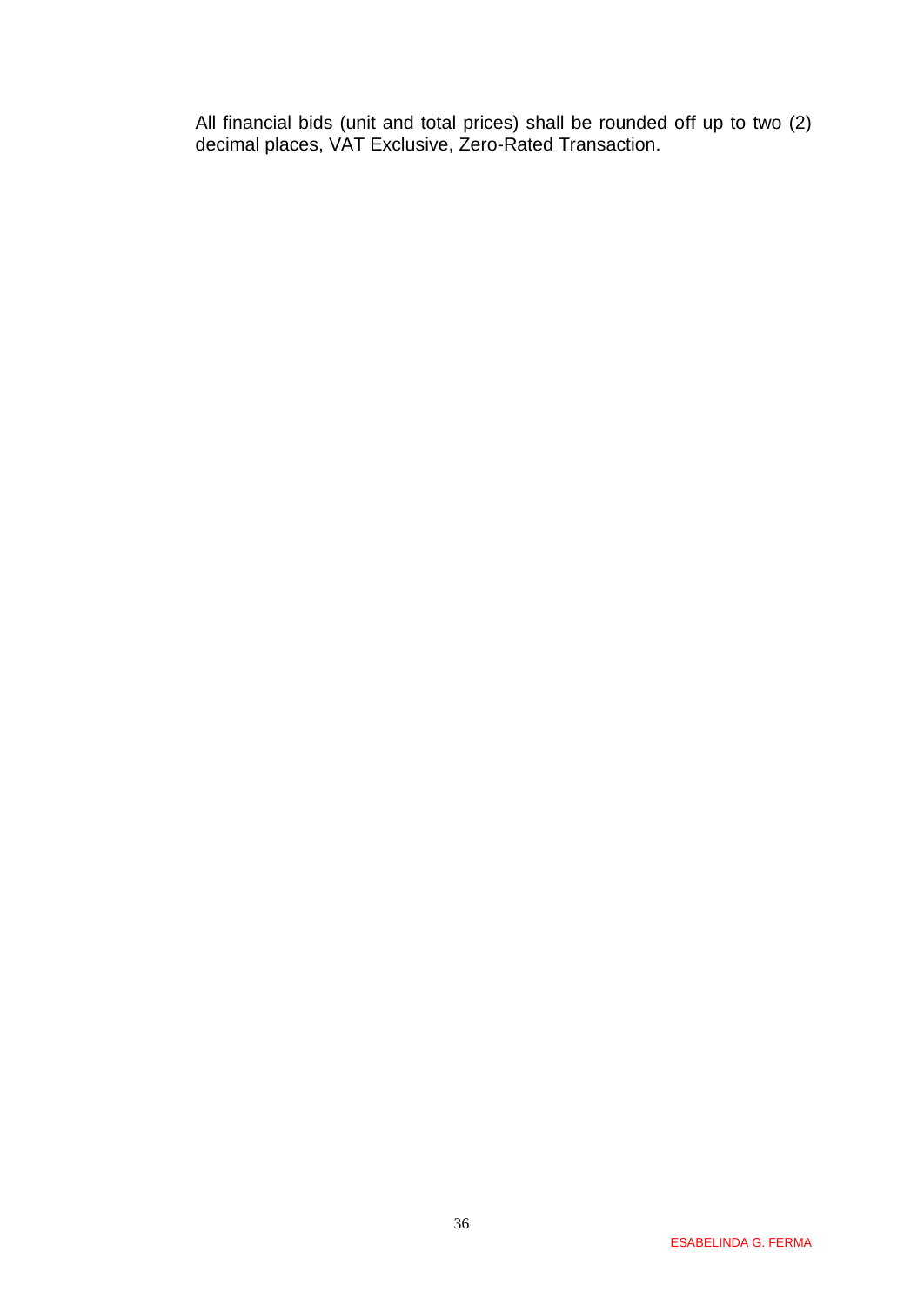<span id="page-36-0"></span>

# *Section IX. Bidding Forms*

# **TABLE OF CONTENTS**

| STATEMENT OF THE SINGLE LARGEST COMPLETED CONTRACT58 |  |
|------------------------------------------------------|--|
|                                                      |  |
|                                                      |  |
|                                                      |  |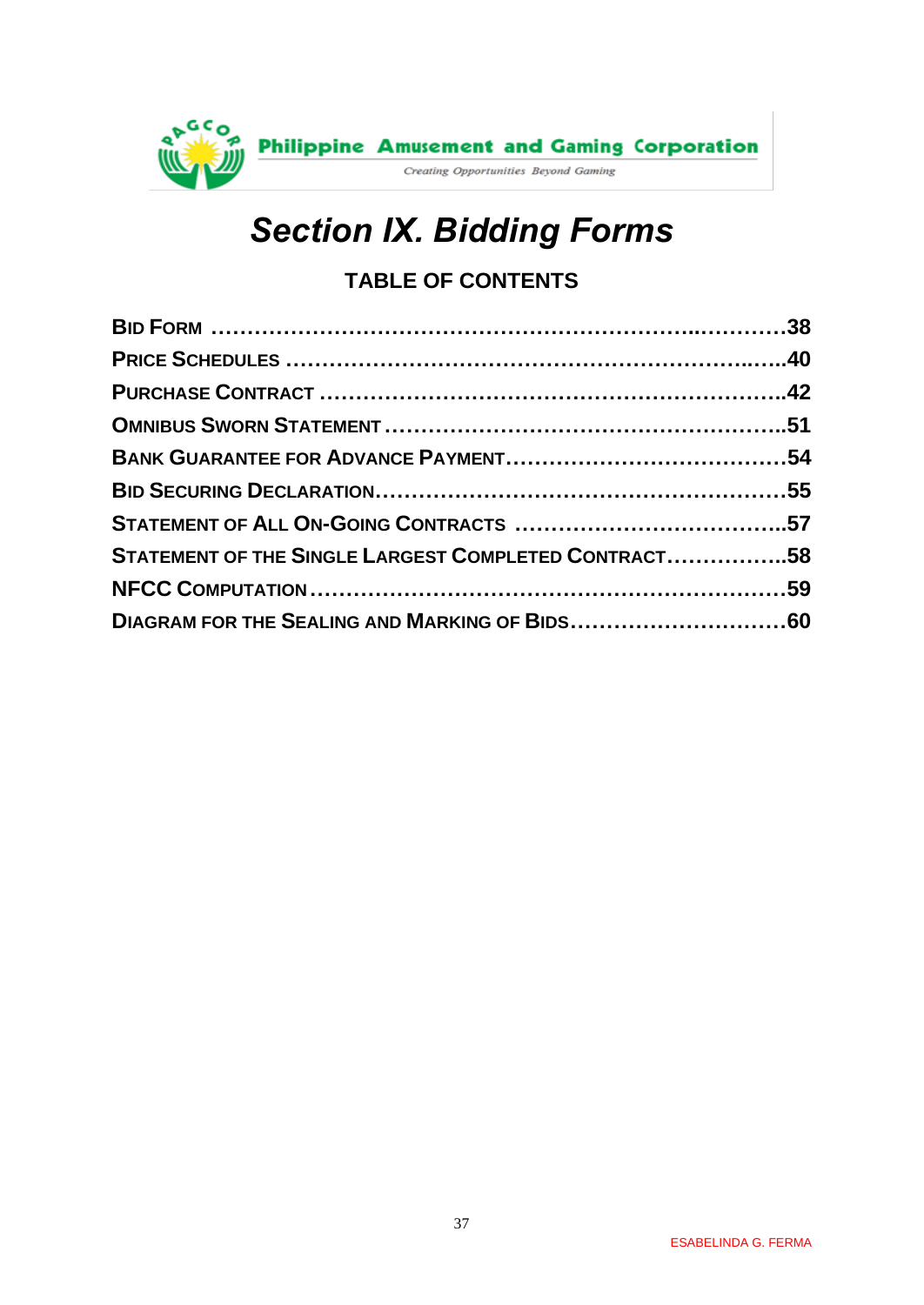# **BID FORM**

<span id="page-37-0"></span>Date :  $\Box$ 

Project Identification No.

*To: [name and address of Procuring Entity]*

Having examined the Philippine Bidding Documents (PBDs) including the Supplemental or Bid Bulletin Numbers *[insert numbers],* the receipt of which is hereby duly acknowledged, we, the undersigned, offer to *[supply/deliver*/*perform] [description of the Goods]* in conformity with the said PBDs for the sum of *[total Bid amount in words and figures], VAT Exclusive, Zero-Rated Transaction* or the total calculated bid price, as evaluated and corrected for computational errors, and other bid modifications in accordance with the Price Schedules attached herewith and made part of this Bid. The total bid price includes the cost of all taxes, such as, but not limited to: *[specify the applicable taxes, e.g. (i) value added tax (VAT), (ii) income tax, (iii) local taxes, and (iv) other fiscal levies and duties],* which are itemized herein or in the Price Schedules,

If our Bid is accepted, we undertake:

- a. to deliver the goods in accordance with the delivery schedule specified in the Schedule of Requirements of the Philippine Bidding Documents (PBDs);
- b. to provide a performance security in the form, amounts, and within the times prescribed in the PBDs;
- c. to abide by the Bid Validity Period specified in the PBDs and it shall remain binding upon us at any time before the expiration of that period.

*[Insert this paragraph if Foreign-Assisted Project with the Development Partner:* Commissions or gratuities, if any, paid or to be paid by us to agents relating to this Bid, and to contract execution if we are awarded the contract, are listed below:

Name and address Amount and Purpose of of agent Currency, Commission or gratuity

\_\_\_\_\_\_\_\_\_\_\_\_\_\_\_\_\_\_\_\_\_\_\_\_\_\_\_\_\_\_\_\_\_\_\_\_\_\_\_\_\_\_\_\_\_\_\_\_

\_\_\_\_\_\_\_\_\_\_\_\_\_\_\_\_\_\_\_\_\_\_\_\_\_\_\_\_\_\_\_\_\_\_\_\_\_\_\_\_\_\_\_\_\_\_\_\_ (if none, state "None") *]*

Until a formal Contract is prepared and executed, this Bid, together with your written acceptance thereof and your Notice of Award, shall be binding upon us.

We understand that you are not bound to accept the Lowest Calculated Bid or any Bid you may receive.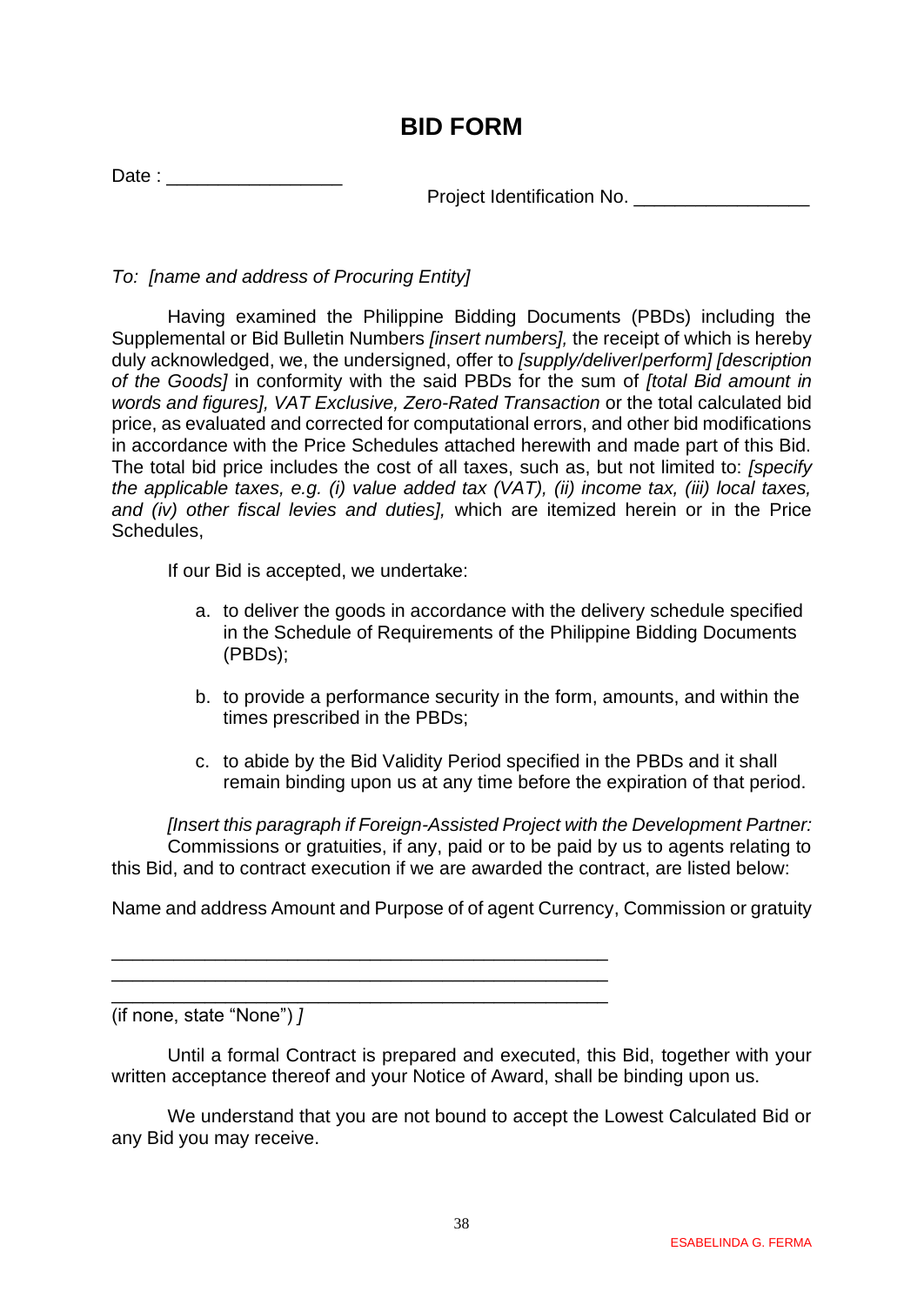We certify/confirm that we comply with the eligibility requirements pursuant to the PBDs.

The undersigned is authorized to submit the bid on behalf of *[name of the bidder]* as evidenced by the attached *[state the written authority]*.

We acknowledge that failure to sign each and every page of this Bid Form, including the attached Schedule of Prices, shall be a ground for the rejection of our bid.

\_\_\_\_\_\_\_\_\_\_\_\_\_\_\_\_\_\_\_\_\_\_\_\_\_\_\_\_\_\_\_\_\_\_\_\_\_\_\_\_\_\_\_\_\_\_\_\_\_\_\_\_\_\_\_\_\_\_\_\_\_\_\_\_\_\_\_

\_\_\_\_\_\_\_\_\_\_\_\_\_\_\_\_\_\_\_\_\_\_\_\_\_\_\_\_\_\_\_\_\_\_\_\_\_\_\_\_\_\_\_\_\_\_\_\_\_\_\_\_\_\_\_\_\_\_\_\_\_\_\_\_\_\_\_

\_\_\_\_\_\_\_\_\_\_\_\_\_\_\_\_\_\_\_\_\_\_\_\_\_\_\_\_\_\_\_\_\_\_\_\_\_\_\_\_\_\_\_\_\_\_\_\_\_\_\_\_\_\_\_\_\_\_\_\_\_\_\_\_

Name:

Legal capacity:

Signature:

Duly authorized to sign the Bid for and behalf of: \_\_\_\_\_\_\_\_\_\_\_\_\_\_\_\_\_\_\_\_\_\_\_\_\_\_\_\_\_

Date: \_\_\_\_\_\_\_\_\_\_\_\_\_\_\_\_\_\_\_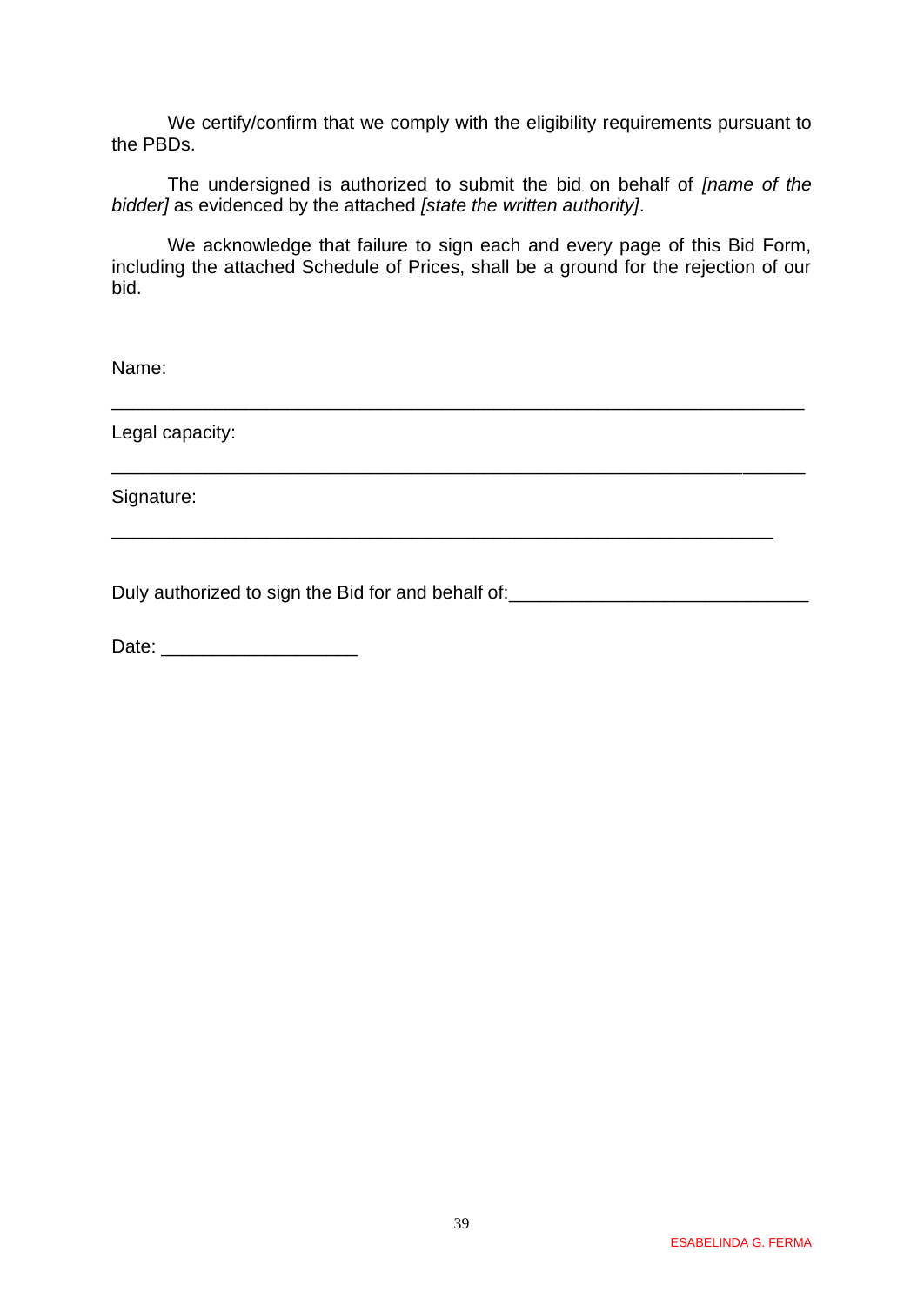## **For Goods Offered From Abroad [shall be submitted with the Bid if bidder is offering goods from Abroad]**

## **Kindly supply the required information in the spaces provided. Do not forget to indicate the "Country of Origin" of the goods offered. Any alteration to any of the terms and conditions contained in the document may cause your disqualification except if said alteration or revision is a result of a Supplemental/Bid Bulletin.**

Name of Bidder **Name of Bidder Name of Bidder** . Invitation to Bid Number . Page of .

<span id="page-39-0"></span>

|      |             | ◠          |          |                         |                                        |            |                |                                       |
|------|-------------|------------|----------|-------------------------|----------------------------------------|------------|----------------|---------------------------------------|
| Item | Description | Country of | Quantity | Unit price CIF port of  | Total CIF or                           | Unit Price | Unit price     | Total                                 |
|      |             | origin     |          | entry (specify port) or | CIP price per                          | Delivered  | Delivered Duty | Price                                 |
|      |             |            |          | CIP named place         | item                                   | Duty       | Paid (DDP)     | delivered                             |
|      |             |            |          | (specify border point   | $\left(\text{col. } 4 \times 5\right)$ | Unpaid     |                | <b>DDP</b>                            |
|      |             |            |          | or place of             |                                        | (DDU)      |                | $\left(\text{col } 4 \times 8\right)$ |
|      |             |            |          | destination)            |                                        |            |                |                                       |

*[Signature of the Authorized Rep.] [in the capacity of] (Please indicate position of Authorized Rep.)]*

Duly authorized to sign Bid for and on behalf of  $\Box$ *(Please indicate name of company)*

#### **\*BIDDERS SHALL NOT ALTER THIS FORM**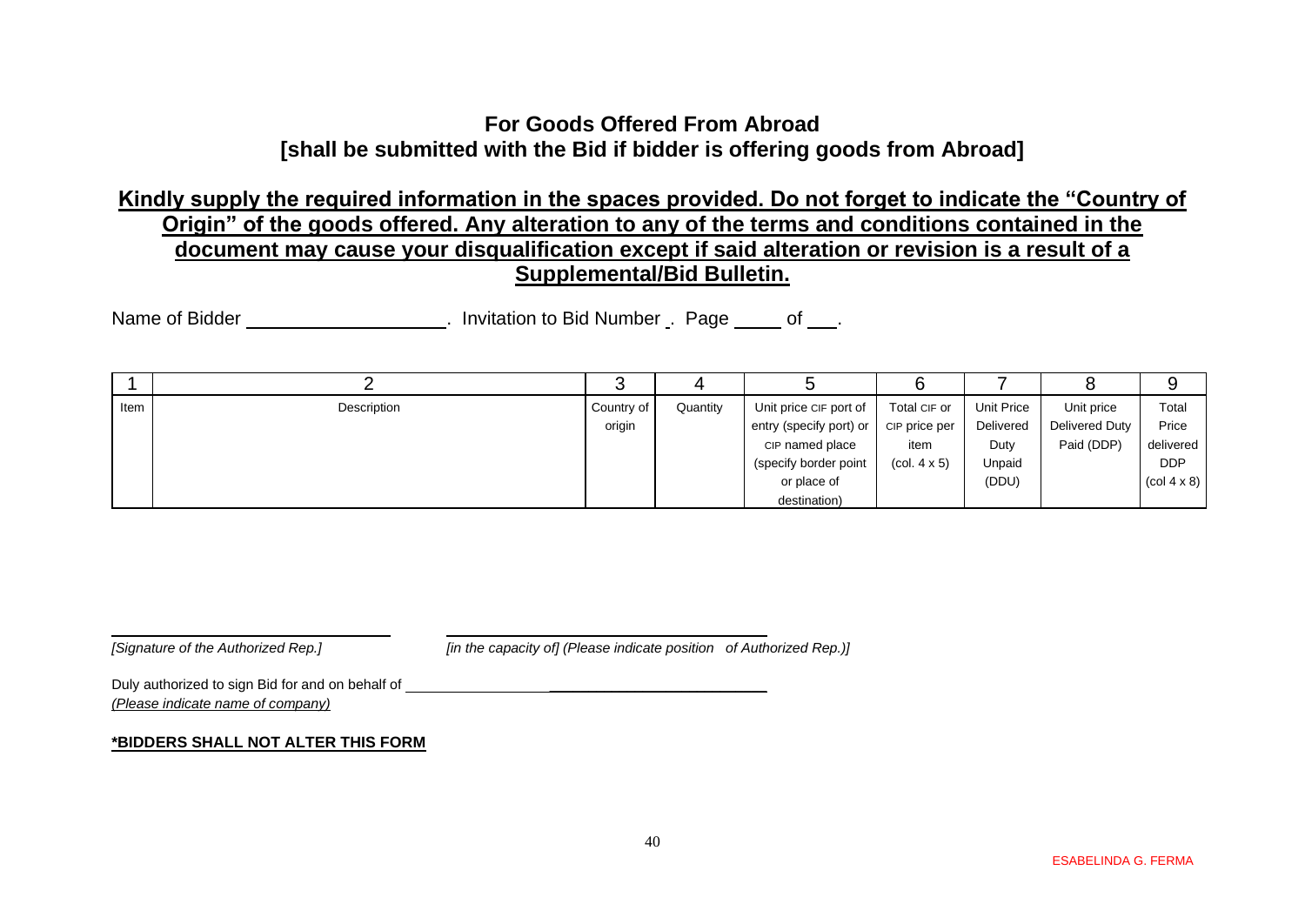## **For Goods Offered from Within the Philippines [shall be submitted with the Bid if bidder is offering goods from within the Philippines]**

**Kindly supply the required information in the spaces provided. Do not forget to indicate the "Country of Origin" of the goods offered. Prospective bidders have the option to indicate the appropriate amount, "0", "-" or "Not Applicable (N/A)" for columns 6, 7 and 8. Any alteration to any of the terms and conditions contained in the document may cause your disqualification except if said alteration or revision is a result of a Supplemental/Bid Bulletin.**

Name of Bidder **. Conserver 20 and 1** and 1 and 1 mitation to Bid Number . Page <u>of .</u>.

|      |                                                    |            |          | G          |                  |            | 8            |           | 10                             |
|------|----------------------------------------------------|------------|----------|------------|------------------|------------|--------------|-----------|--------------------------------|
| Item | Description                                        | Country of | Quantity | Unit price | Transportation   | Sales and  | Cost of      | Total     | <b>Total Price</b>             |
|      |                                                    | origin     |          | EXWper     | and Insurance    | other      | Incidental   | Price,    | delivered                      |
|      |                                                    |            |          | item       | and all other    | taxes      | Services, if | per unit  | Final                          |
|      |                                                    |            |          |            | costs incidental | payable if | applicable,  | (col      | Destination                    |
|      |                                                    |            |          |            | to delivery, per | Contract   | per item     | $5+6+7+8$ | $\left(\text{col } 9\right)$ x |
|      |                                                    |            |          |            | item             | is         |              |           | (col 4)                        |
|      |                                                    |            |          |            |                  | awarded,   |              |           |                                |
|      |                                                    |            |          |            |                  | per item   |              |           |                                |
|      | Service Truck with Installed Water Tank and Motors |            |          |            |                  |            |              |           |                                |

*[Signature of the Authorized Rep.] [in the capacity of] (Please indicate position of Authorized Rep.)]*

Duly authorized to sign Bid for and on behalf of \_\_\_\_\_\_\_\_\_\_\_\_\_\_\_\_\_\_\_\_\_\_\_\_\_\_\_\_\_\_\_ *(Please indicate name of company)*

#### **\*BIDDERS SHALL NOT ALTER THIS FORM**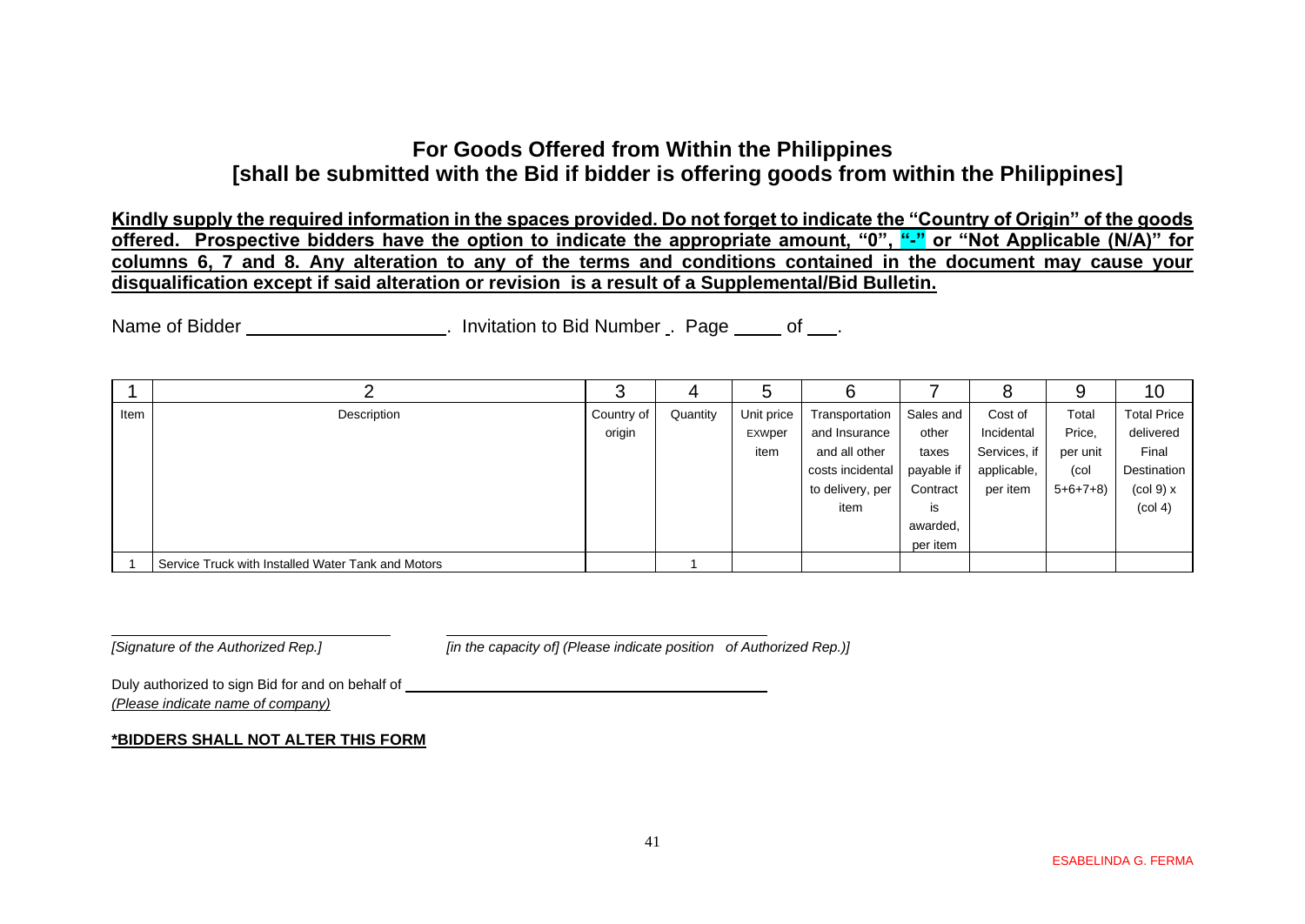<span id="page-41-0"></span>This PURCHASE CONTRACT (the **"CONTRACT"**) is entered into and executed by and between:

> **PHILIPPINE AMUSEMENT AND GAMING CORPORATION (PAGCOR)**, a government-owned and controlled corporation created and existing by virtue of Presidential Decree 1869, as amended, with office address at the PAGCOR Executive Office, New Coast Hotel Manila, M.H Del Pilar cor. Pedro Gil Sts. Malate, Manila, represented in this act by its \_\_\_\_\_\_\_\_\_\_\_\_\_\_\_\_\_,\_\_\_\_\_\_\_\_\_\_\_\_\_\_\_\_\_\_, hereinafter referred

to as "**PAGCOR**";

-and-

**Example 2** a corporation OR sole proprietorship duly organized and existing under the laws of the Republic of the Philippines OR duly registered with the Department of Trade and Industry (DTI) with DTI Reference No. \_\_\_\_\_\_\_\_\_\_\_\_\_, with office address at \_\_\_\_\_\_\_\_\_\_\_\_\_\_\_\_\_\_\_\_\_\_\_\_, represented in this act by its \_\_\_\_\_\_\_\_\_\_\_\_\_\_\_\_\_\_\_\_\_\_\_\_\_\_, \_\_\_\_\_\_\_\_\_\_\_\_\_\_\_\_\_\_\_\_, duly authorized for this purpose by a (Secretary's Certificate / Special Power of Attorney) dated **Example 2.**, hereto attached as Annex "A", hereinafter referred to as the **"SUPPLIER"**.

Each referred to as a "**PARTY**" and collectively as the "**PARTIES**"

#### **ANTECEDENTS:**

**WHEREAS, PAGCOR** has a requirement for the *Supply and Delivery of Service Truck with Installed Water Tank and Motors* under ITB No. *CB22-05-004TAG*;

**WHEREAS,PAGCOR** conducted a competitive bidding in accordance with the Republic Act 9184 (Government Procurement Reform Act) and its 2016 Revised Implementing Rules and Regulations on (please indicate first day of posting date) for the procurement of the Project;

**WHEREAS,** the **SUPPLIER** has submitted the lowest/single calculated responsive bid for the Project;

**WHEREAS,PAGCOR** has accepted the bid of the **SUPPLIER**, subject to the terms and conditions hereunder stipulated;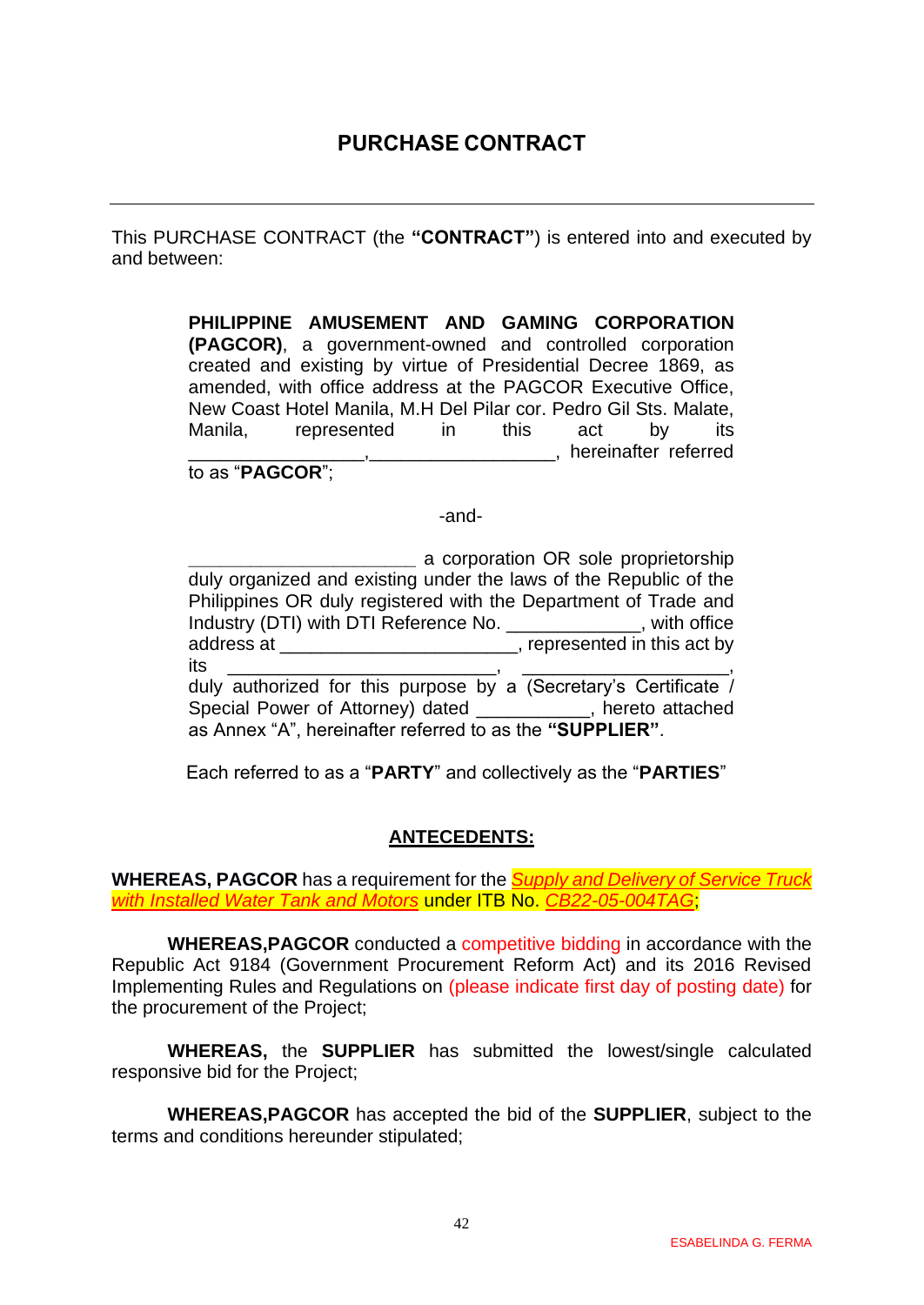**NOW, THEREFORE,** for and in consideration of the mutual covenants and agreements hereunder specified, **PAGCOR** and the **SUPPLIER** hereby enter into this Purchase Contract under the following terms, conditions and specifications:

#### **TERMS AND CONDITIONS**

The rights and obligations of the parties are set forth as follows:

1. The **SUPPLIER** shall undertake the *Supply and Delivery of Service Truck with Installed Water Tank and Motors* with the following technical specifications:

| Item<br>No. |                                                                                     | <b>QUANTITY</b>                                                                                                                                                                                                                                                       | <b>UOM</b>  |  |
|-------------|-------------------------------------------------------------------------------------|-----------------------------------------------------------------------------------------------------------------------------------------------------------------------------------------------------------------------------------------------------------------------|-------------|--|
| 1           | Supply and Delivery of Service Truck with<br><b>Installed Water Tank and Motors</b> | 1                                                                                                                                                                                                                                                                     | <b>UNIT</b> |  |
|             | <b>Make</b>                                                                         |                                                                                                                                                                                                                                                                       |             |  |
|             | <b>Engine</b>                                                                       | 4HF1                                                                                                                                                                                                                                                                  |             |  |
|             | <b>Body Type</b>                                                                    |                                                                                                                                                                                                                                                                       |             |  |
|             | <b>Body</b><br><b>Dimension</b>                                                     | 12ft NKR Cab and Chassis                                                                                                                                                                                                                                              |             |  |
|             | <b>Axle Type</b>                                                                    | 5 STUDS (4X2)                                                                                                                                                                                                                                                         |             |  |
|             | <b>Suspension</b>                                                                   | Leaf Spring (front and back)                                                                                                                                                                                                                                          |             |  |
|             | <b>Battery</b>                                                                      | Brand New (24 volts)                                                                                                                                                                                                                                                  |             |  |
|             | <b>Fuel type</b>                                                                    | <b>Diesel</b><br>6-wheeler (original Japan tires) 195/85                                                                                                                                                                                                              |             |  |
|             | <b>Tires</b>                                                                        |                                                                                                                                                                                                                                                                       |             |  |
|             | <b>Gross Weight</b>                                                                 |                                                                                                                                                                                                                                                                       |             |  |
|             | <b>Inclusion</b>                                                                    | - Free Color of Choice<br>- Free Cab Aircon<br>- Free USB car stereo<br>- Free Lettering/Logo<br>- Free Clearance Lights<br>- New Tools and Warning Device<br>- Free LTO Transfer<br>- Brand New Battery<br>- Additional Set of Molye<br>- Free Transfer of Ownership |             |  |
|             | <b>Warranty</b><br><b>Tools</b>                                                     | Two (2) months on Parts and Services<br>(except for Tear and Wear Parts)<br>Jack, Tire Wrench, Spare Tire and<br>Spare Tire Remover, Early Warning<br><b>Device</b>                                                                                                   |             |  |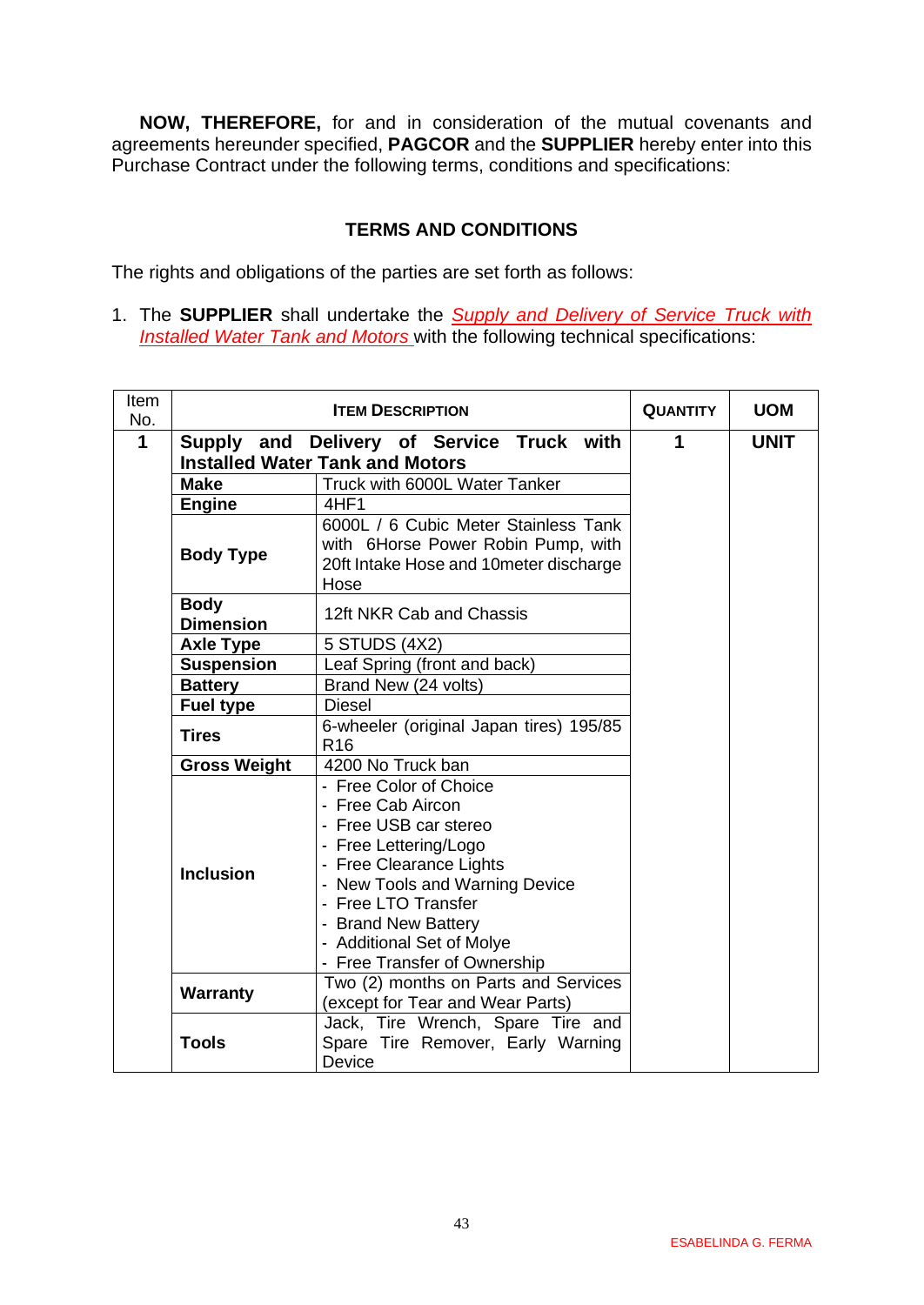2. The total contract price shall be in the amount of \_\_\_\_\_\_\_\_\_\_\_\_\_\_\_\_\_\_\_\_\_\_\_\_\_\_ (PhP\_\_\_\_\_\_\_\_\_\_\_\_\_\_\_\_\_\_\_\_\_), VAT Exclusive, Zero-rated transaction, with breakdown as follows:

| Lot | Quantity | <b>Description</b>                                                                     | <b>Unit Cost</b> | <b>Total Cost</b> |
|-----|----------|----------------------------------------------------------------------------------------|------------------|-------------------|
|     | 1 unit   | Supply and Delivery of Service<br>Truck with Installed Water<br><b>Tank and Motors</b> |                  |                   |

**PAGCOR** and the **SUPPLIER** agree that the contract price already includes all applicable taxes, fees and charges required by the government. The **SUPPLIER** holds **PAGCOR** free from liability for any or all taxes arising out of this transaction.

The prices herein agreed shall be considered as fixed prices, and therefore not subject to price adjustment and escalation during contract implementation, except under extraordinary circumstances and upon prior approval of the Government Procurement Policy Board (GPPB) pursuant to Section 61 of Republic Act (R.A.) No. 9184 and its revised Implementing Rules and Regulations (IRR) and the Revised Guidelines for Contract Price Escalation.

- **3.** The **SUPPLIER** shall complete the supply and delivery of said item/s within *(Please indicate the delivery/completion schedule based on the Schedule of Requirements)* from the date of receipt of the winning **SUPPLIER** of the Notice to Proceed. The **SUPPLIER** shall deliver at the *(Please indicate the delivery/project site)***.**
- 4. **PAGCOR** shall pay the total amount of VAT Exclusive, Zero-rated transaction, based on the following schedule:

| 99% of the costs of the items delivered subject to<br><b>PAGCOR's</b> acceptance [Issuance of the Inspection<br>and Acceptance Report (IAR)] in writing of the items<br>described in the PO.                                                                                                                                          | 99% equivalent of<br>the<br>of<br>costs<br>the<br>items<br>delivered |
|---------------------------------------------------------------------------------------------------------------------------------------------------------------------------------------------------------------------------------------------------------------------------------------------------------------------------------------|----------------------------------------------------------------------|
| 1% Retention of the items delivered to be paid after<br>three (3) months (for expendable supplies) or one<br>(1) year <i>(for non-expendable supplies)</i> from the<br>formal acceptance (issuance of the IAR), if and when<br>no patent and latent defects are noted (issuance of a<br>Certificate of No Patent and Latent Defects). | 1% equivalent of<br>the<br>0f<br>costs<br>the<br>items<br>delivered  |

#### OR

| 100% of the costs of the items delivered provided that 100% equivalent of the |  |
|-------------------------------------------------------------------------------|--|
| the goods supplied are free from patent and latent   costs of the items       |  |
| defects and all conditions imposed under the contract   delivered             |  |
| have been fully met; subject to <b>PAGCOR's</b>                               |  |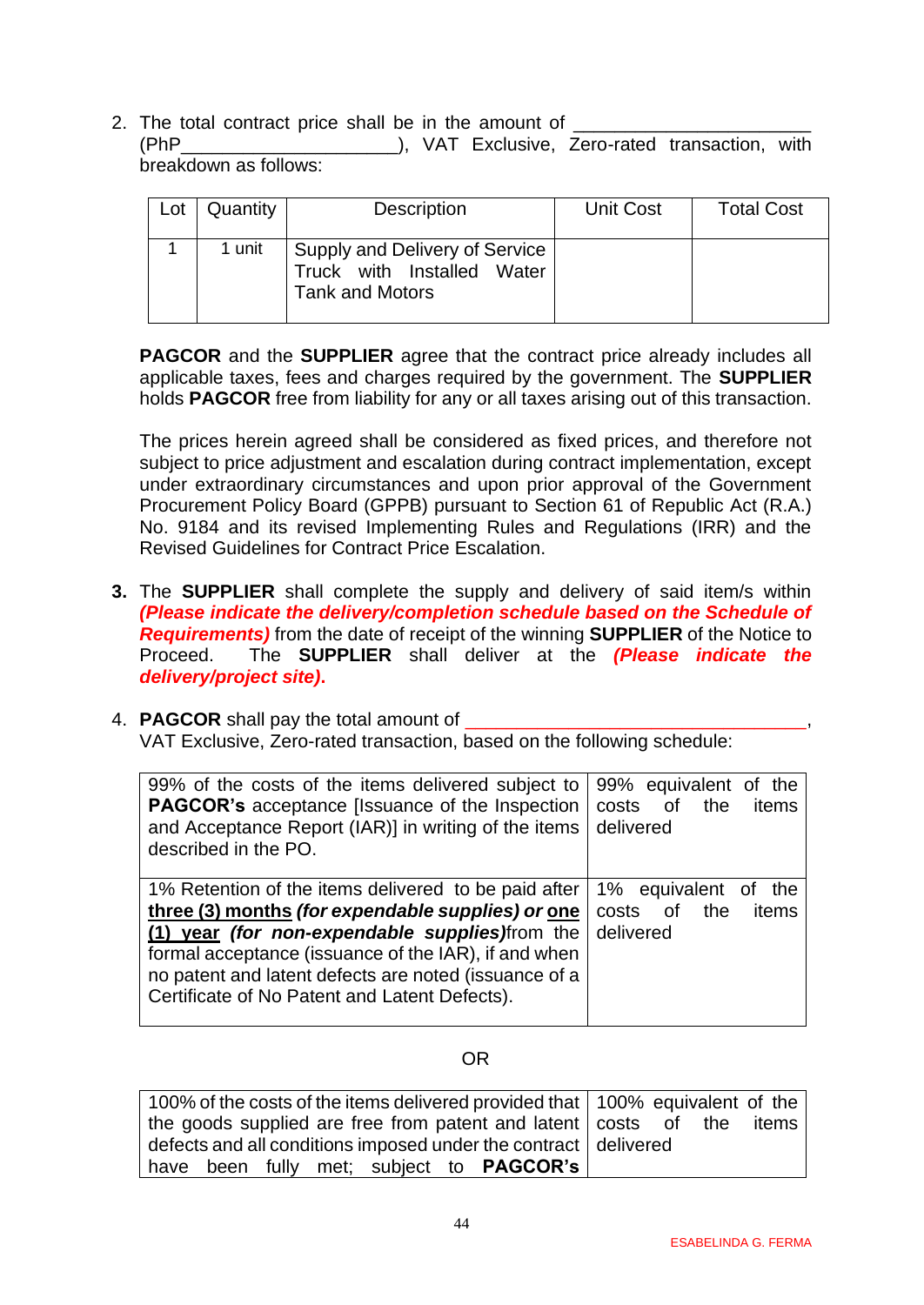| acceptance (issuance of the IAR) in writing of the       |  |
|----------------------------------------------------------|--|
| items described in this Contract and upon                |  |
| submission of a Special Bank Guarantee equivalent        |  |
| to at least one percent (1%) of the total contract price |  |
| valid for <b>one (1) year</b> from issuance of the IAR.  |  |
|                                                          |  |

5. The **SUPPLIER** shall complete the supply and delivery of goods within the time agreed by both parties. Should the **SUPPLIER** incur delay in its performance, it shall pay a penalty of one-tenth of one percent (1/10 of 1%) of the total cost of the unperformed portion for each day of delay. Once the cumulative amount of liquidated damages reaches ten percent (10%) of the amount of the contract, **PAGCOR** shall have the option to rescind the contract, without prejudice to other courses of action and remedies open to it.

In case the **SUPPLIER** still fails to deliver the item after the lapse of thirty (30) calendar days from the supposed date of delivery, in addition to the forfeiture of the Performance Security and the penalties agreed upon, **PAGCOR** shall have the option to terminate the Contract.

- 6. In the event that the **SUPPLIER** fails to comply with its undertakings under this Contract, **PAGCOR** shall be released from its obligations without prejudice to its rights of restitution, recovery and damages.
- 7. In the event that the facts and circumstances arise or are discovered which render this Contract disadvantageous to the Government, the parties hereto agree immediately to re-negotiate its terms and conditions, or at the option of **PAGCOR** terminate the same.
- 8. No terms or conditions of this Contract shall be deemed waived and no breach or default excused unless such waiver shall be in writing and signed by the party affected.
- 9. The rights or obligations under this Contract are of a personal nature and compliance thereof may not be assigned or subcontracted to another without the written consent of the other party. This Contract or any interest in it may not be assigned without the prior written consent of the other party.
- 10.This Contract contains all the covenants and stipulations agreed upon by the parties and shall be modified, revised or amended only upon written agreement of both parties.
- 11.This Contract constitutes the entire contract between the parties pertaining to the subject matter contained in it, and supersedes all prior and contemporaneous agreements, representations, warranties and understandings of the parties. No supplement, variation or amendment of this Contract shall be binding UNLESS executed in writing by the parties. No waiver of any of the provisions of this Contract shall be deemed, or shall constitute, a waiver of any other provision, whether similar or not similar, nor shall any waiver constitute a continuing waiver.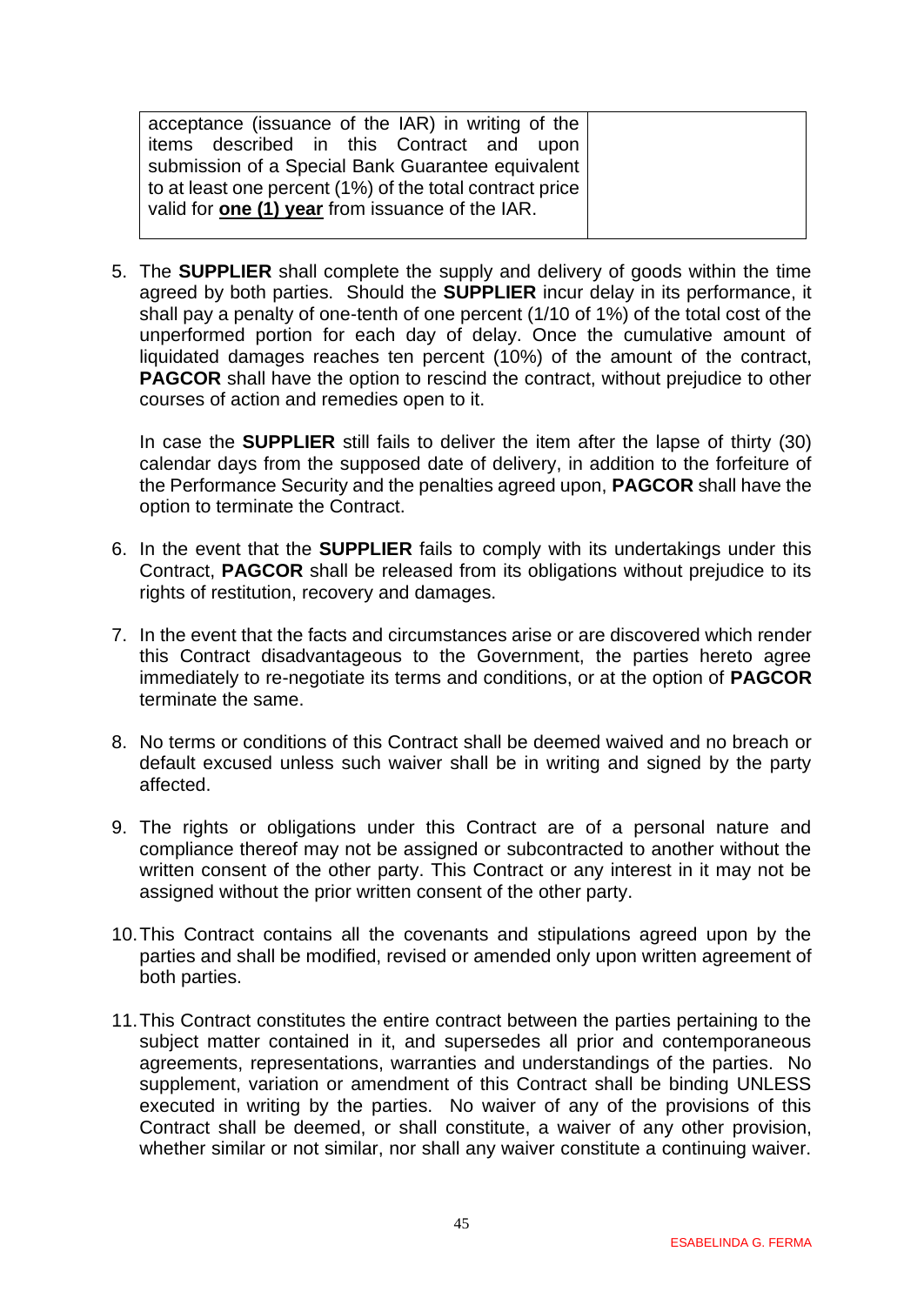No waiver shall be binding UNLESS in writing and signed by the party making the waiver.

- 12.The relationship between the parties shall be limited to the performance of the terms and conditions of this Contract. Nothing herein shall be construed to create a general partnership/agency/employer-employee or any other relationship between the parties, or to authorize any party to bind the other except as set forth herein, or to borrow money on behalf of another party, or to use the credit of any party for any purpose other than what has been set forth herein.
- 13.The parties, waiving for this purpose any other venue, hereby agree that the courts of the City of Manila shall be the exclusive venue of any and all actions or suits between the parties relative to this Contract, to the exclusion of all other courts and venues. This exclusive venue provision shall apply even in cases for declaration of nullity of this Contract in its entirety or in part and in cases arising after or by reason of the declaration of nullity of this Contract in its entirety or in part.
- 14.The **SUPPLIER** hereby further warrants and represents that:
	- a. The goods and specifications shall be described in no. 1 of this Contract.
	- b. It has good title to the goods described in the Bidding Documents, full authority to sell and transfer the same and that the items are sold free and clear of all liens, encumbrances, liabilities and adverse claims, of every nature and description.
	- c. It will fully defend, protect, indemnify, and hold **PAGCOR** harmless from any and all adverse claims that may be made by any party for the possession and/or the use of the goods.
	- d. The defective items shall be replaced within [*insert period for the correction of defects]* upon receipt of notice. Failure to replace the defective items within the same period shall make **SUPPLIER** liable for a penalty of one-tenth of one percent (1/10 of 1%) of the total cost of the unperformed portion for each day of delay, including Sundays and Holidays.
	- e. **PAGCOR** accepts no liability for the damage of the goods during transit. Title to the goods will be deemed to have passed to **PAGCOR** only upon receipt and final acceptance of the Goods.
	- f. It shall pay taxes in full and on time, failure to do so will entitle **PAGCOR** to suspend payment.
	- g. Without prejudice to manufacturer's warranty, in order to assure that manufacturing defects shall be corrected by the **SUPPLIER,** a warranty security shall be required from the SUPPLIER for a minimum period of **one (1) year** from the date of delivery or acceptance of goods.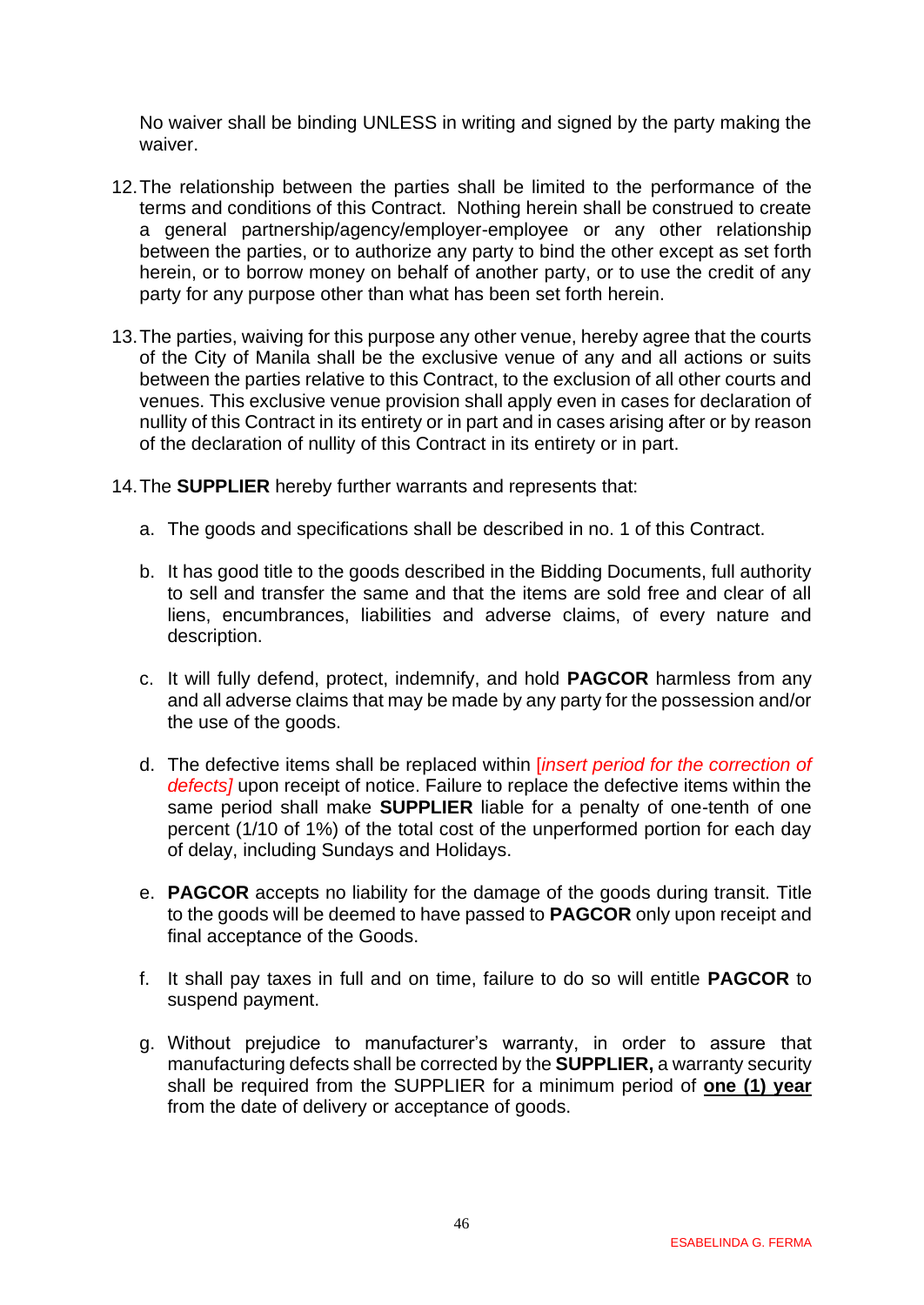- h. The obligation for the warranty security shall be covered by either retention money or a special bank guarantee equivalent to at least one percent (1%) of the total contract price.
- i. The said amount shall only be released after the lapse of the *one* **(1) year** warranty period provided the goods supplied are free from patent and latent defects and all conditions imposed under the contract have been fully met.
- 15.To guarantee the faithful performance of the **SUPPLIER** under this Contract, it shall post a Performance Security prior to the execution of the Contract, in accordance with any of the following schedule:

|     | Form of Performance Security                                                                                                                                                                                                                 | <b>Amount of Performance</b><br>Security<br>(Percentage of the Total<br><b>Contract Price)</b> |
|-----|----------------------------------------------------------------------------------------------------------------------------------------------------------------------------------------------------------------------------------------------|------------------------------------------------------------------------------------------------|
| (a) | Cash or cashier's/manager's check issued<br>by a Universal or Commercial Bank.                                                                                                                                                               |                                                                                                |
| (b) | Bank draft/guarantee or irrevocable letter of<br>credit issued by a Universal or Commercial<br>Bank: Provided, however, that it shall be<br>confirmed or authenticated by a Universal or<br>Commercial Bank, if issued by a foreign<br>bank. | Five Percent (5%)                                                                              |
| (c) | Surety bond callable upon demand issued<br>by a surety or insurance company duly<br>certified by the Insurance Commission as<br>authorized to issue such security specific to<br>the contract awarded.                                       | Thirty Percent (30%)                                                                           |

In case the **SUPPLIER** posted a Bid Security in the form of Cash, Cashier's or Manager's Check, the same may be utilized as additional payment to complete the amount of the performance security.

The Performance Security shall remain valid during the entire contract duration and shall be released only after the issuance of the Certificate of Final Acceptance (issuance of the IAR); Provided that **PAGCOR** has no claims filed against the contract awardee or the surety or insurance company and it has no claims for labor and materials filed against the contractor.

IN WITNESS WHEREOF, the parties have signed these presents on this \_day of \_\_\_\_\_\_\_\_\_\_\_, 20\_\_ at\_\_\_\_\_\_\_\_\_\_\_\_\_\_\_\_\_\_\_\_\_\_\_\_.

#### **PHILIPPINE AMUSEMENT AND GAMING CORPORATION** TIN: 033-000-887-972

**SUPPLIER'S NAME** TIN: \_\_\_\_\_\_\_\_\_\_\_\_\_\_\_\_\_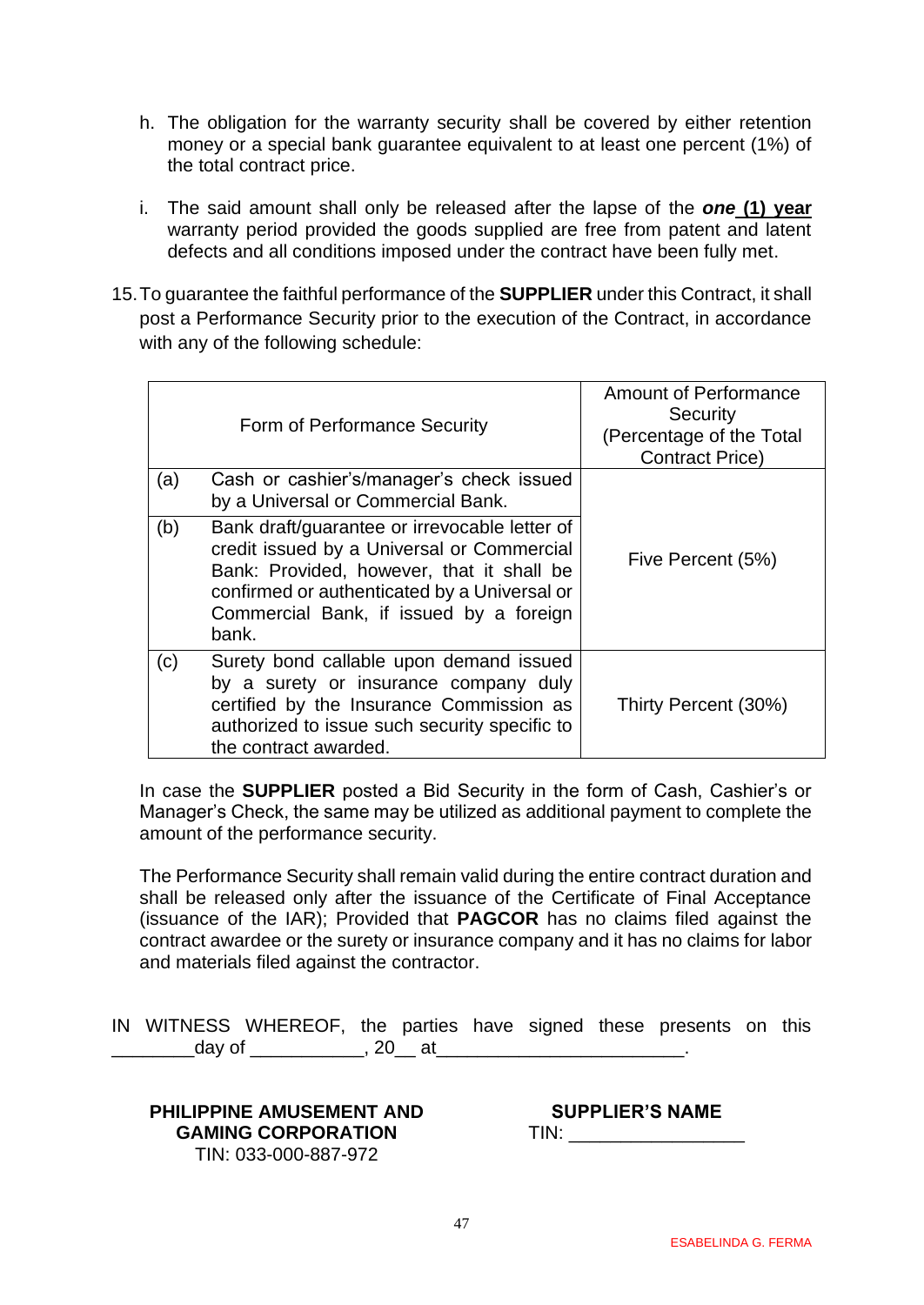Represented by:

**\_\_\_\_\_\_\_\_\_\_\_\_\_\_\_\_\_\_\_\_\_\_\_**

Represented by:

**\_\_\_\_\_\_\_\_\_\_\_\_\_\_\_\_\_\_\_\_\_\_\_**

Signed in the presence of:

\_\_\_\_\_\_\_\_\_\_\_\_\_\_\_\_\_\_\_\_\_\_\_\_\_\_\_ \_\_\_\_\_\_\_\_\_\_\_\_\_\_\_\_\_\_\_\_\_\_\_\_\_\_\_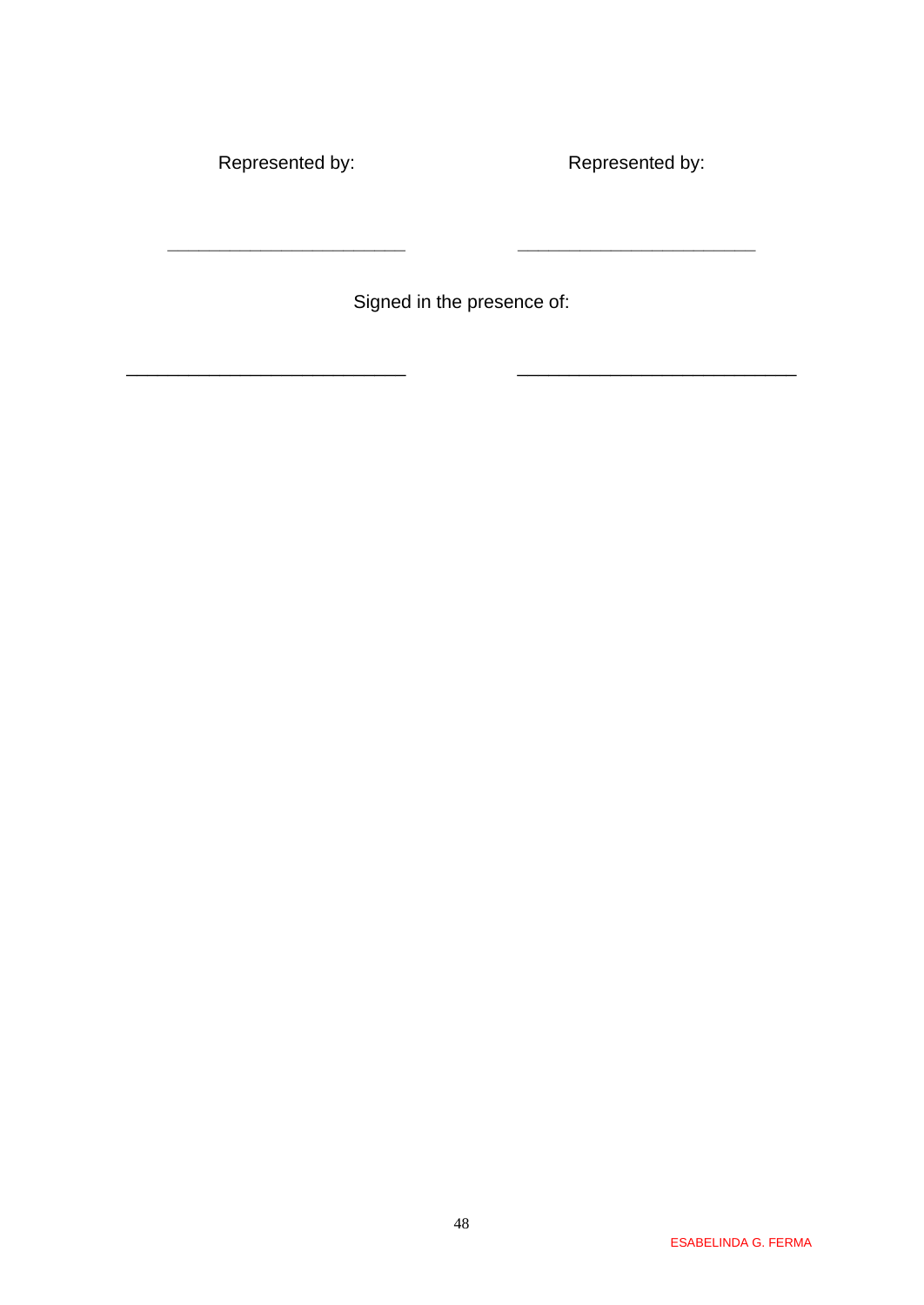#### **ACKNOWLEDGEMENT**

REPUBLIC OF THE PHILIPPINES) \_\_\_\_\_\_\_\_\_\_\_\_\_\_\_\_\_\_\_\_\_\_\_\_\_\_\_\_) S.S.

BEFORE ME, a Notary Public for and in City of \_\_\_\_\_\_\_\_\_\_\_\_\_, Philippines, this \_\_\_\_\_\_\_\_\_day of \_\_\_\_\_\_\_\_\_\_\_\_, 20\_\_, personally appeared:

**NAME ID ISSUED AT/ON** 

known to me and known to be the same person who executed the foregoing instrument consisting of \_\_\_\_\_\_\_ (\_\_) pages, including the page whereon the acknowledgments is written and acknowledged before me that the same is his/her free and voluntary act and deed and that of the Corporation/Sole Proprietorship he/she represents.

\_\_\_\_\_\_\_\_\_\_\_\_\_\_\_\_\_\_\_\_\_\_\_\_ \_\_\_\_\_\_\_\_\_\_\_\_\_\_\_\_\_\_\_\_\_\_

WITNESS MY HAND AND NOTARIAL SEAL, at the place and on the date first above written.

Doc No. \_\_\_\_\_\_; Page No.\_\_\_\_\_\_: Book No.\_\_\_\_\_\_; Series of 20<sup>.</sup> MCLE Compliance No.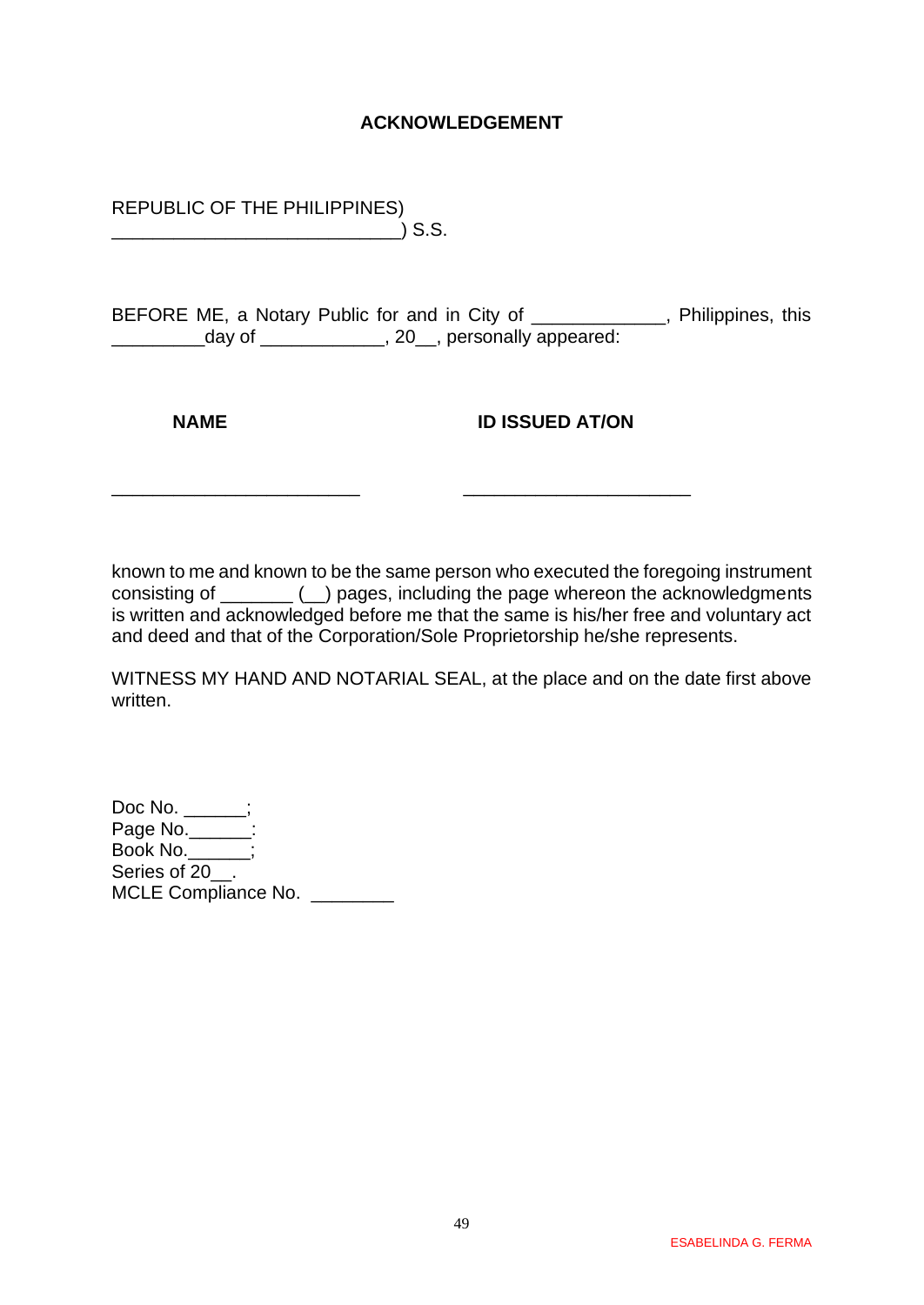#### **ACKNOWLEDGEMENT**

REPUBLIC OF THE PHILIPPINES) \_\_\_\_\_\_\_\_\_\_\_\_\_\_\_\_\_\_\_\_\_\_\_\_\_\_\_\_) S.S.

BEFORE ME, a Notary Public for and in City of \_\_\_\_\_\_\_\_\_\_\_\_, Philippines, this \_\_\_\_\_\_\_\_\_day of \_\_\_\_\_\_\_\_\_\_\_\_, 20\_\_, personally appeared:

**NAME ID ISSUED AT/ON** 

known to me and known to be the same person who executed the foregoing instrument consisting of \_\_\_\_\_\_ (\_\_) pages, including the page whereon the acknowledgments is written and acknowledged before me that the same is his/her free and voluntary act and deed and that of the Corporation/Sole Proprietorship he/she represents.

**\_\_\_\_\_\_\_\_\_\_\_\_\_\_\_\_\_\_\_\_\_\_\_\_ \_\_\_\_\_\_\_\_\_\_\_\_\_\_\_\_\_\_\_\_\_\_\_\_**

WITNESS MY HAND AND NOTARIAL SEAL, at the place and on the date first above written.

Doc No. \_\_\_\_\_\_; Page No.\_\_\_\_\_\_: Book No.\_\_\_\_\_\_; Series of 20<sup>.</sup> MCLE Compliance No.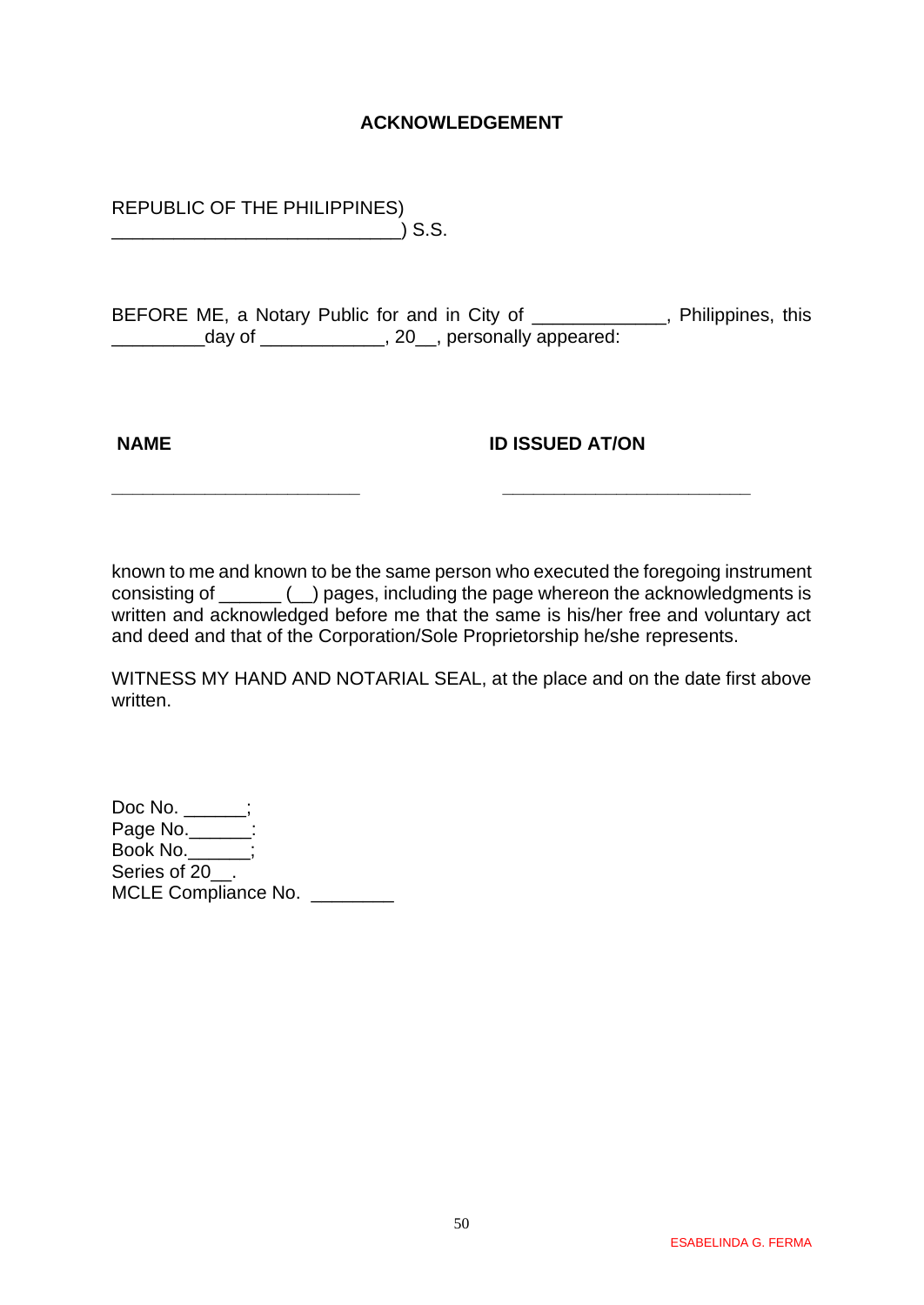<span id="page-50-0"></span>REPUBLIC OF THE PHILIPPINES ) CITY/MUNICIPALITY OF \_\_\_\_\_\_ ) S.S.

#### **A F F I D A V I T**

I, *[Name of Affiant]*, of legal age, *[Civil Status]*, *[Nationality]*, and residing at *[Address of Affiant]*, after having been duly sworn in accordance with law, do hereby depose and state that:

#### 1. *Select one, delete the other:*

*If a sole proprietorship:* I am the sole proprietor or authorized representative of *[Name of Bidder]* with office address at *[address of Bidder]*;

*If a partnership, corporation, cooperative, or joint venture:* I am the duly authorized and designated representative of *[Name of Bidder]* with office address at *[address of Bidder]*;

#### 2. *Select one, delete the other:*

*If a sole proprietorship:* As the owner and sole proprietor, or authorized representative of *[Name of Bidder]*, I have full power and authority to do, execute and perform any and all acts necessary to participate, submit the bid, and to sign and execute the ensuing contract for *[Name of the Project]* of the *[Name of the Procuring Entity], as shown in the attached duly notarized Special Power of Attorney*;

*If a partnership, corporation, cooperative, or joint venture:* I am granted full power and authority to do, execute and perform any and all acts necessary to participate, submit the bid, and to sign and execute the ensuing contract for *[Name of the Project]* of the *[Name of the Procuring Entity],* as shown in the attached *[state title of attached document showing proof of authorization (e.g., duly notarized Secretary's Certificate, Board/Partnership Resolution, or Special Power of Attorney, whichever is applicable;)]*;

3. *[Name of Bidder]* is not "blacklisted" or barred from bidding by the Government of the Philippines or any of its agencies, offices, corporations, or Local Government Units, foreign government/foreign or international financing institution whose blacklisting rules have been recognized by the Government Procurement Policy Board, **by itself or by relation, membership, association, affiliation, or controlling interest with another blacklisted person or entity as defined and provided for in the Uniform Guidelines on Blacklisting;**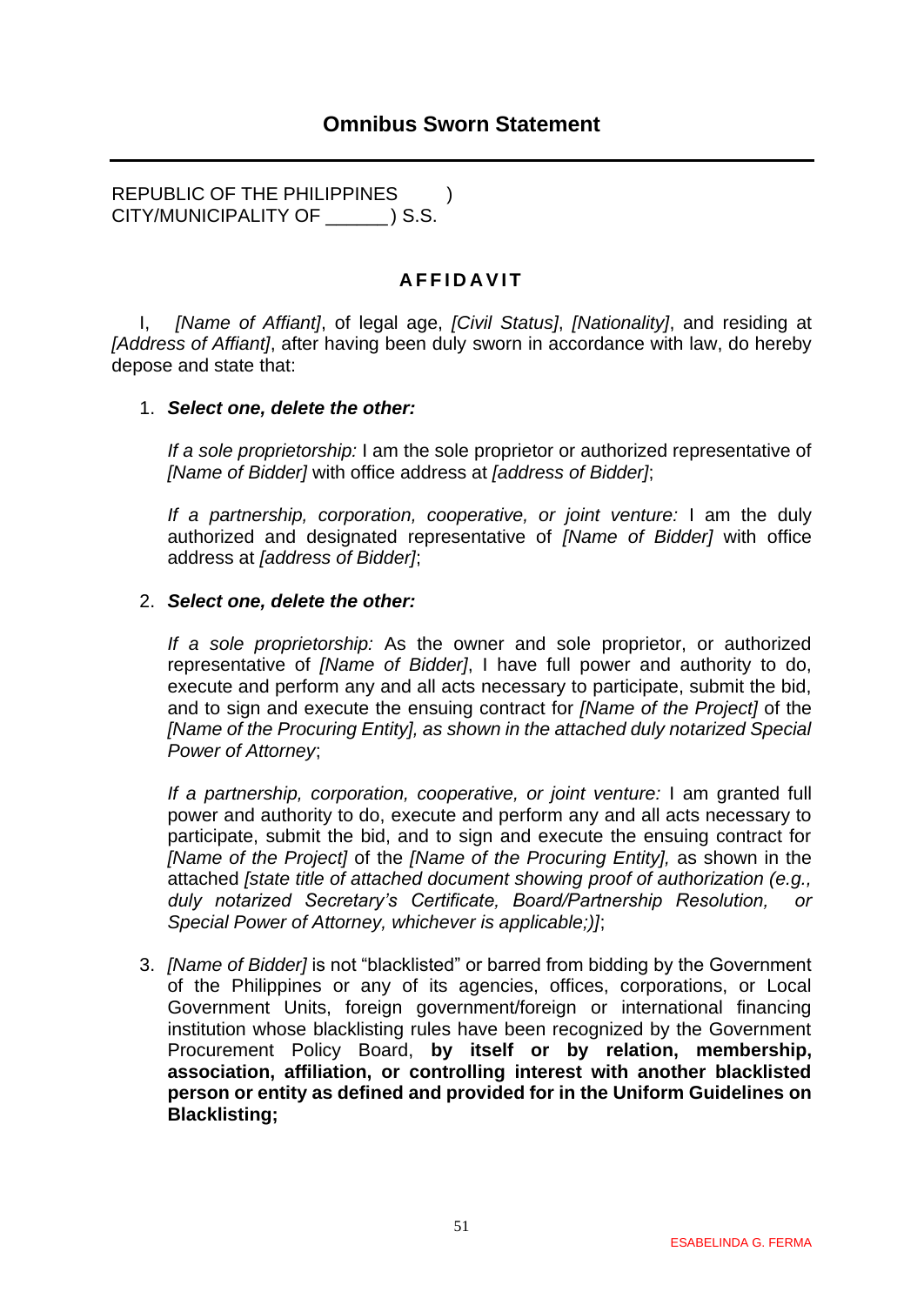- 4. Each of the documents submitted in satisfaction of the bidding requirements is an authentic copy of the original, complete, and all statements and information provided therein are true and correct;
- 5. *[Name of Bidder]* is authorizing the Head of the Procuring Entity or its duly authorized representative(s) to verify all the documents submitted;

#### 6. *Select one, delete the rest:*

*If a sole proprietorship:* The owner or sole proprietor is not related to the Head of the Procuring Entity, members of the Bids and Awards Committee (BAC), the Technical Working Group, and the BAC Secretariat, the head of the Project Management Office or the end-user unit, and the project consultants by consanguinity or affinity up to the third civil degree;

*If a partnership or cooperative:* None of the officers and members of *[Name of Bidder]* is related to the Head of the Procuring Entity, members of the Bids and Awards Committee (BAC), the Technical Working Group, and the BAC Secretariat, the head of the Project Management Office or the end-user unit, and the project consultants by consanguinity or affinity up to the third civil degree;

*If a corporation or joint venture:* None of the officers, directors, and controlling stockholders of *[Name of Bidder]* is related to the Head of the Procuring Entity, members of the Bids and Awards Committee (BAC), the Technical Working Group, and the BAC Secretariat, the head of the Project Management Office or the end-user unit, and the project consultants by consanguinity or affinity up to the third civil degree;

- 7. *[Name of Bidder]* complies with existing labor laws and standards; and
- 8. *[Name of Bidder]* is aware of and has undertaken the following responsibilities as a Bidder:
	- a) Carefully examine all of the Bidding Documents;
	- b) Acknowledge all conditions, local or otherwise, affecting the implementation of the Contract;
	- c) Made an estimate of the facilities available and needed for the contract to be bid, if any; and
	- d) Inquire or secure Supplemental/Bid Bulletin(s) issued for the *[Name of the Project]*.
- 9. *[Name of Bidder]* did not give or pay directly or indirectly, any commission, amount, fee, or any form of consideration, pecuniary or otherwise, to any person or official, personnel or representative of the government in relation to any procurement project or activity.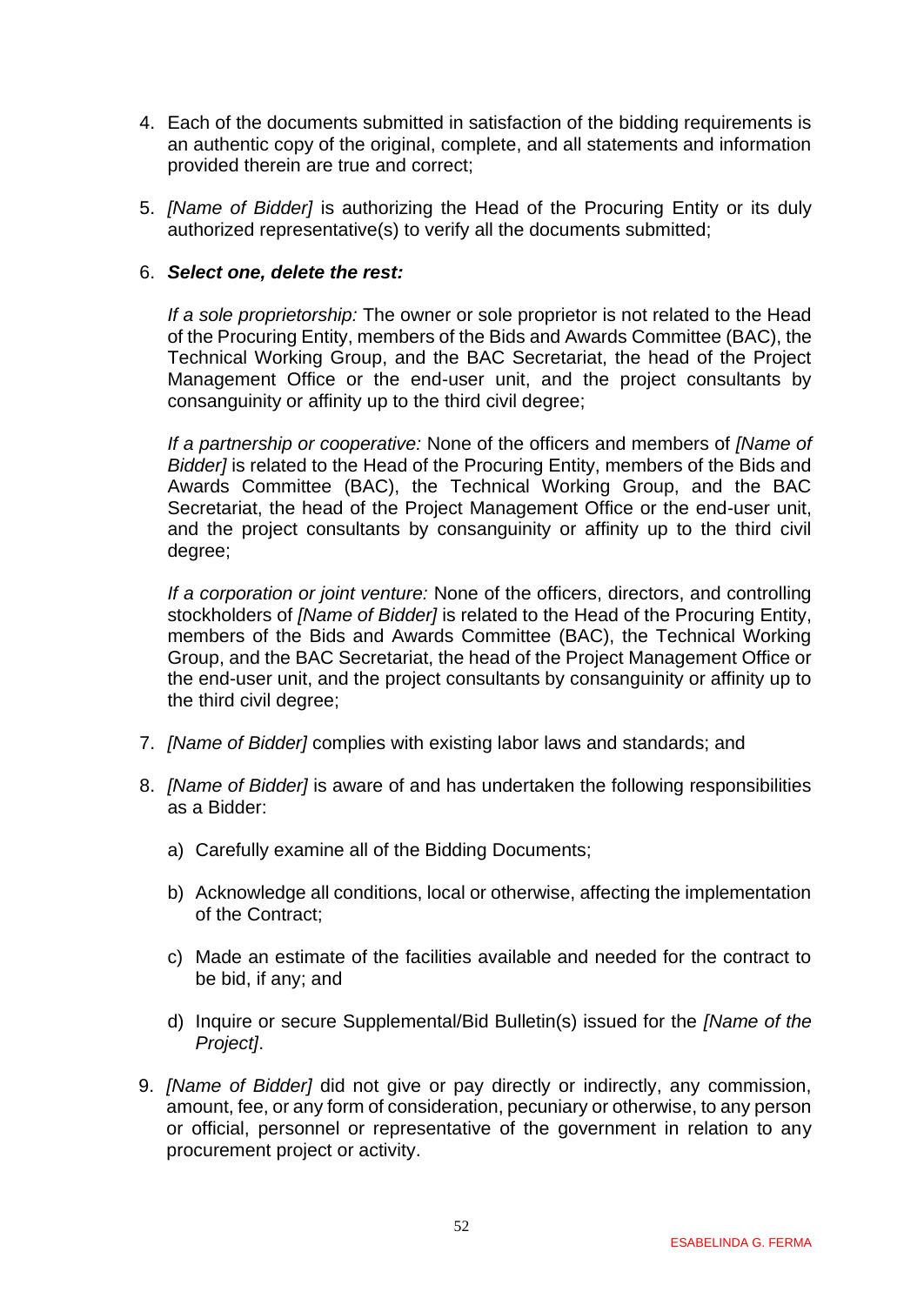10.In case advance payment was made or given, failure to perform or deliver any of the obligations and undertakings in the contract shall be sufficient grounds to constitute criminal liability for Swindling (Estafa) or the commission of fraud with unfaithfulness or abuse of confidence through misappropriating or converting any payment received by a person or entity under an obligation involving the duty to deliver certain goods or services, to the prejudice of the public and the government of the Philippines pursuant to Article 315 of Act No. 3815 s. 1930, as amended, or the Revised Penal Code.

IN WITNESS WHEREOF, I have hereunto set my hand this \_\_ day of \_\_\_, 20\_\_ at \_\_\_\_\_\_\_\_\_\_\_\_, Philippines.

**Signatory** 

Bidder's Representative/Authorized

**SUBSCRIBED AND SWORN** to before me this \_\_\_ day of *[month] [year]* at *[place of execution],* Philippines. Affiant/s is/are personally known to me and was/were identified by me through competent evidence of identity as defined in the 2004 Rules on Notarial Practice (A.M. No. 02-8-13-SC). Affiant/s exhibited to me his/her [insert type of government identification card used], with his/her photograph and signature appearing thereon with no. The same issued on the at the same of the same is at the same is a set of the same o

Witness my hand and seal this \_\_\_ day of *[month] [year]*.

\_\_\_\_\_\_\_\_\_\_\_\_\_\_\_\_\_\_\_\_\_\_\_\_\_\_\_\_\_\_\_\_\_\_\_\_\_

#### **NAME OF NOTARY PUBLIC**

| Serial No. of Commission   |                               |
|----------------------------|-------------------------------|
| Notary Public for          | until                         |
| Roll of Attorneys No.      |                               |
| PTR No.                    | [date issued], [place issued] |
| IBP No.                    | [date issued], [place issued] |
| <b>MCLE Compliance No.</b> |                               |

| Doc. No.   |  |
|------------|--|
| Page No. _ |  |
| Book No.   |  |
| Series of  |  |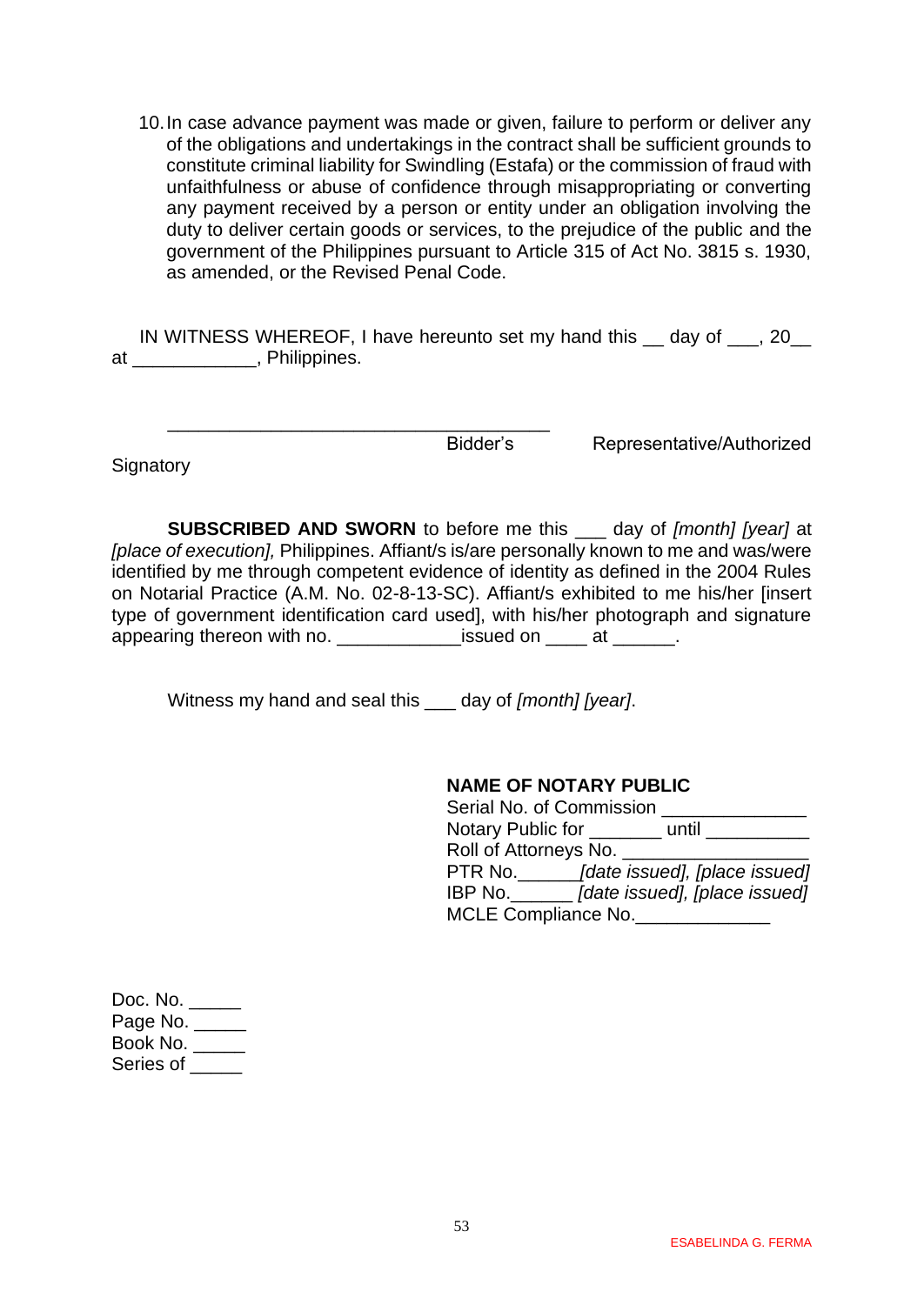#### <span id="page-53-0"></span>To: *[name and address of PROCURING ENTITY] [name of Contract]*

Gentlemen and/or Ladies:

In accordance with the payment provision included in the Special Conditions of Contract, *[name and address of Supplier]* (hereinafter called the "Supplier") shall deposit with the PROCURING ENTITY a bank guarantee to guarantee its proper and faithful performance under the said Clause of the Contract in an amount of *[amount of guarantee in figures and words]*.

We, the *[bank or financial institution]*, as instructed by the Supplier, agree unconditionally and irrevocably to guarantee as primary obligator and not as surety merely, the payment to the PROCURING ENTITY on its first demand without whatsoever right of objection on our part and without its first claim to the Supplier, in the amount not exceeding *[amount of guarantee in figures and words]*.

We further agree that no change or addition to or other modification of the terms of the Contract to be performed thereunder or of any of the Contract documents which may be made between the PROCURING ENTITY and the Supplier, shall in any way release us from any liability under this guarantee, and we hereby waive notice of any such change, addition, or modification.

This guarantee shall remain valid and in full effect from the date of the advance payment received by the Supplier under the Contract until *[date]*.

Yours truly,

Signature and seal of the Guarantors

*[name of bank or financial institution]*

*[address]*

*[date]*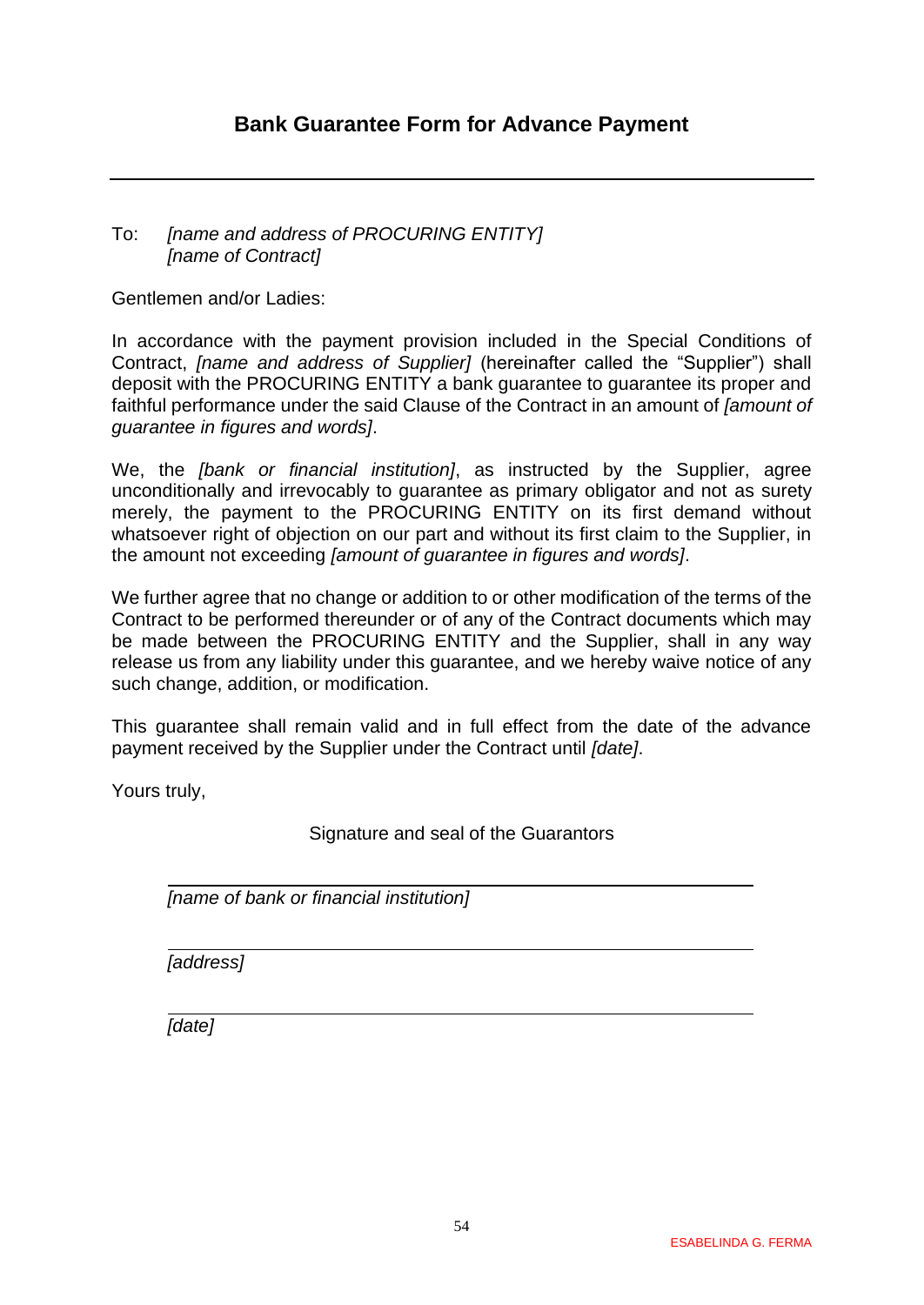#### **BID SECURING DECLARATION FORM**

<span id="page-54-0"></span>REPUBLIC OF THE PHILIPPINES) CITY OF \_\_\_\_\_\_\_\_\_\_\_\_\_\_\_\_\_\_\_\_\_\_\_) S.S.

#### **BID SECURING DECLARATION Project Identification No.:** *[Insert number]*

To: *[Insert name and address of the Procuring Entity]*

I/We, the undersigned, declare that:

- 1. I/We understand that, according to your conditions, bids must be supported by a Bid Security, which may be in the form of a Bid Securing Declaration.
- 2. I/We accept that: (a) I/we will be automatically disqualified from bidding for any procurement contract with any procuring entity for a period of two (2) years upon receipt of your Blacklisting Order; and, (b) I/we will pay the applicable fine provided under Section 6 of the Guidelines on the Use of Bid Securing Declaration, within fifteen (15) days from receipt of the written demand by the procuring entity for the commission of acts resulting to the enforcement of the bid securing declaration under Sections 23.1(b), 34.2, 40.1 and 69.1, except 69.1(f),of the IRR of RA No. 9184; without prejudice to other legal action the government may undertake.
- 3. I/We understand that this Bid Securing Declaration shall cease to be valid on the following circumstances:
	- a. Upon expiration of the bid validity period, or any extension thereof pursuant to your request;
	- b. I am/we are declared ineligible or post-disqualified upon receipt of your notice to such effect, and (i) I/we failed to timely file a request for reconsideration or (ii) I/we filed a waiver to avail of said right; and
	- c. I am/we are declared the bidder with the Lowest Calculated Responsive Bid, and I/we have furnished the performance security and signed the Contract.

IN WITNESS WHEREOF, I/We have hereunto set my/our hand/s this day of *[month] [year]* at *[place of execution]*.

*[Insert NAME OF BIDDER OR ITS AUTHORIZED REPRESENTATIVE] [Insert signatory's legal capacity]* Affiant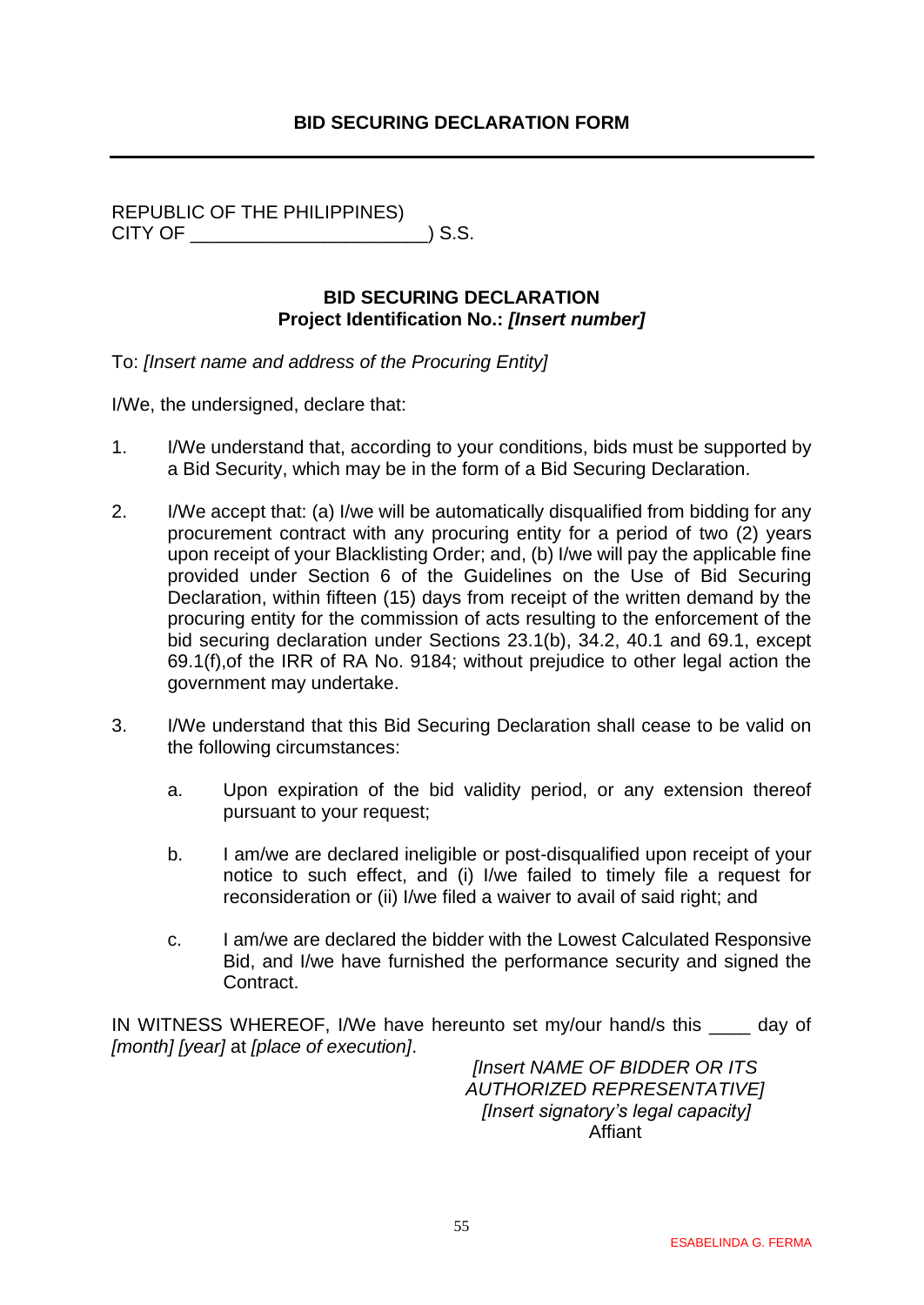**SUBSCRIBED AND SWORN** to before me this \_\_\_ day of *[month] [year]* at *[place of execution],* Philippines. Affiant/s is/are personally known to me and was/were identified by me through competent evidence of identity as defined in the 2004 Rules on Notarial Practice (A.M. No. 02-8-13-SC). Affiant/s exhibited to me his/her [insert type of government identification card used], with his/her photograph and signature appearing thereon, with no. \_\_\_\_\_\_\_\_\_ issued on \_\_\_\_ at \_\_\_\_\_\_.

Witness my hand and seal this \_\_\_ day of *[month] [year]*.

#### **NAME OF NOTARY PUBLIC**

| Serial No. of Commission |                               |
|--------------------------|-------------------------------|
| Notary Public for        | until                         |
| Roll of Attorneys No.    |                               |
| PTR No. $\_\_\_\_\_\_\$  | [date issued], [place issued] |
| IBP No.                  | [date issued], [place issued] |
| MCLE Compliance No.      |                               |

Doc. No. \_\_\_\_\_ Page No. \_\_\_\_\_ Book No. \_\_\_\_\_ Series of \_\_\_\_\_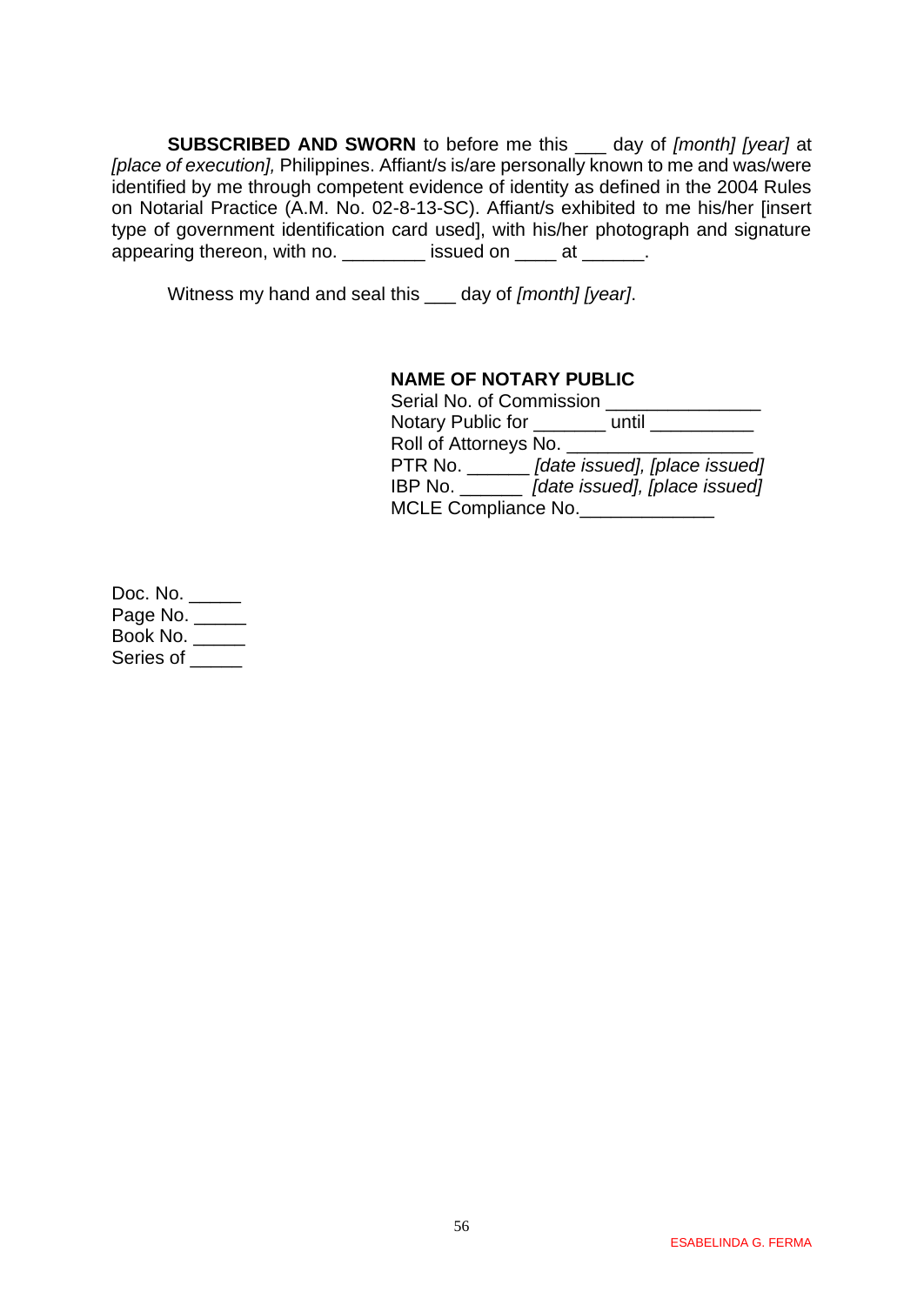## <span id="page-56-0"></span>**STATEMENT OF ALL ON-GOING GOVERNMENT AND PRIVATE CONTRACTS**

# **Kindly supply the required information in the spaces provided.**

Name of Bidder **Name of Bidder Name of Bidder . Invitation to Bid Number** . Page of .

| Name of the                  | Date of the | Contract | Owner's Name | Contact    | Kinds of | Date of Delivery | Amount of | Value of    |  |  |
|------------------------------|-------------|----------|--------------|------------|----------|------------------|-----------|-------------|--|--|
| Contract                     | Contract    | Period   | and Address  | Person and | Goods    | (Please indicate | Contract  | Outstanding |  |  |
|                              |             |          |              | Contact    |          | estimated date   |           | Contracts   |  |  |
|                              |             |          |              | Details    |          | of delivery)     |           |             |  |  |
|                              |             |          |              | (Tel./Cell |          |                  |           |             |  |  |
|                              |             |          |              | No. and/or |          |                  |           |             |  |  |
|                              |             |          |              | Email      |          |                  |           |             |  |  |
|                              |             |          |              | Address)   |          |                  |           |             |  |  |
|                              |             |          |              |            |          |                  |           |             |  |  |
| <b>Government Contracts:</b> |             |          |              |            |          |                  |           |             |  |  |
|                              |             |          |              |            |          |                  |           |             |  |  |
|                              |             |          |              |            |          |                  |           |             |  |  |
| <b>Private Contracts:</b>    |             |          |              |            |          |                  |           |             |  |  |
|                              |             |          |              |            |          |                  |           |             |  |  |
|                              |             |          |              |            |          |                  |           |             |  |  |
|                              | Total       |          |              |            |          |                  |           |             |  |  |

*[Signature of the Authorized Rep.] [in the capacity of] (Please indicate position of Authorized Rep.)]*

*Duly authorized to sign Bid for and on behalf of*  $\blacksquare$ *(Please indicate name of company)*

#### *NOTE:*

*The aforesaid statement should include those contracts awarded but not yet started.*

*Further, bidders should indicate "None" or "No On-going Government and/or Private Contracts" if they do not have any on-ongoing government and/or private contracts in the corresponding rows and/or column, including contracts awarded but not yet started, whether similar or not similar in nature and complexity to the contract to be bid.*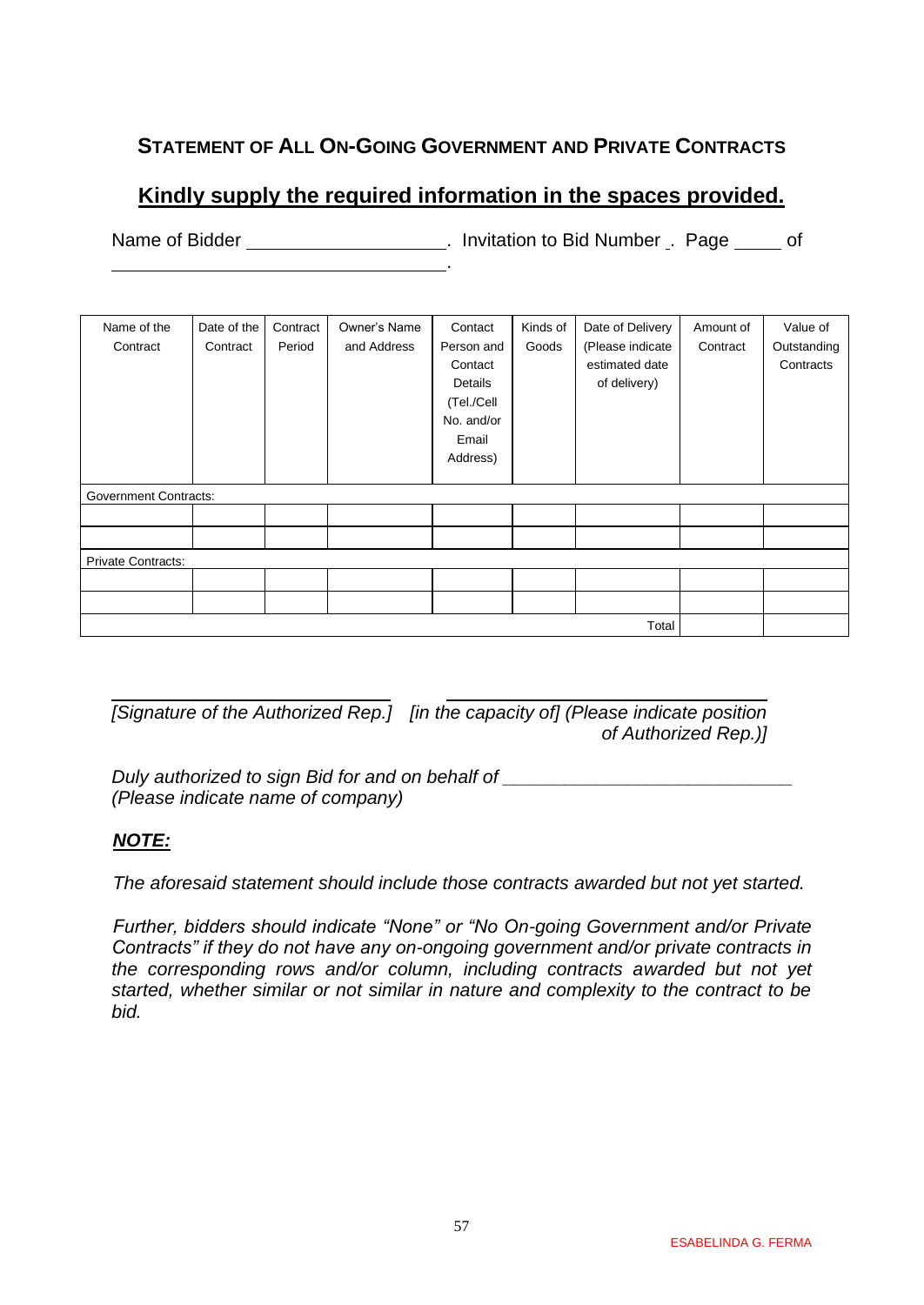## **STATEMENT OF THE SINGLE LARGEST COMPLETED CONTRACT**

# <span id="page-57-0"></span>**Kindly supply the required information in the spaces provided.**

.

Name of Bidder **Name of Bidder Name of Bidder name is a structure of the United Structure Control of August** 2016

| Name of the<br>Contract | Date of<br>the<br>Contract | Contract<br>Period | Owner's Name<br>and Address | Contact<br>Person and<br><b>Contact Details</b><br>(Tel./Cell No.<br>and/or Email<br>Address) | Kinds of<br>Goods | of<br>Amount<br>Contract<br>adjusted<br>by<br>the bidder to<br>current prices<br>using PSA's<br>consumer<br>price index, if<br>necessary for<br>purposes of<br>meeting<br>the<br><b>SLCC</b><br>requirement; | Date of<br>Delivery<br>(Please<br>indicate actual<br>date of<br>delivery) |
|-------------------------|----------------------------|--------------------|-----------------------------|-----------------------------------------------------------------------------------------------|-------------------|--------------------------------------------------------------------------------------------------------------------------------------------------------------------------------------------------------------|---------------------------------------------------------------------------|
|                         |                            |                    |                             |                                                                                               |                   |                                                                                                                                                                                                              |                                                                           |
|                         |                            |                    |                             |                                                                                               |                   |                                                                                                                                                                                                              |                                                                           |
|                         |                            |                    |                             |                                                                                               |                   |                                                                                                                                                                                                              |                                                                           |

*[Signature of the Authorized Rep.] [in the capacity of] (Please indicate position of Authorized Rep.)]*

*Duly authorized to sign Bid for and on behalf of \_\_\_\_\_\_\_\_\_\_\_\_\_\_\_\_\_\_\_\_\_\_\_\_\_\_\_\_ (Please indicate name of company)*

#### *NOTE:*

*Bidders shall submit and attach a copy of the end-user's acceptance or official receipt(s) or sales invoice.*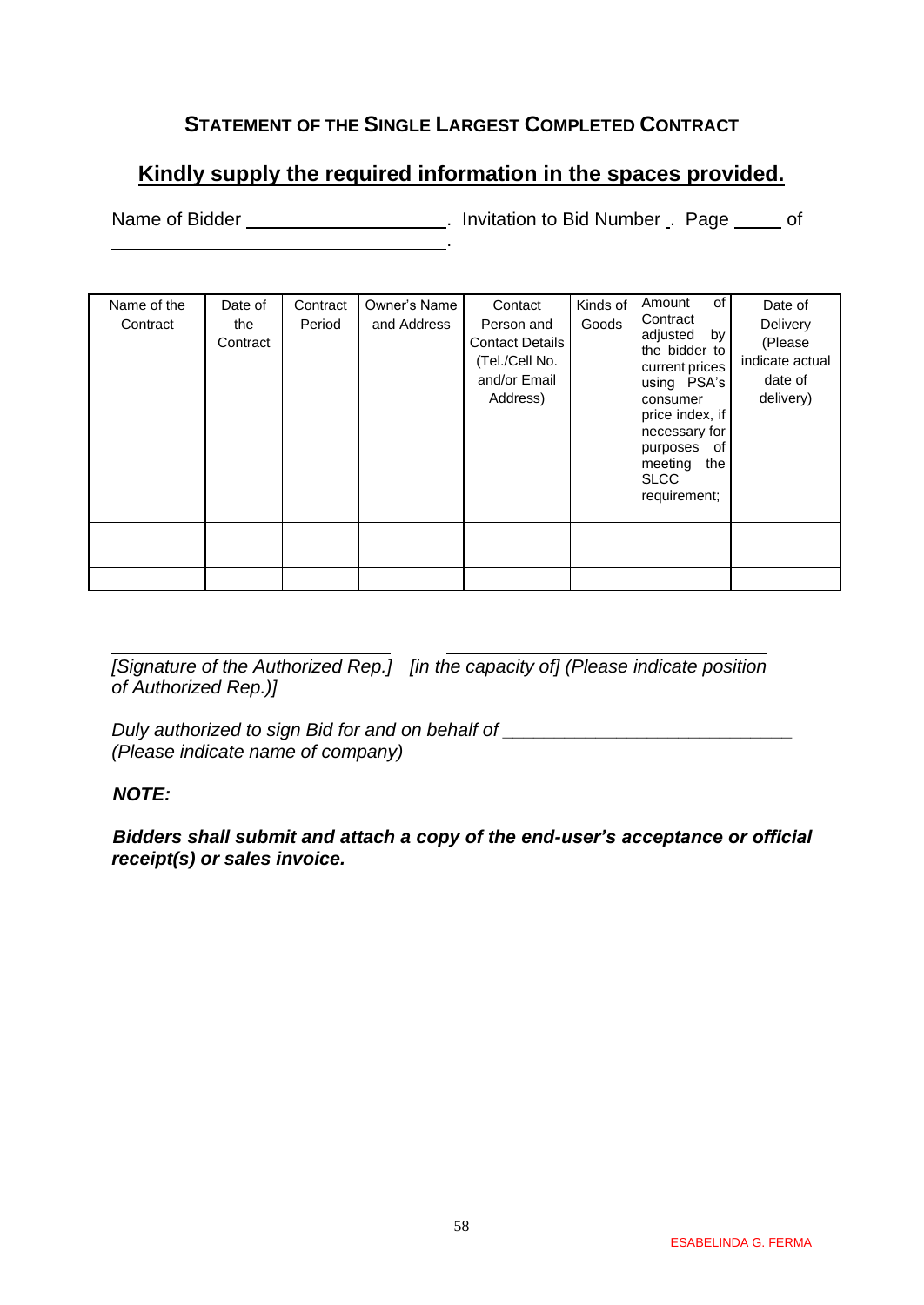### **NFCC COMPUTATION**

# <span id="page-58-0"></span>**Kindly supply the required information in the spaces provided.**

Name of Bidder \_\_\_\_\_\_\_\_\_\_\_\_\_\_\_\_\_\_\_\_\_\_\_. Invitation to Bid Number \_. Page \_\_\_\_\_ of .

#### **Approved Budget for the Contract ABC:**

One Million Five Hundred Fifty Thousand Pesos (PhP1,550,000.00)

| <b>DETAILS</b>                                                               | <b>AMOUNT</b> |  |  |  |  |  |
|------------------------------------------------------------------------------|---------------|--|--|--|--|--|
| <b>Current Assets</b>                                                        |               |  |  |  |  |  |
| <b>Minus</b>                                                                 |               |  |  |  |  |  |
| <b>Current Liabilities</b>                                                   |               |  |  |  |  |  |
| Current<br>Difference of                                                     |               |  |  |  |  |  |
| Current<br>Assets and<br>Liabilities                                         |               |  |  |  |  |  |
| Multiplied by                                                                |               |  |  |  |  |  |
| K.                                                                           | 15            |  |  |  |  |  |
| Total (Product)                                                              |               |  |  |  |  |  |
| <b>Minus</b>                                                                 |               |  |  |  |  |  |
| Total value of<br>all a<br>outstanding contracts,<br>including those awarded |               |  |  |  |  |  |
| but not yet started                                                          |               |  |  |  |  |  |
| <b>Total NFCC Computation</b>                                                |               |  |  |  |  |  |

*of Authorized Rep.)]*

*[Signature of the Authorized Rep.] [in the capacity of] (Please indicate position* 

*Duly authorized to sign Bid for and on behalf of with all and the set of the set of the set of the set of the set of the set of the set of the set of the set of the set of the set of the set of the set of the set of the (Please indicate name of company)*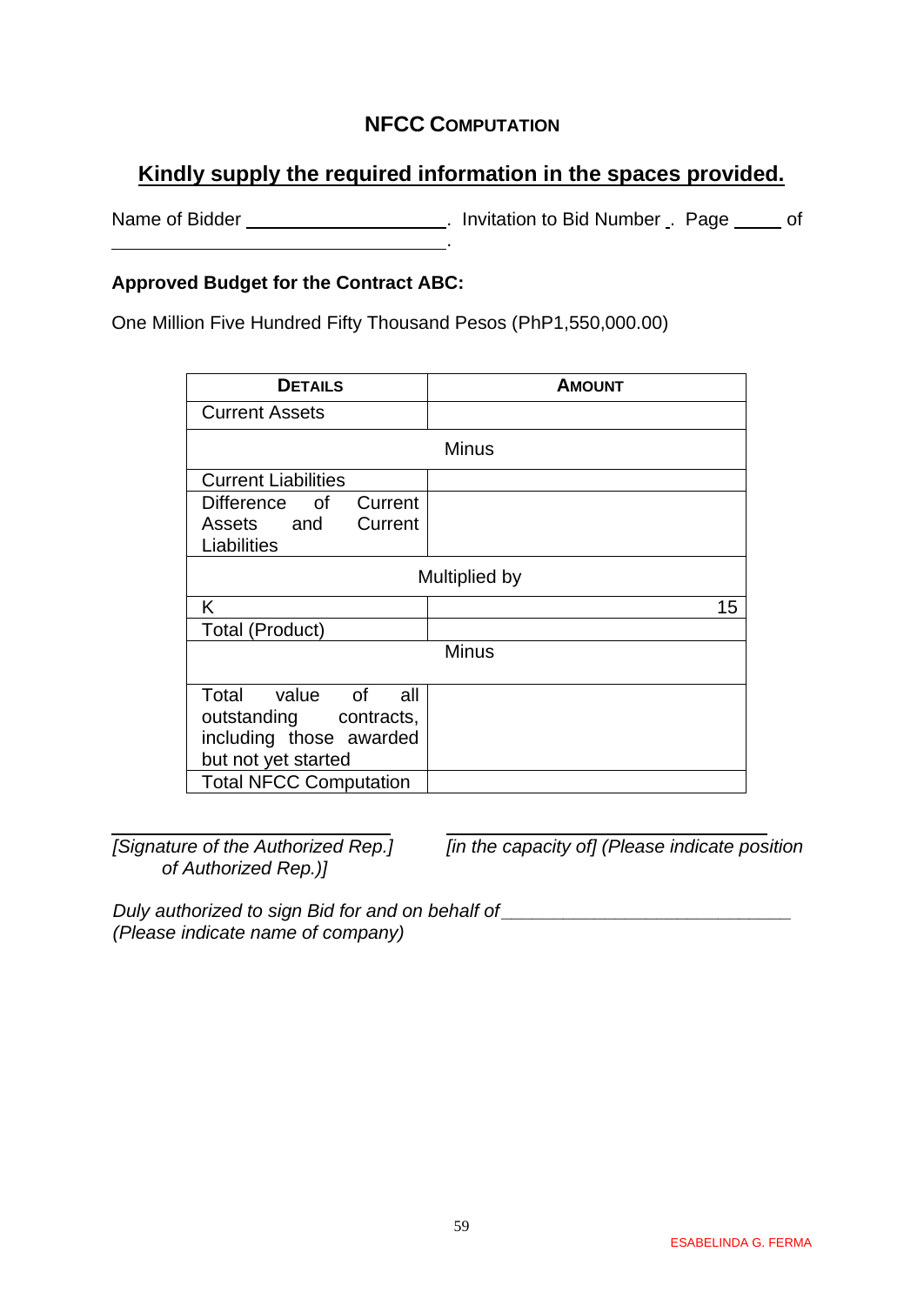### **DIAGRAM FOR THE SEALING AND MARKING OF BIDS**

<span id="page-59-0"></span>**(FOR SINGLE LOT)**